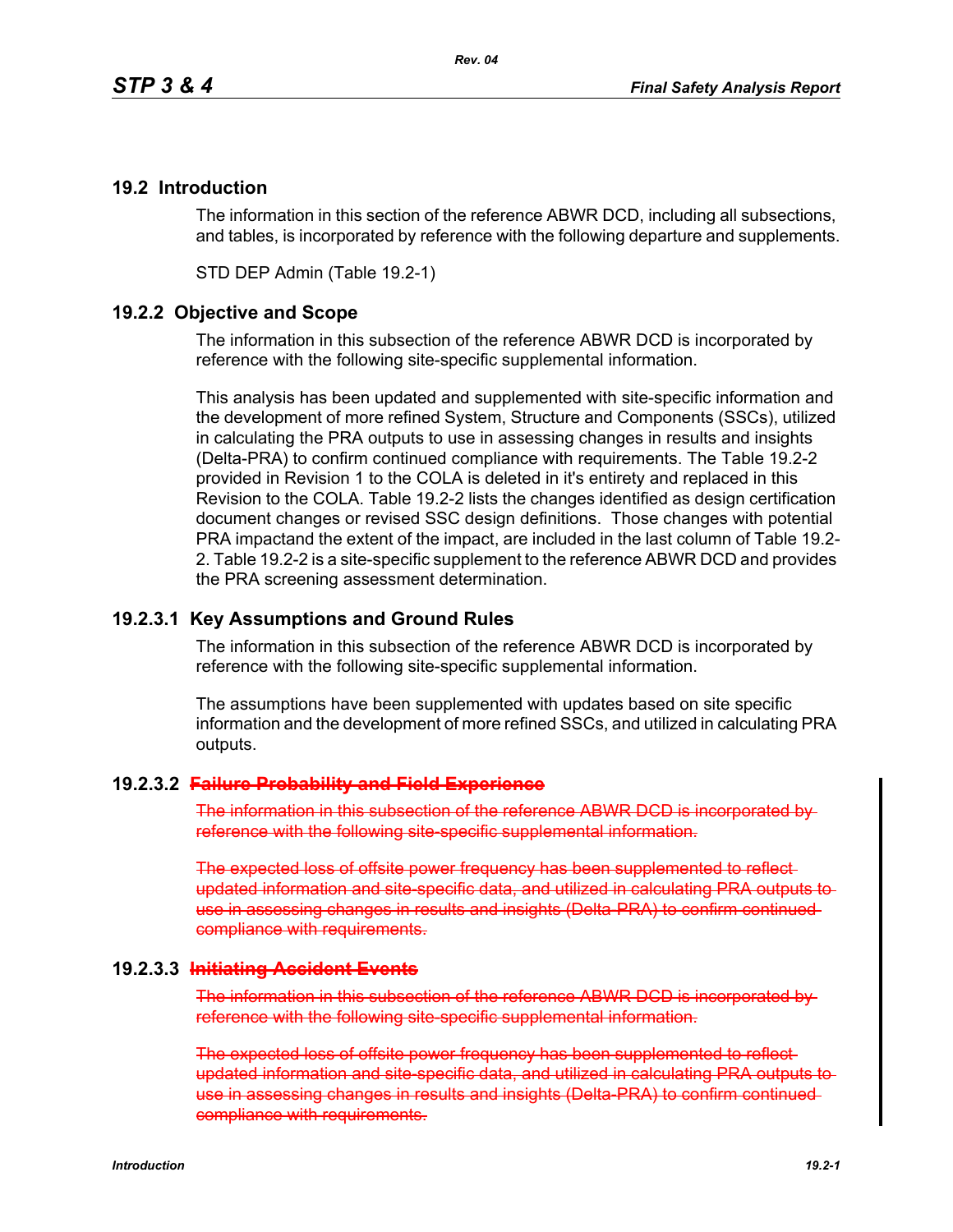## **19.2.4.4 External Consequence Analysis**

The information in this subsection of the reference ABWR DCD is incorporated by reference with the following site-specific supplemental information.

*Rev. 04*

The evaluation of external consequences was updated with site-specific information using the MACCS computer code, utilized in calculating PRA outputs to use in assessing changes in results and insights (Delta-PRA) to confirm continued compliance with requirements.

## **19.2.4.5 Consequence Analysis Results**

The information in this subsection of the reference ABWR DCD is incorporated by reference with the following site-specific supplemental information.

Evaluations were performed using site specific information and assessed against the original results of Subsection 19E.3 to confirm that the original results remain bounding.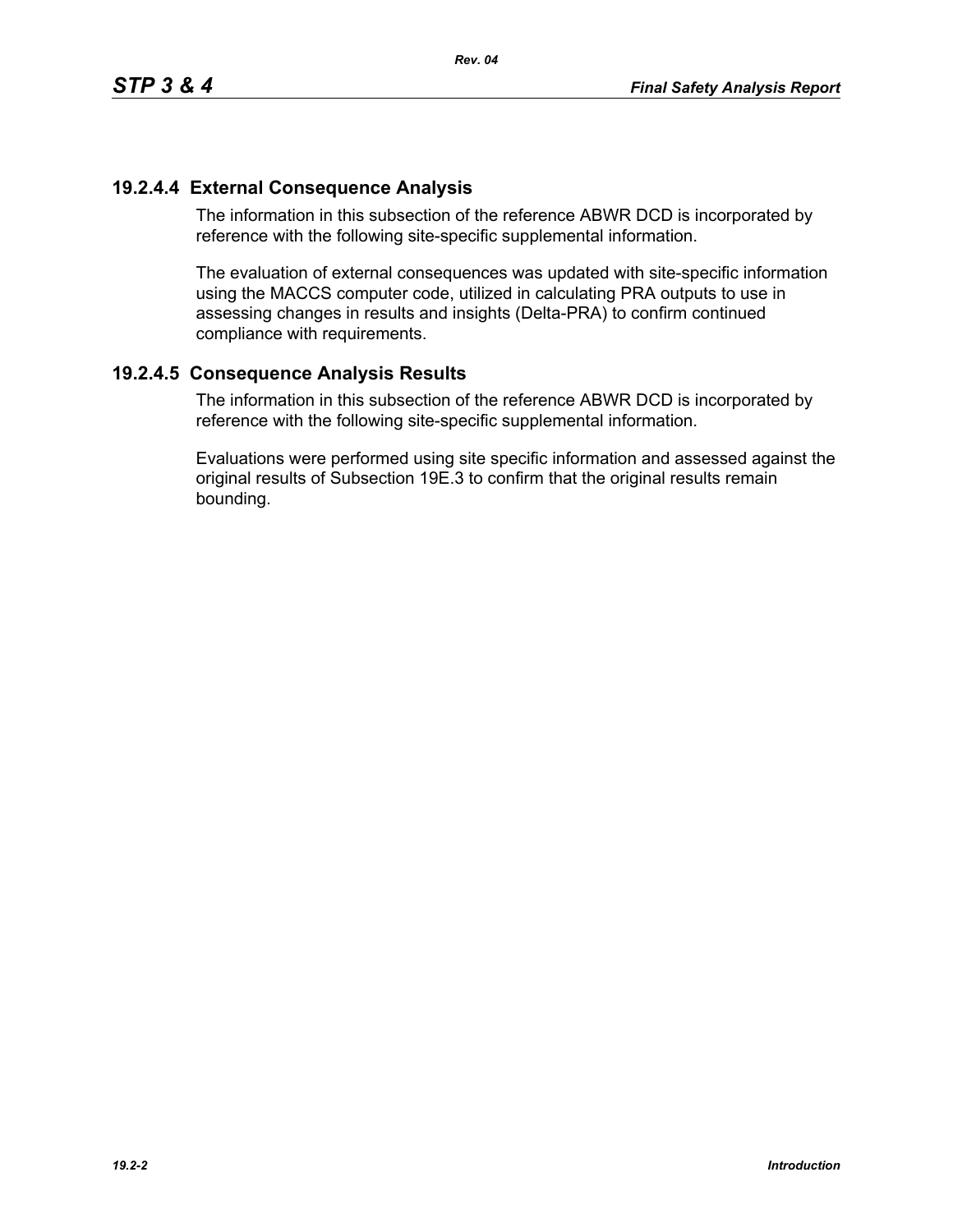| <b>Summary Assumptions</b>              | <b>Reference</b><br><b>Subsection</b> | Confirming<br><b>Subsection</b> |
|-----------------------------------------|---------------------------------------|---------------------------------|
| Reactor Service Water System Definition | 19D.6.4.2                             | <del>19.9.21</del> 19.9.26      |

## **Table 19.2-1 Key PRA Assumptions**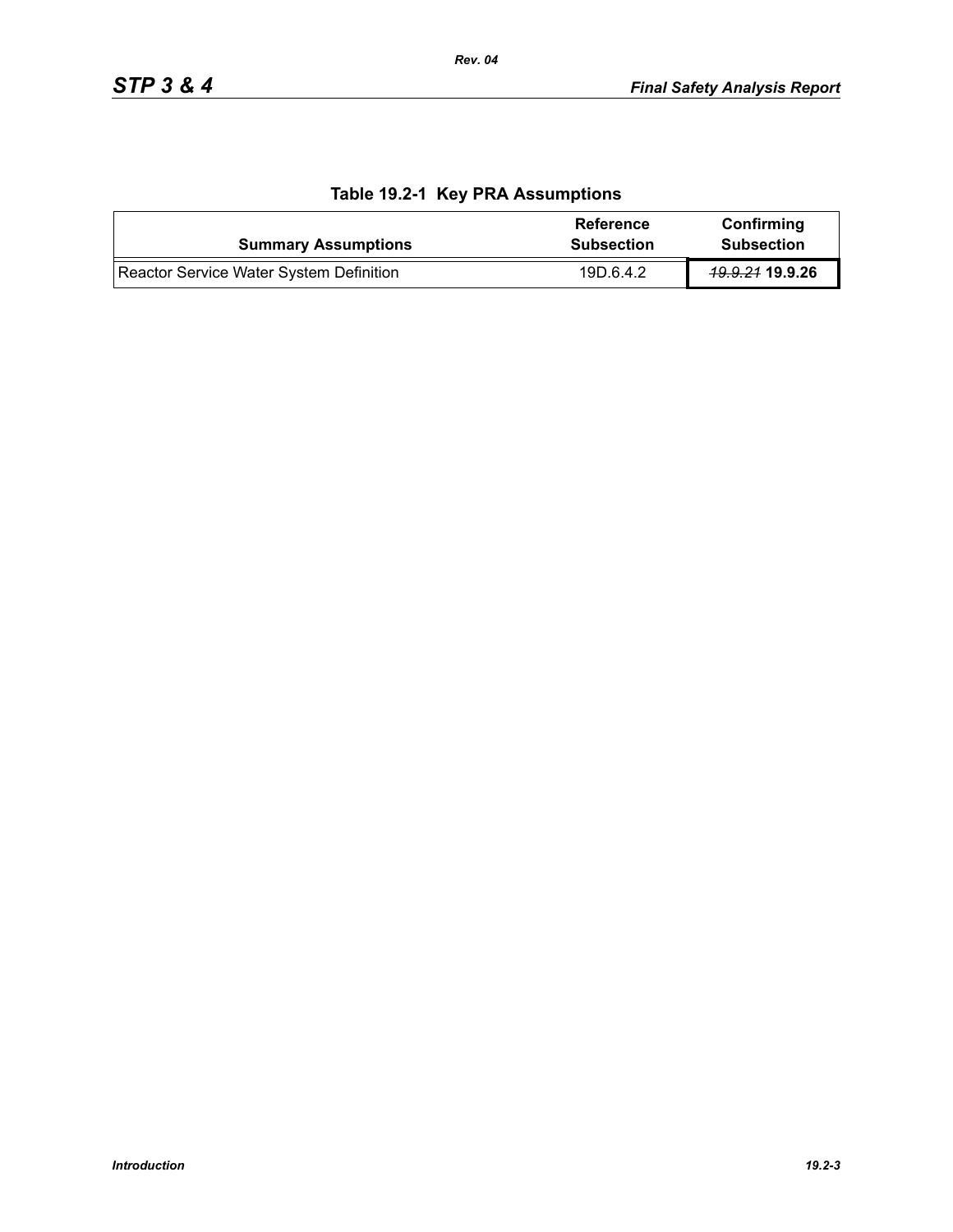| <b>Departure Number</b>                                                        | <b>Gertified-Design Basis (DGD)</b>                                                                                                                                 | US ABWR/STP Design Baseis                                                                                                                                                                                                                                                                                                                                                                                        | <b>Potential Impact on PRA</b><br>[STP COLA Section] |
|--------------------------------------------------------------------------------|---------------------------------------------------------------------------------------------------------------------------------------------------------------------|------------------------------------------------------------------------------------------------------------------------------------------------------------------------------------------------------------------------------------------------------------------------------------------------------------------------------------------------------------------------------------------------------------------|------------------------------------------------------|
| Tier 1 (T1) Changes                                                            |                                                                                                                                                                     |                                                                                                                                                                                                                                                                                                                                                                                                                  |                                                      |
| STD DEP T1 1.1-1<br><b>Definition of As-Built</b>                              |                                                                                                                                                                     | This departure modifies the FSAR,<br>Tier 1, Section 1.1 definition of as-<br>built to clarify that the determination<br>of physical properties of an as-built<br>structure, system, or component<br>may be based on measurements,<br>inspections, or tests that occur prior<br>to installation, provided that<br>subsequent fabrication, handling,<br>installation, and testing do not alter<br>the properties. | No effect on PRA, not modeled.                       |
| STD DEP T1 2.1-2<br>Reactor Pressure Vessel System                             | RIP motor casings do not have<br>cladding.                                                                                                                          | The RIP is a Toshiba design in<br>which the motor casings have<br>cladding near stretchtube portion<br>and end of casing.                                                                                                                                                                                                                                                                                        | No effect on PRA, not modeled.                       |
| STD .DEP T1 2.2-1<br>Control Systems Changes to Inputs,<br>Tests, and Hardware | The reference ABWR DCD Tier 1<br>Table 2.2.1 ITTAC Acceptance<br>Criteria for Item 11 states the "test<br>signals exists in only one control<br>channel at a time." | Only the power supply associated<br>with the one non-Class 1E<br>uninterruptible power supply being<br>tested will become inoperable and<br>both of the dual-redundant<br>controller channels remain<br>operational when this testing is<br>conducted. This change also<br>provides detail power supply design<br>of RCIS in COLA Section 7.7.1.2(5).                                                            | No effect on PRA, not modeled.                       |
| STD DEP T1 2.3-1<br>Deletion of MSIV Closure and<br>Scram on High Radiation    | Design included MSIV trip on high<br>radiation in steam tunnel                                                                                                      | No MSIV trip on high radiation in<br>steam tunnel                                                                                                                                                                                                                                                                                                                                                                | No effect on PRA, not modeled.                       |

*Rev. 04*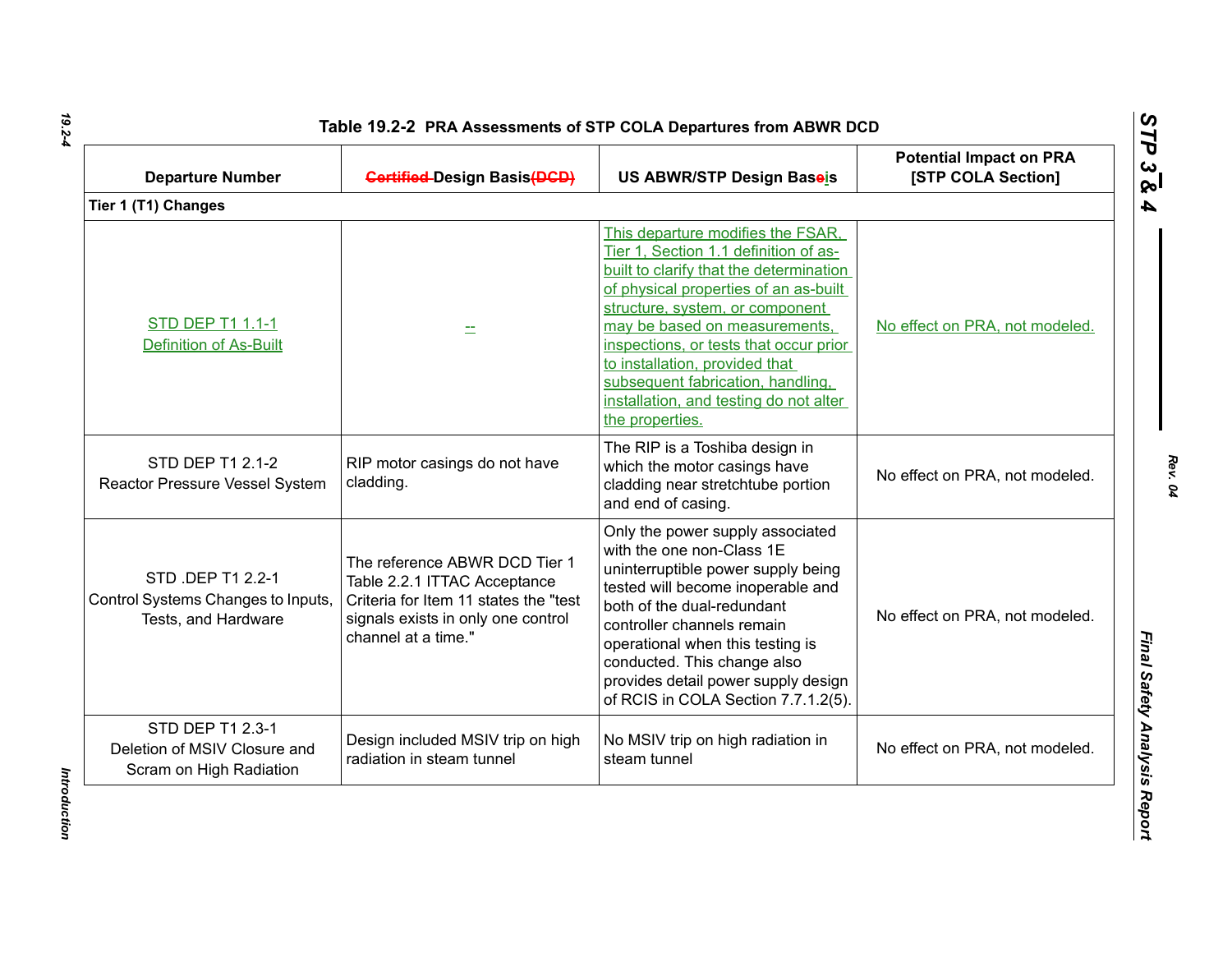| Table 19.2-2 PRA Assessments of STP COLA Departures from ABWR DCD (Continued) |  |
|-------------------------------------------------------------------------------|--|
|-------------------------------------------------------------------------------|--|

| <b>Departure Number</b>                                                         | <b>Gertified-Design Basis (DGD)</b>                                                                                                                                                             | US ABWR/STP Design Baseis                                                                                                                                                                             | <b>Potential Impact on PRA</b><br>[STP COLA Section]                                                                                                                                                                                                                                                                                              |
|---------------------------------------------------------------------------------|-------------------------------------------------------------------------------------------------------------------------------------------------------------------------------------------------|-------------------------------------------------------------------------------------------------------------------------------------------------------------------------------------------------------|---------------------------------------------------------------------------------------------------------------------------------------------------------------------------------------------------------------------------------------------------------------------------------------------------------------------------------------------------|
| STD DEP T1 2.4-1<br>Residual Heat Removal System and<br>Spent Fuel Pool Cooling | The ABWR has two RHR loops<br>connected to the Fuel Pool Cooling<br>and Cleanup System (FPCCS) with<br>normally closed interties to permit<br>supplemental cooling during<br>refueling outages. | The current design has three RHR<br>loops connected to the FPCCS with<br>normally closed interties to permit<br>additional supplemental cooling<br>during refueling outages to reduce<br>outage time. | Increasing the number of RHR<br>loops connected to FPCCS from<br>two to three is judged to have a<br>negligible impact on CDF; it is an<br>improvement of thein outage<br>management control for the spent<br>fuel cooling system. [See 19L.6.5,<br>19L.6.6 19L.8, 19L.9, Table 19L-9,<br>19Q.4.1, 19Q.4.2, 19Q.7.6,<br>19Q.7.7.1]                |
| STD DEP T1 2.4-2<br>Feedwater Line Break Mitigation                             | For feedwater line break, feedwater<br>flow assumed to be unavailable<br>when hotwell inventory depleted, no<br>automatic isolation feedwater flow.                                             | Class 1E Breakers to trip<br>condensate pumps required based<br>on containment pressure analysis<br>from feedwater Line break.                                                                        | No effect on PRA, not-specifically<br>modeled. Feedwater line break<br>mitigation not specifically modeled.                                                                                                                                                                                                                                       |
| STD DEP T1 2.4-3<br><b>RCIC Turbine/Pump</b>                                    | RCIC-Terry type turbine                                                                                                                                                                         | RCIC integrated pump and turbine                                                                                                                                                                      | The new RCIC system has been<br>designed for operation with fewer<br>support systems than the previous<br>design. This reduction of<br>operational dependencies is<br>expected to improve reliability. No<br>changes, other than editorial, to the<br>PRA. [See 19.3, 19.9.12, 19.9.30,<br>19.11, 19.13, 19K.3, 19K.11.1, 19K<br>Tables, 19M.6.3] |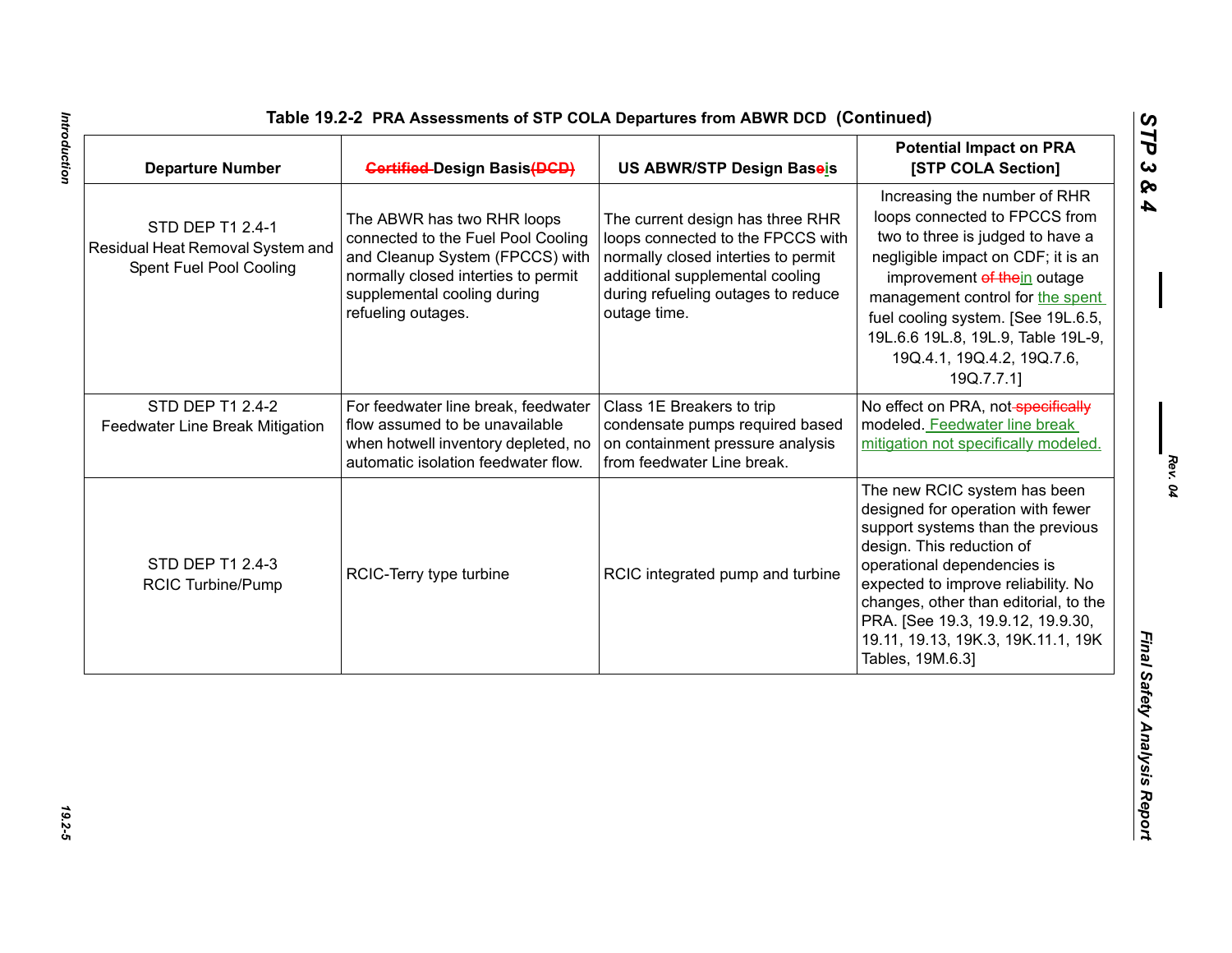| Table 19.2-2 PRA Assessments of STP COLA Departures from ABWR DCD (Continued) |  |
|-------------------------------------------------------------------------------|--|
|-------------------------------------------------------------------------------|--|

| <b>Departure Number</b>                                                                        | <b>Gertified-Design Basis(DGD)</b>                                                                                                                                                                                                                                                                                                                                                                         | <b>US ABWR/STP Design Baseis</b>                                                                                                                                                                                                                                                                                                                                                                                                                                                                                                                 | <b>Potential Impact on PRA</b><br>[STP COLA Section]                 |
|------------------------------------------------------------------------------------------------|------------------------------------------------------------------------------------------------------------------------------------------------------------------------------------------------------------------------------------------------------------------------------------------------------------------------------------------------------------------------------------------------------------|--------------------------------------------------------------------------------------------------------------------------------------------------------------------------------------------------------------------------------------------------------------------------------------------------------------------------------------------------------------------------------------------------------------------------------------------------------------------------------------------------------------------------------------------------|----------------------------------------------------------------------|
| <b>STD DEP T1 2.4-4</b><br>RHR, HPCF and RCIC<br><b>Turbine/Pump NPSH</b>                      | The original DCD provided a value<br>of 50% for debris blockage of the<br>suction strainers for purposes of<br>assuring adequate net positive<br>suction head (NPSH) margin for the<br>residual heat removal (RHR)<br>system, the high pressure core<br>flooder (HPCF) system, and the<br>reactor core isolation cooling<br>(RCIC) system. This value was<br>based on Regulatory Guide 1.82<br>Revision 0. | The design basis for the suction<br>strainers for STP 3&4 has been<br>updated to RG 1.82 Rev. 3, which<br>does not use the 50% blockage<br>criterion, but rather provides<br>guidance for mechanistically<br>determining debris head loss across<br>pump suction strainers.<br>This approach is an improvement in<br>that it uses a mechanistic evaluation<br>for debris blockage and not an<br>assumed value, thus providing a<br>better representation of the debris<br>blockage for purposes of the<br>required NPSH margin<br>determination. | No change to the ABWR PRA, no<br>change in function or failure data. |
| STD DEP T1 2.12-1<br><b>Electrical Breaker/Fuse</b><br>Coordination and Low Voltage<br>Testing | <b>Electrical Power distribution</b><br>interrupting devices are coordinated<br>such that the interrupting device<br>closest to the fault opens first.                                                                                                                                                                                                                                                     | The description of interruption<br>device coordination has been<br>modified to include acceptable<br>industry practice with standards and<br>codes (e.g. IEEE 141, IEEE 242,<br>etc). Change is made to address the $\vert$ No effect on PRA, not modeled.<br>exception to DCD Tier 1<br>requirements for circuits feeding<br>small loads in circuits with standard<br>size breakers/fuses for use in 120<br>Vac and 125Vdc panel boards.                                                                                                        |                                                                      |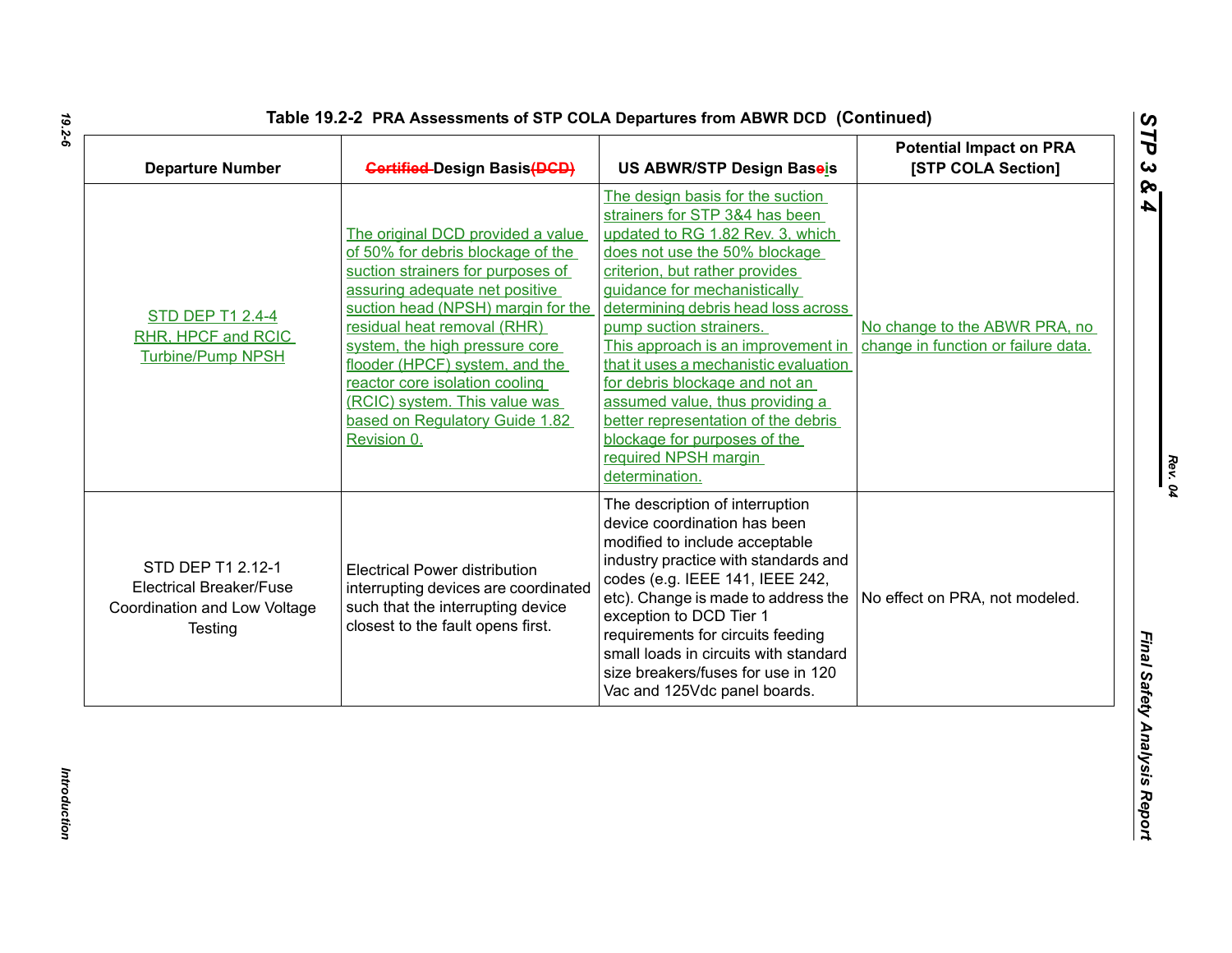| <b>Departure Number</b>                                                 | <b>Gertified-Design Basis (DGD)</b>                                                                                                                                                                                                                                                                            | US ABWR/STP Design Baseis                                                                                                                                                                                                                                                                                                | <b>Potential Impact on PRA</b><br>[STP COLA Section]                                                                                                                                                                                            |
|-------------------------------------------------------------------------|----------------------------------------------------------------------------------------------------------------------------------------------------------------------------------------------------------------------------------------------------------------------------------------------------------------|--------------------------------------------------------------------------------------------------------------------------------------------------------------------------------------------------------------------------------------------------------------------------------------------------------------------------|-------------------------------------------------------------------------------------------------------------------------------------------------------------------------------------------------------------------------------------------------|
| STD DEP T1 2.12-2<br><b>I&amp;C Power Divisions</b>                     | Three Divisions of Class 1E AC-<br><b>Safety-Related Interruptible</b><br><b>Instrument Power (Division I, II, and</b><br>III)                                                                                                                                                                                 | Four divisions of Class 1E AC<br><b>Safety-Related Interruptible</b><br><b>Instrument Power (Division I, II, III,</b><br>and IV) Division IV powered from<br>Division II 480V MCC. Division IV<br>power supplied to the safety-related<br><b>Distributed Control and Information</b><br><b>System (DCIS) Division IV</b> | No quantifiable effect on the-<br>model. No effect on the PRA, not<br>modeled. [See 19L.6.6, Table-<br>49L.8-4, 19N, 19Q.4.4]                                                                                                                   |
| STD DEP T1 2.14-1<br>Hydrogen Recombiner<br>Requirements<br>Elimination | Contains two redundant hydrogen<br>recombiners and safety related<br>oxygen/hydrogen analyzers.                                                                                                                                                                                                                | Hydrogen recombiners are<br>eliminated and Hydrogen and<br>Oxygen analyzers are maintained,<br>however downgraded to nonsafety<br>related.                                                                                                                                                                               | No effect on PRA, not modeled.<br>[See 19A, 19B, 19E, 19M]                                                                                                                                                                                      |
| STD DEP T1 2.15-1<br>Radwaste Building Reclassification                 | The radwaste building structure is<br>Seismic Category I.                                                                                                                                                                                                                                                      | The radwaste building structure is<br>not classified as Seismic Category I<br>consistent with the design for<br>previous nuclear plants and<br>Regulatory Guide 1.143, Rev. 2.                                                                                                                                           | No effect on PRA, not modeled.<br>Editorial changes [See 19.4, 19H]                                                                                                                                                                             |
| STD DEP T1 2.15-2<br>Diesel Generator Supplemental<br>Cooling           | <b>ABWR DCD Tier 1 Subsection</b><br>2.15.5 describes the operation and<br>setting of the Reactor Building<br>Safety-Related DG HVAC System<br>to control temperature in the diesel<br>generator (DG) engine rooms<br>during DG operation and states the<br>maximum temperature limit in the<br>room is 50° C. | This departure revises the DG<br>engine room maximum temperature<br>limit during DG operation to 60° C.                                                                                                                                                                                                                  | No direct effect on the PRA, not<br>explicitly modeled. Equipment<br>assumed to will be qualified for the<br>environment. DG control panels are<br>cooled by reactor building HVAC in<br>separate rooms and are not affected<br>by this change. |

Introduction *Introduction 19.2-7*

*Rev. 04*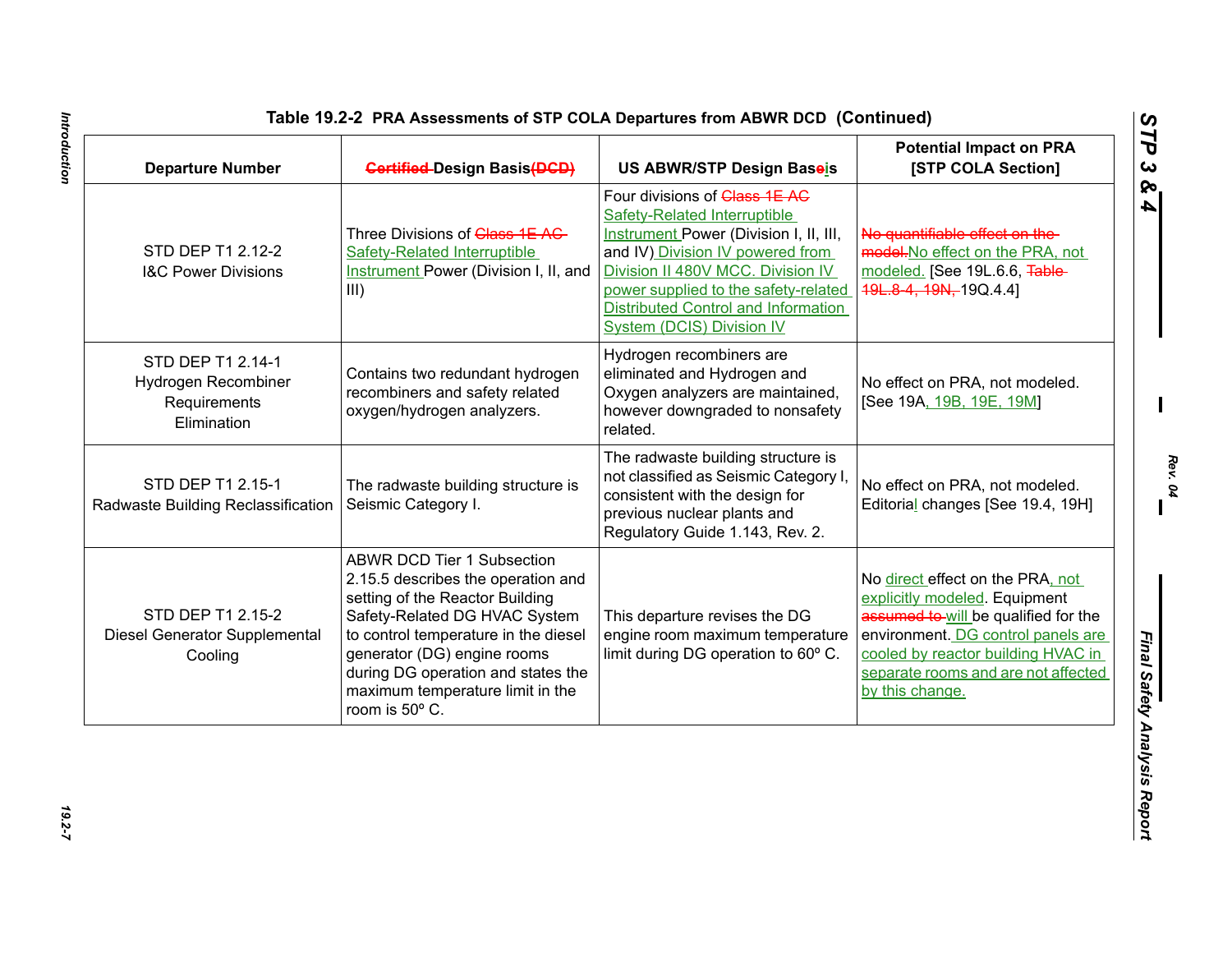| <b>Departure Number</b>                             | <b>Gertified-Design Basis(DGD)</b>                                                                                                                                                                                                                                                                                                                                                                      | US ABWR/STP Design Baseis                                                                                                                                                                                                                                                                                                                                                         | <b>Potential Impact on PRA</b><br>[STP COLA Section]                                                                                                                                                                                                                                                                                                                                                                                                                                                                                                                                                                                                                                                                                                                          |
|-----------------------------------------------------|---------------------------------------------------------------------------------------------------------------------------------------------------------------------------------------------------------------------------------------------------------------------------------------------------------------------------------------------------------------------------------------------------------|-----------------------------------------------------------------------------------------------------------------------------------------------------------------------------------------------------------------------------------------------------------------------------------------------------------------------------------------------------------------------------------|-------------------------------------------------------------------------------------------------------------------------------------------------------------------------------------------------------------------------------------------------------------------------------------------------------------------------------------------------------------------------------------------------------------------------------------------------------------------------------------------------------------------------------------------------------------------------------------------------------------------------------------------------------------------------------------------------------------------------------------------------------------------------------|
| STD DEP T1 3.4-1<br>Safety-Related I&C Architecture | The ABWR DCD inconsistently<br>describes an ESF architecture that<br>sometimes applies a dual train SLU<br>structure for all ESF functions, while<br>at other times applies it to a very<br>limited set of ESF functions. The<br>ABWR DCD also describes RMUs<br>as strictly processing input and<br>output signals, while CMUs (Control<br>Room Multiplexing Units) strictly<br>perform logic control. | The current design limits the<br>application of the dual train SLU<br>architecture of the limited set of ESF<br>functions. It also allows Remote<br>DLCs to perform some control logic<br>functions. It also replaces the<br>concept of CMUs in the control<br>room with Voter Logic Units (VLUs)<br>in the control room that perform all<br>of the 2-out-of-4 voting trip logic. | A delta PRA assessment was<br>performed to assess the updates<br>affect on the instrument fault trees-<br>and common cause failures of the<br><b>EMUX and the Chapter 19D fault-</b><br>trees and Chapter 19N CCF.A<br>review was performed to assess the<br>new proposed design effect on the<br>instrument fault trees and common<br>cause failures of the I&C system<br>described in Chapter 19 Appendix D<br>fault trees and Appendix 19N CCF.<br>Other than nomenclature changes<br>for the functions modeled, no<br>changes to the PRA I&C models<br>were made. No change to the<br>results and conclusion of the PRA<br>were identified as a result of this<br><u>review.</u> [See 19.1, 19.3, <u>19.7, 19.8,</u><br>19.9.8, 19.11, 19K Tables, 19M,<br>19N, 19Q, 19QC |
|                                                     |                                                                                                                                                                                                                                                                                                                                                                                                         |                                                                                                                                                                                                                                                                                                                                                                                   |                                                                                                                                                                                                                                                                                                                                                                                                                                                                                                                                                                                                                                                                                                                                                                               |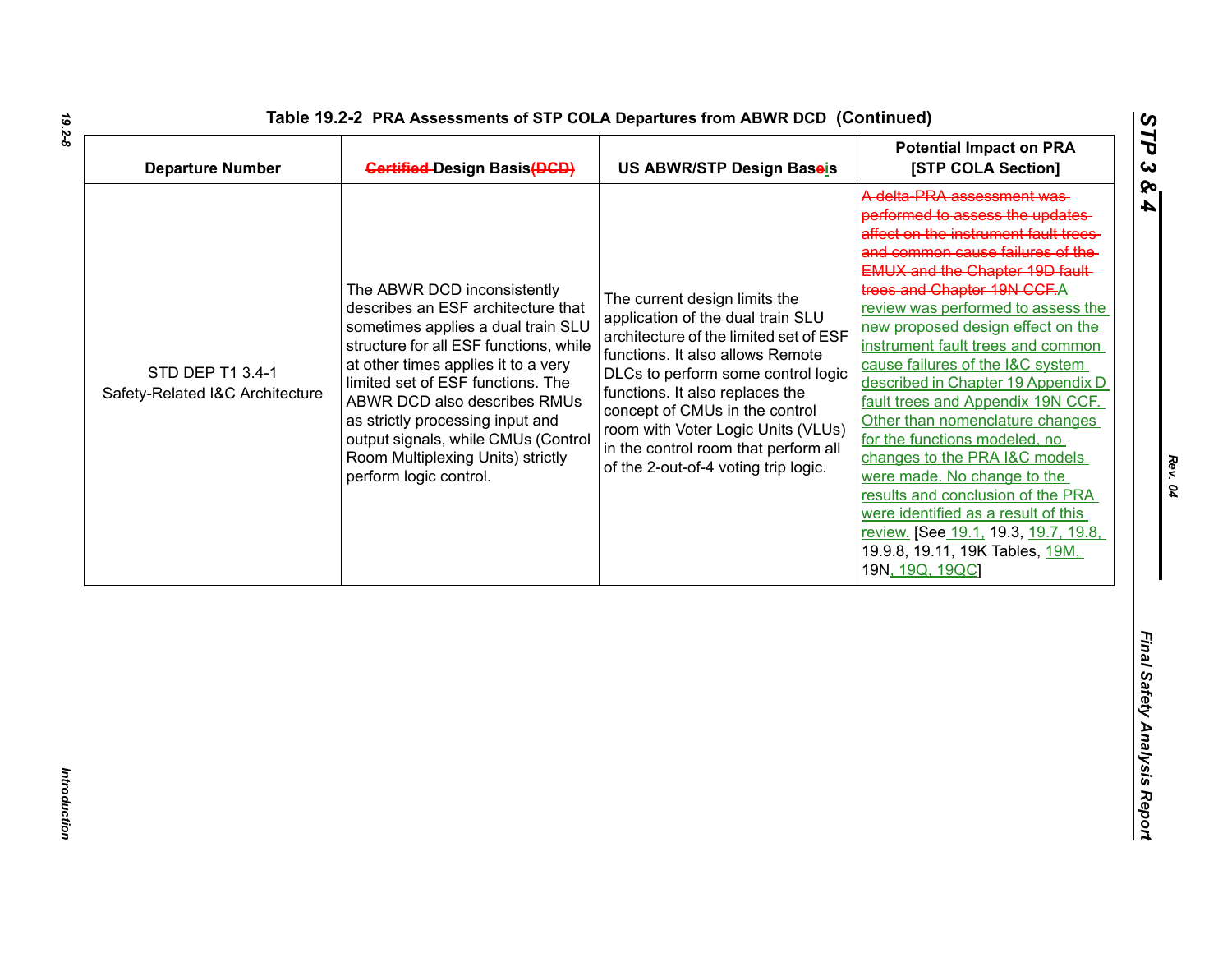| <b>Gertified-Design Basis(DGD)</b>                                                                                                                                                    | US ABWR/STP Design Baseis                                                                                                                                                                                                                                                                                                                                                                                                                                                                                                                                                                                                                                                            | <b>Potential Impact on PRA</b><br>[STP COLA Section]                                                                                                                                                                           |
|---------------------------------------------------------------------------------------------------------------------------------------------------------------------------------------|--------------------------------------------------------------------------------------------------------------------------------------------------------------------------------------------------------------------------------------------------------------------------------------------------------------------------------------------------------------------------------------------------------------------------------------------------------------------------------------------------------------------------------------------------------------------------------------------------------------------------------------------------------------------------------------|--------------------------------------------------------------------------------------------------------------------------------------------------------------------------------------------------------------------------------|
| Site parameters were chosen to<br>bound most potential US sites.                                                                                                                      | The design basis flood level is<br>increased in order to handle based<br>on a main cooling reservoir failure.<br>The maximum precipitation rate for<br>rainfall is increased from 49.3 cm/hr<br>to 50.3 cm/hr based on meteorology<br>studies. The humidity as measured<br>from wet bulb temperature has been<br>increased. The STP site does not<br>satisfy the minimum shear wave<br>velocity of 305 m/s (1000 ft/s). The<br>shear wave velocity varies<br>horizontally within a soil strata and<br>vertically with depth. A site-specific<br>soil structure interaction (SSI)<br>analysis has been performed to<br>confirm that the site specific SSI is<br>bound by the DCD SSI. | The design basis external flood is<br>included in the PRA. [See 19.3,<br>19.8, 19.9, 19.11, 19.13, 19K, 19Q,<br>and 19R]. The humidity.<br>precipitation rate, and shear wave<br>velocity exceptions do not affect the<br>PRA. |
|                                                                                                                                                                                       |                                                                                                                                                                                                                                                                                                                                                                                                                                                                                                                                                                                                                                                                                      |                                                                                                                                                                                                                                |
| <b>DCD</b> assumptions resulted in<br>potentially non-conservative<br>calculated containment temperature<br>and pressure responses following a<br>feedwater line or steam line break. | <b>Design assumptions for Feedwater</b><br>Line Break (FWLB) have been<br>updated. ANSI/ANS 5.1 1979 sets<br>forth methods for calculating decay<br>heat power from fission products,<br>U239 and Np239 following<br>shutdown of light water reactors.                                                                                                                                                                                                                                                                                                                                                                                                                               | No effect on the PRA, not modeled.                                                                                                                                                                                             |
|                                                                                                                                                                                       |                                                                                                                                                                                                                                                                                                                                                                                                                                                                                                                                                                                                                                                                                      | Tier 2 (T2) Changes Affecting Technical Specifications, Prior NRC Approval Required                                                                                                                                            |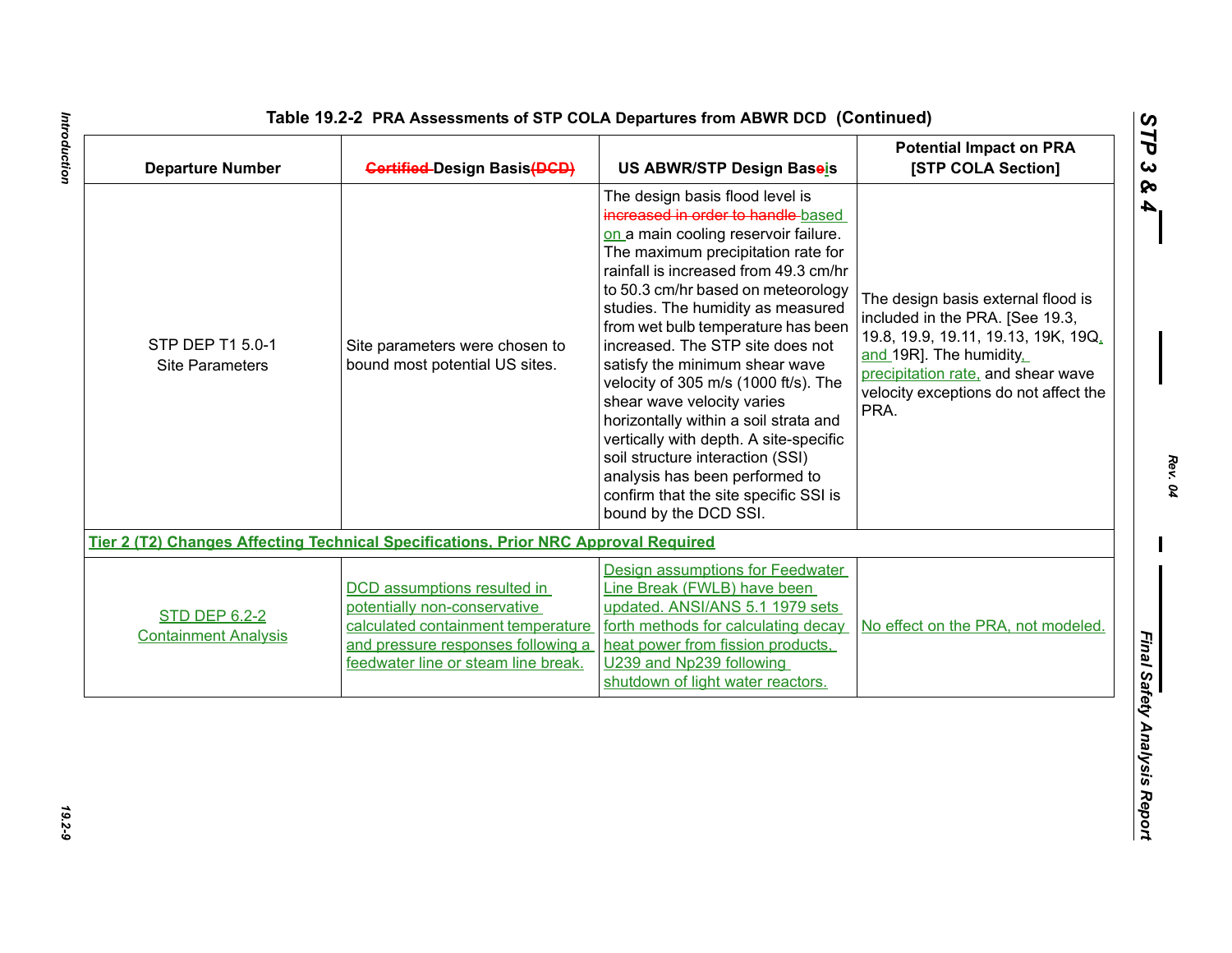| <b>Departure Number</b>                                                               | <b>Gertified-Design Basis(DGD)</b>                                                                                                                                                                             | US ABWR/STP Design Baseis                                                                                                                                                                                                                                                                 | <b>Potential Impact on PRA</b><br>[STP COLA Section] |
|---------------------------------------------------------------------------------------|----------------------------------------------------------------------------------------------------------------------------------------------------------------------------------------------------------------|-------------------------------------------------------------------------------------------------------------------------------------------------------------------------------------------------------------------------------------------------------------------------------------------|------------------------------------------------------|
| <b>STD DEP 7.3-12</b><br>eak Detection and Isolation<br><b>System Sump Monitoring</b> |                                                                                                                                                                                                                | Technical Specification 3.4.3 (LCO,<br>Actions B.1 and B.2, SR 3.4.3.1)<br>and its associated Bases<br>(Applicable Safety Analysis, LCO,<br>Actions B.1 and B.2) are changed to<br>show the new leakage values and<br>the addition of an "increase in<br>unidentified leakage" parameter. | No effect on the PRA, not modeled.                   |
| <b>STD DEP 7.3-17</b><br><b>ADS Electrical Interface</b>                              |                                                                                                                                                                                                                | This change clarifies that the control<br>logic is only performed in Division I,<br>II, and III, conforming with the three<br>divisions of ECCS, however sensor<br>signals come from all four divisions.                                                                                  | No change to the PRA.<br>Clarification to text.      |
| <b>STD DEP 7.5-1</b><br><b>Post-Accident Monitoring (Drywell</b><br>Pressure)         | The details of the Post Accident<br>Monitoring System (PAM) and Post<br><b>Accident Sampling System (PAS)</b><br>do not fully comply with subsequent<br>regulatory updated requirements<br>related to RG 1.97. | The PAM and PAS will be designed<br>to fully comply with RG 1.97.                                                                                                                                                                                                                         | No effect on the PRA, not modeled.                   |
| <b>STD DEP 7.7-10</b><br><b>Control Rod Drive Control System</b><br>Interface         |                                                                                                                                                                                                                | The CRT display is replaced with<br>the RCIS Dedicated Operator<br>Interface, a flat panel touch screen.<br>A discussion of the RAPI enforcing<br>rod blocks based upon signals<br>external and internal to the system<br>is added.                                                       | No effect on the PRA, not modeled.                   |
| <b>STD DEP 7.7-18</b><br><b>RCIS Operator Interface</b>                               |                                                                                                                                                                                                                | New annunciation (alarms) for the<br>RCIS - Rod insert block and RWM<br>Trouble. Some status information is<br>now shown on MCRP display. Logic<br>and control actions available on the<br>Dedicated Operator's Panel.                                                                    | No change to the PRA.<br>Clarification to text.      |

*Rev. 04*

*STP 3 & 4*

Introduction *Introduction*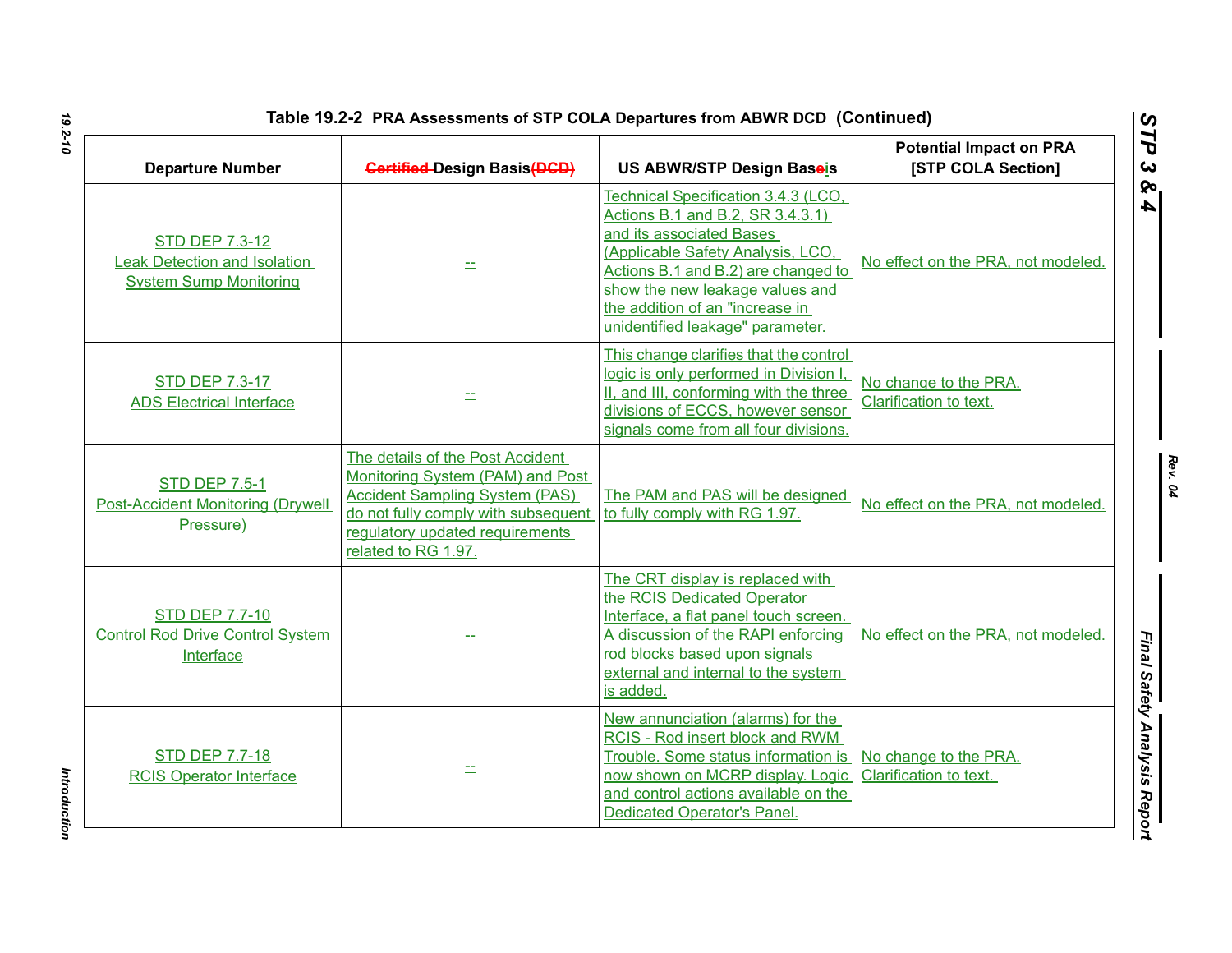| A delta-PRA assessment was<br>Two medium voltage systems 13.8<br>performed using system fault trees<br>kV/4.6 kV. PG buses changed to<br>on Figures 19D6.11, 12, & 13. The<br>13.8 kV. Class 1E and PIP buses<br>only change other than editorial to<br>changed to 4.16 kV. Class 1E<br>the fault trees is the addition of<br>4.16kV still fed directly from Unit<br>several breakers from the 13.8 kV<br><b>Auxiliary Transformers (UATs). Two</b><br><b>STD DEP 8.3-1</b><br>CTG to the 4.16kV Class 1E buses<br>Only 6.9kV; ESF busses fed directly<br><b>Reserve Auxiliary Transformers</b><br>and 4.16kV PIP buses. Changes<br><b>Plant Medium Voltage Electrical</b><br>from UAT and RAT.<br>(RATs). 13.8 kV Combustion<br>incorporated into various sections of<br><b>System Design</b><br><b>Turbine Generator with increased</b><br>Chapter 19 that refer to the<br>rating (20 Mwe). Emergency Diesel<br>condensate pump and condensate<br>Generator changed to 4.16 kV,<br>booster pump being able to connect<br>rating increased to 7200 kW. Larger<br>to CTG. [See 19.3, 19.7.3, 19.11,<br>RATs and UATs. Larger capacity<br>19B, 19K Tables, 19L.8, and Table<br><b>Main Power Transformer.</b><br>19L-9, 19Q]<br>Site specific changes include diesel<br><b>STP DEP 8.3-3</b><br>generator loading calculations for<br>No change to the PRA.<br>sizing and drawing single lines to<br>Clarification to text.<br>÷.<br><b>Other Changes</b><br>add site-specific power centers and |
|-------------------------------------------------------------------------------------------------------------------------------------------------------------------------------------------------------------------------------------------------------------------------------------------------------------------------------------------------------------------------------------------------------------------------------------------------------------------------------------------------------------------------------------------------------------------------------------------------------------------------------------------------------------------------------------------------------------------------------------------------------------------------------------------------------------------------------------------------------------------------------------------------------------------------------------------------------------------------------------------------------------------------------------------------------------------------------------------------------------------------------------------------------------------------------------------------------------------------------------------------------------------------------------------------------------------------------------------------------------------------------------------------------------------------------------------------------------------------------------------------|
| <b>Electrical Site-Specific Power and</b>                                                                                                                                                                                                                                                                                                                                                                                                                                                                                                                                                                                                                                                                                                                                                                                                                                                                                                                                                                                                                                                                                                                                                                                                                                                                                                                                                                                                                                                       |
| motor control centers.                                                                                                                                                                                                                                                                                                                                                                                                                                                                                                                                                                                                                                                                                                                                                                                                                                                                                                                                                                                                                                                                                                                                                                                                                                                                                                                                                                                                                                                                          |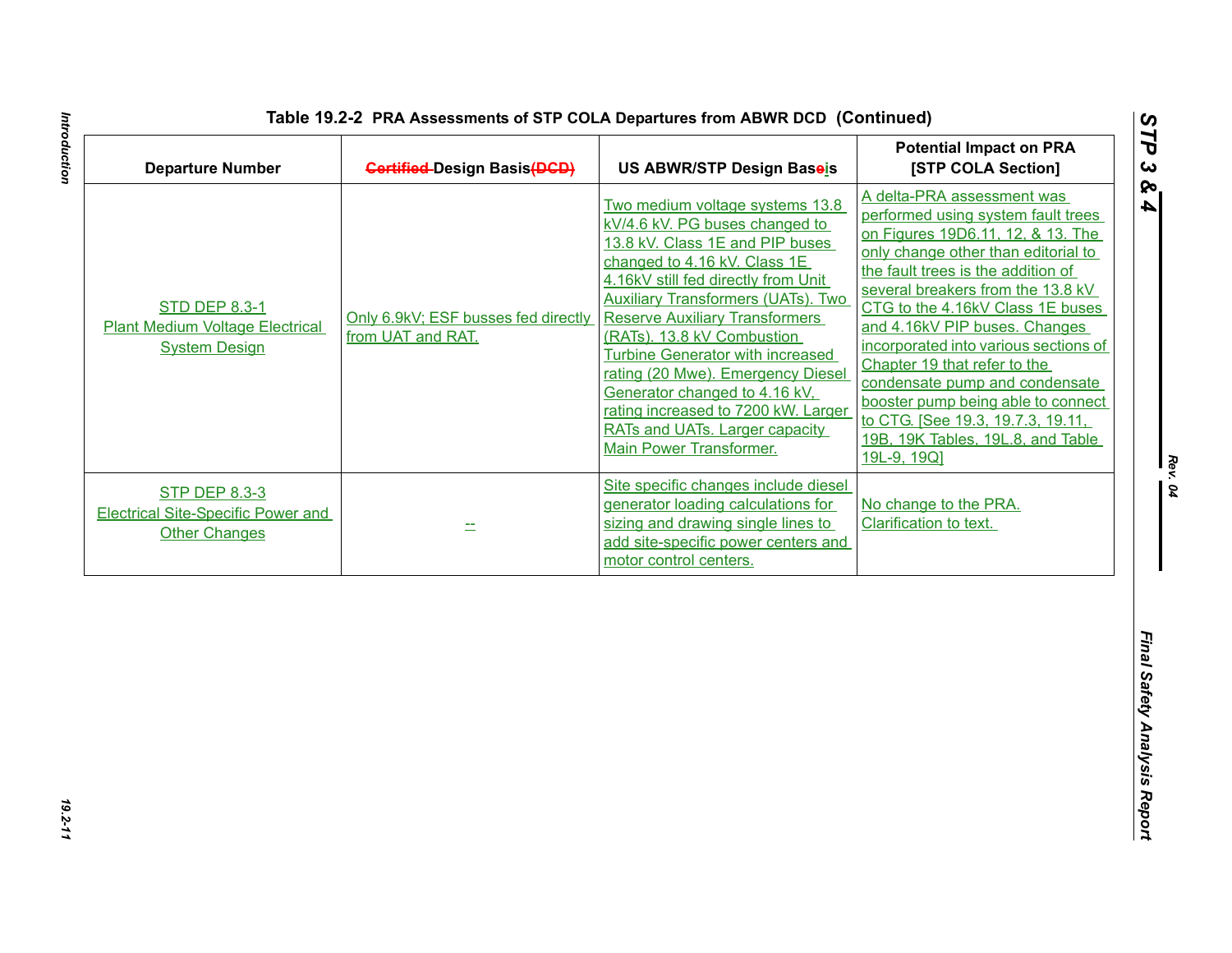| Table 19.2-2 PRA Assessments of STP COLA Departures from ABWR DCD (Continued) |  |
|-------------------------------------------------------------------------------|--|
|-------------------------------------------------------------------------------|--|

| <b>Departure Number</b>                                         | <b>Gertified-Design Basis(DGD)</b>                                                                                                                                                                                                                                                                                                                                                                                                                                                                                                                        | US ABWR/STP Design Baseis                                                                                                                                                                                                                                                                                                                                                                                                                                                                   | <b>Potential Impact on PRA</b><br>[STP COLA Section]                                                                                                               |
|-----------------------------------------------------------------|-----------------------------------------------------------------------------------------------------------------------------------------------------------------------------------------------------------------------------------------------------------------------------------------------------------------------------------------------------------------------------------------------------------------------------------------------------------------------------------------------------------------------------------------------------------|---------------------------------------------------------------------------------------------------------------------------------------------------------------------------------------------------------------------------------------------------------------------------------------------------------------------------------------------------------------------------------------------------------------------------------------------------------------------------------------------|--------------------------------------------------------------------------------------------------------------------------------------------------------------------|
| <b>STD DEP 10.4-5</b><br><b>Condensate and Feedwater System</b> | 3 Variable Speed (ASD driven)<br>Reactor FW Pumps (booster and<br>main pump), 33-67% NBR capacity<br>and a Flow Control Valve in HP<br><b>Heater Bypass line for</b><br>startup/shutdown reactor level<br>control. Normal rated power<br>operation is with all 3 MD Reactor<br><b>FW Pumps operating. If one</b><br>operating Reactor Feedwater Pump<br>trips, the other 2 operating reactor<br>FW pumps must increase speed<br>and discharge flows to maintain<br>rated power operation. FWCS<br>design for DCD is based upon<br>above FW system design. | 4 Variable Speed (ASD driven)<br>Reactor FW Pumps and 4<br>condensate booster pumps, Low<br><b>Flow Control Valve that provides for</b><br>level control during<br>startup/shutdown. Normal rated<br>power operation is with 3 MD<br>Reactor FW Pumps operating and<br>one in auto standby. If one<br>operating Reactor FW Pump trips,<br>the Reactor FW Pump in auto start<br>is not successful, automatic power<br>reduction (by recirculation runback)<br>occurs to avoid reactor scram. | No direct effect on the PRA.<br>editorial change to the PRA to<br>reflect the addition of the<br>condensate booster pumps. [See<br>19.1, 19.3, 19.9, 19L, and 19Q] |
|                                                                 |                                                                                                                                                                                                                                                                                                                                                                                                                                                                                                                                                           |                                                                                                                                                                                                                                                                                                                                                                                                                                                                                             |                                                                                                                                                                    |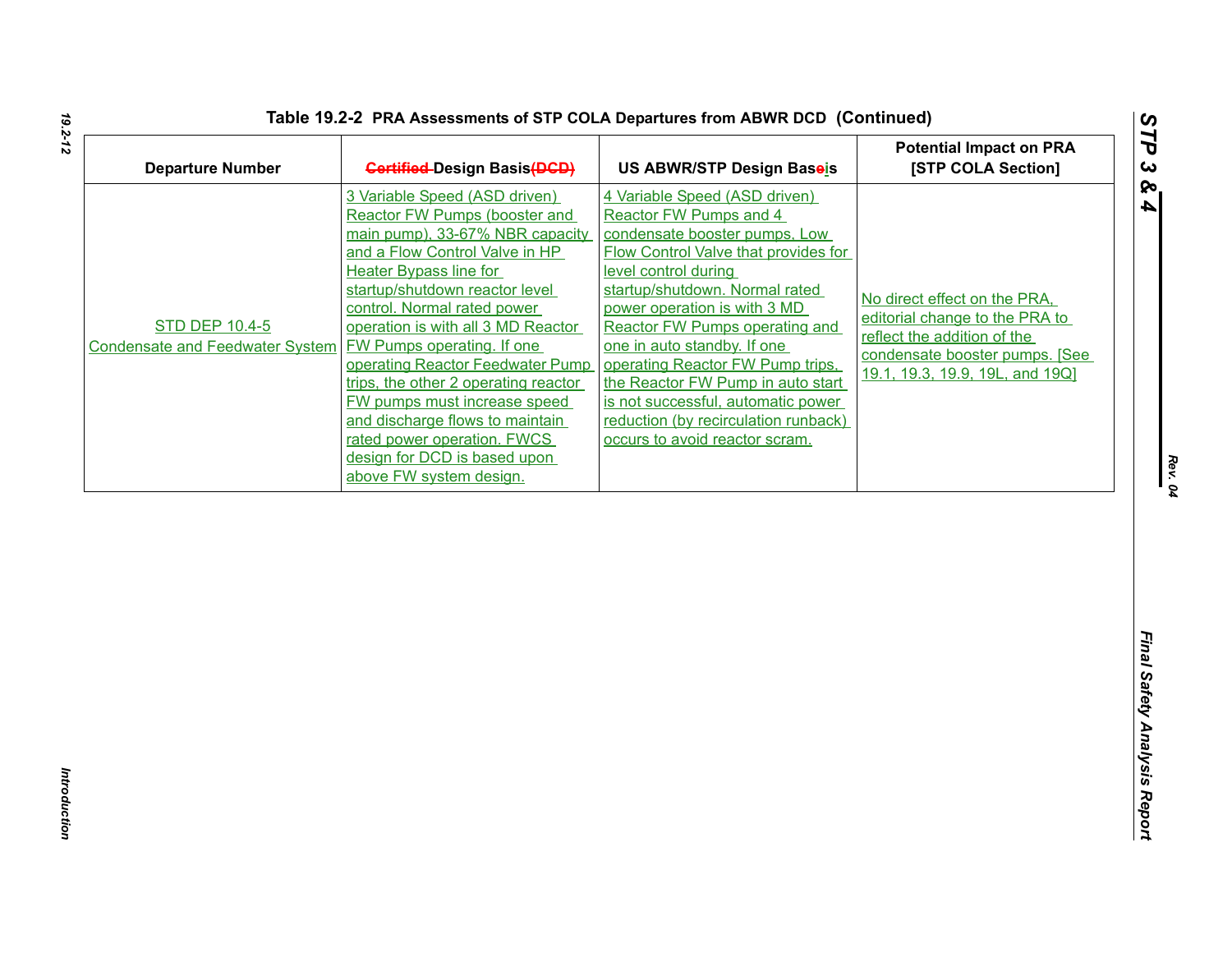| <b>Departure Number</b>                           | <b>Gertified-Design Basis(DGD)</b>                                                               | <b>US ABWR/STP Design Baseis</b>                                                                                                                                                                                                                                                                                                                                                                                                                                                                                                                                                                                                                                                                                                                                 | <b>Potential Impact on PRA</b><br>[STP COLA Section]                                                                                         |
|---------------------------------------------------|--------------------------------------------------------------------------------------------------|------------------------------------------------------------------------------------------------------------------------------------------------------------------------------------------------------------------------------------------------------------------------------------------------------------------------------------------------------------------------------------------------------------------------------------------------------------------------------------------------------------------------------------------------------------------------------------------------------------------------------------------------------------------------------------------------------------------------------------------------------------------|----------------------------------------------------------------------------------------------------------------------------------------------|
|                                                   | Tier 2 (T2) Changes Requiring Prior NRC Approval (Other than Affecting Technical Specifications) |                                                                                                                                                                                                                                                                                                                                                                                                                                                                                                                                                                                                                                                                                                                                                                  |                                                                                                                                              |
| STD DEP 3B-2<br><b>Revised Pool Swell</b>         | Ξ                                                                                                | The COL applicant no longer has<br>access to the analytical codes<br>described in DCD Section 3B<br>Reference 14, and an alternate<br>method is used to perform the<br>revised pool swell analysis. This<br>alternate method utilizes a<br>calculation approach that is similar<br>to the DCD approach; however, it<br>uses some different assumptions<br>and different analytical software for<br>implementation of the analysis. The<br>use of this alternate method to<br>assess the pool swell results for the<br>changes in the containment<br>pressure response provides<br>accurate results that are used as<br>input for the wetwell internals<br>design, and assures that these<br>components will be adequately<br>designed for the appropriate loads. | No effect on the PRA. The change<br>modifies an analysis method used<br>in containment design.                                               |
| Tier 2 (T2) Changes                               |                                                                                                  |                                                                                                                                                                                                                                                                                                                                                                                                                                                                                                                                                                                                                                                                                                                                                                  |                                                                                                                                              |
| <b>STD DEP 1.1-1</b><br>Type of License Required  | ABWR DCD was submitted for<br>Design Certification.                                              | The COLA is submitted to receive a<br>Class 103 Combined License under<br>10 CFR 52.                                                                                                                                                                                                                                                                                                                                                                                                                                                                                                                                                                                                                                                                             | No effect on the PRA, not modeled.                                                                                                           |
| <b>STP DEP 1.1-2</b><br>Dual Units at STP 3 and 4 | Single Unit site.                                                                                | Dual Unit site with common fire<br>protection system.                                                                                                                                                                                                                                                                                                                                                                                                                                                                                                                                                                                                                                                                                                            | No direct effect on the PRA,<br>editorial changes for fire protection<br>system [See Chapter 491.3-4191.3.1,<br>19L.8, 19M.6.3, and 19Q.4.4] |

Introduction

*Rev. 04*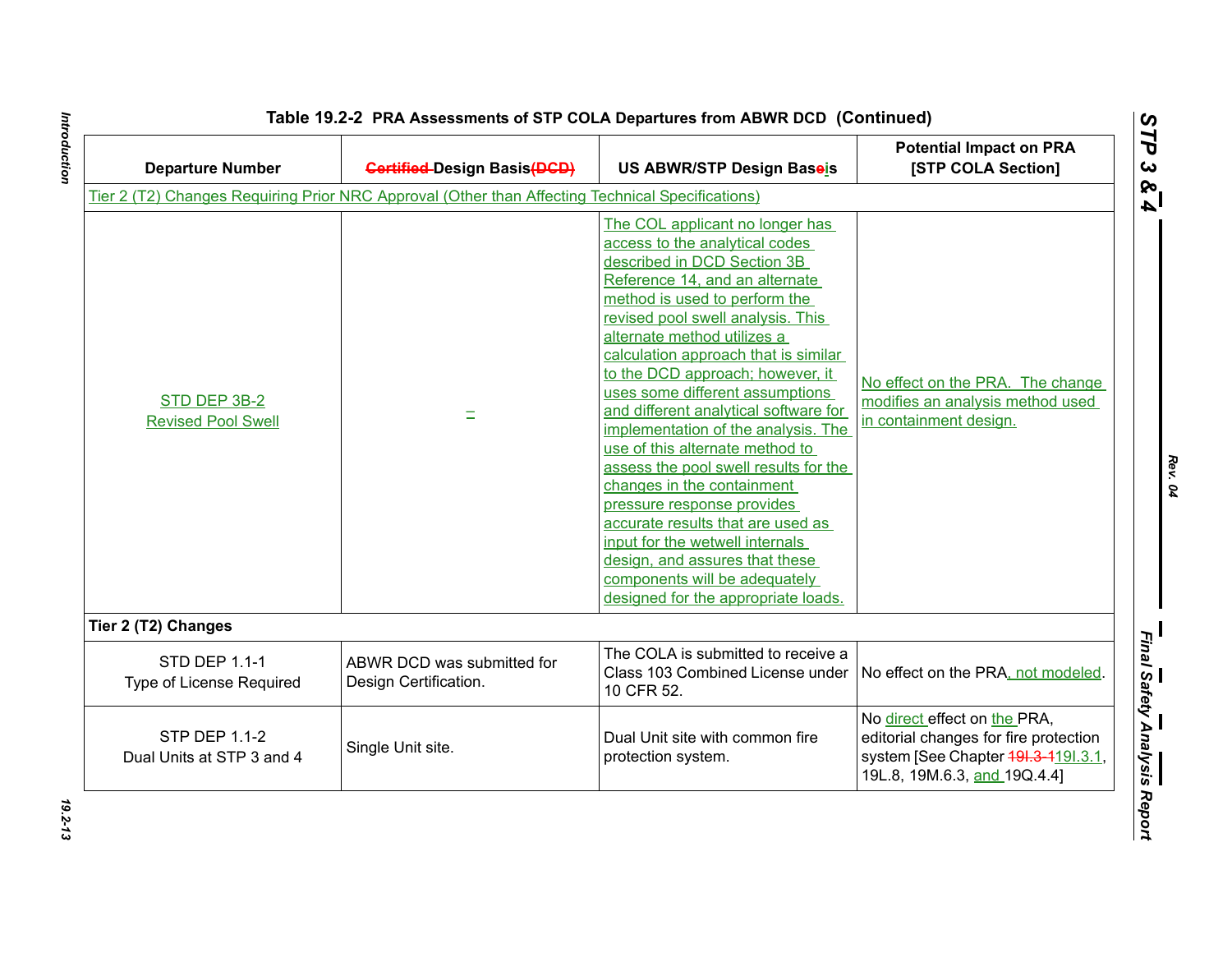| Table 19.2-2 PRA Assessments of STP COLA Departures from ABWR DCD (Continued) |  |
|-------------------------------------------------------------------------------|--|
|-------------------------------------------------------------------------------|--|

| <b>Departure Number</b>                                                                         | <b>Gertified-Design Basis(DGD)</b>                                                                                            | <b>US ABWR/STP Design Baseis</b>                                                                                                                          | <b>Potential Impact on PRA</b><br>[STP COLA Section]                                                                                                                                                                                                                                                                                                                 |
|-------------------------------------------------------------------------------------------------|-------------------------------------------------------------------------------------------------------------------------------|-----------------------------------------------------------------------------------------------------------------------------------------------------------|----------------------------------------------------------------------------------------------------------------------------------------------------------------------------------------------------------------------------------------------------------------------------------------------------------------------------------------------------------------------|
| <b>STD DEP 1.2-1</b><br><b>Control Building Annex</b>                                           | <b>Control Rod Drive Motor-Generator</b><br>sets in Control Building.                                                         | Control rod drive motor generators<br>and supporting equipment moved to<br>Control Building annex.                                                        | No direct effect on PRA, editorial<br>changes in 19M.6.3 for Fire Hazard<br>reduction.                                                                                                                                                                                                                                                                               |
| ST <sub>D</sub> P DEP 1.2-2<br><b>Turbine Building</b>                                          | A natural draft cooling tower is used<br>for the heat sink.                                                                   | <b>Turbine Generator differs</b><br>dimensionally, the main cooling<br>reservoir is used for the heat sink.                                               | No direct effect on the PRA,<br>editorial change in 19R for level<br>monitors associated with condenser<br>cooling water and 19M for the<br>evaluation of the effects on turbine<br>building FIVE analysis.                                                                                                                                                          |
| <b>STD DEP 1.8-1</b><br>Tier 2 Codes, Standards, and<br><b>Regulatory Guide Edition Changes</b> | The Civil design based on ASME<br>B&PV Code Section III Division 2-<br>1989, ACI 349-1980, and 1991<br>Uniform Building Code. | The Civil design based on ASME<br>B&PV Code Section III Division 2-<br>2001 with 2003 Addenda, ACI 349-<br>1997, and 2006 International<br>Building Code. | No effect on PRA, the PRA-<br>considers all components that-<br>impact plant risk. The quality class-<br>of the component generally does-<br>not affect the modeling of the-<br>component within the PRA-not<br>modeled.                                                                                                                                             |
| STD DEP 1.AA-1<br><b>Shielding Design Review</b>                                                | Appendix 1AA provides the<br>integrated doses for environmental<br>qualification of safetyrelated<br>equipment.               | Doses have been re-evaluated<br>incorporating results of design<br>detailing.                                                                             | No effect on PRA, not modeled<br>[design dose rates typically not<br>modeled- in a PRA].                                                                                                                                                                                                                                                                             |
| <b>STD DEP 2.2-5</b><br><b>CRAC2 and MAACS Codes</b>                                            | CRAC2 computer code is used for<br>accident analysis.                                                                         | MAACS computer code is used for<br>accident analysis, an improvement<br>over CRAC2.                                                                       | No direct effect on the PRA, slight-<br>change to the no change to generic<br>siting consequence analysis of the<br>DCD. Site-specific consequence<br>analysis uses new MAACS<br>consequence analysis_code. [See_<br>FSAR 2.2.2 and 2.2.3 for COL<br>License Information Item 2.4.2, the<br>Environmental Report, Chapter 7.2,<br>FSAR 19.2.4.4, 19.3.4, 19E, 19E.3] |

*Rev. 04*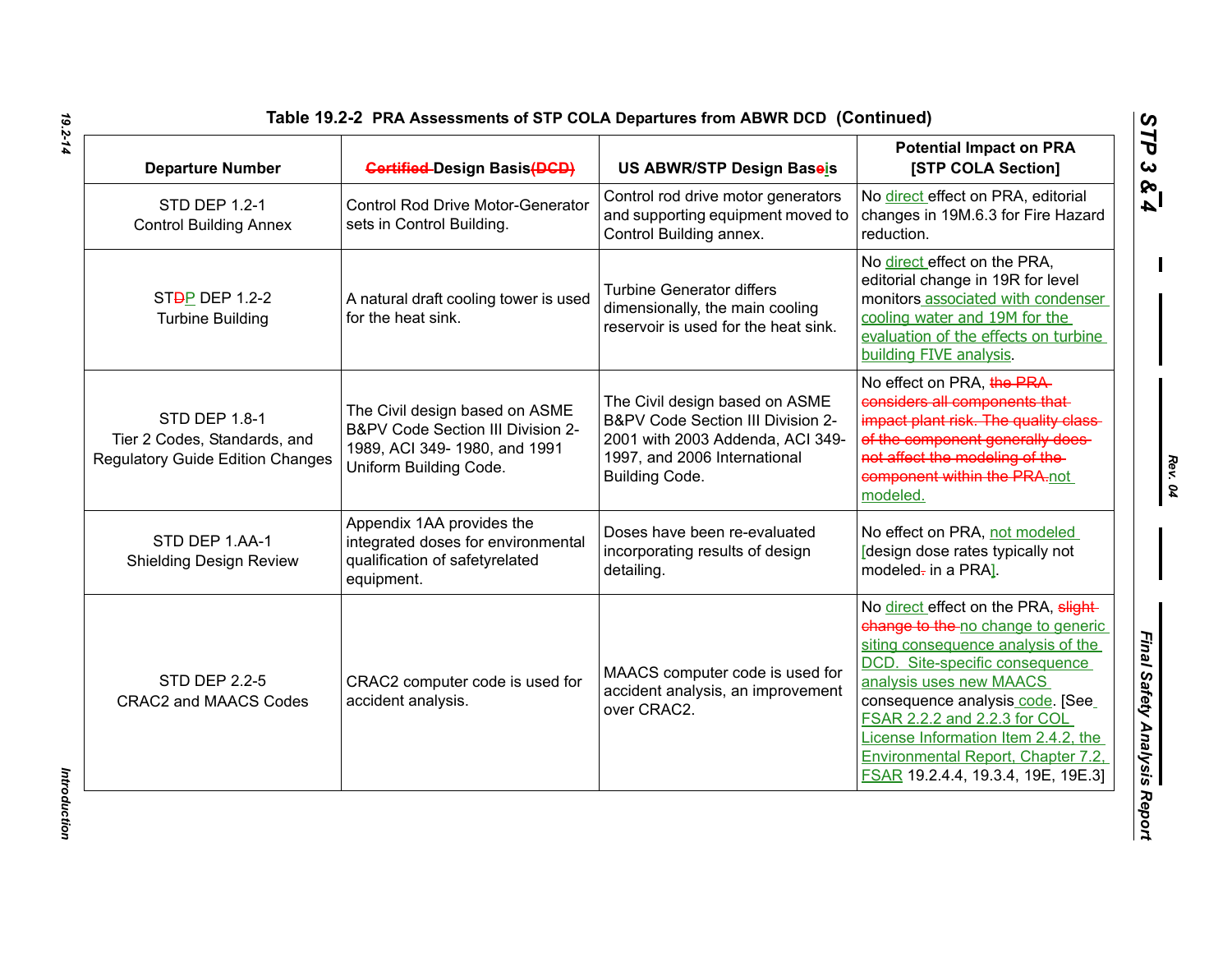| <b>Departure Number</b>                                             | <b>Gertified-Design Basis(DGD)</b>                                             | US ABWR/STP Design Baseis                                                                                                                                                                                                                                                                                                                             | <b>Potential Impact on PRA</b><br>[STP COLA Section] |
|---------------------------------------------------------------------|--------------------------------------------------------------------------------|-------------------------------------------------------------------------------------------------------------------------------------------------------------------------------------------------------------------------------------------------------------------------------------------------------------------------------------------------------|------------------------------------------------------|
| ST <sub>D</sub> P DEP 3.5-1<br><b>Missile Protection</b>            | Not required for single unit design,<br>favorable orientation.                 | Provides Site Specific information<br>relating to main steam turbine<br>orientation in relation to essential<br>systems of adjoining units.                                                                                                                                                                                                           | No effect on the PRA, not modeled.                   |
| STD DEP 3.6-1<br><b>Steam Tunnel Concrete Thickness</b>             | The main steam tunnel design<br>specifies a concrete thickness of 2<br>meters. | The main steam tunnel design<br>considers shielding and structural<br>requirements for determining<br>concrete thickness.                                                                                                                                                                                                                             | No effect on the PRA, not modeled.                   |
| <b>STD DEP 3.8-1</b><br>Resizing the Radwaste Building              |                                                                                | Due to process changes described<br>in STD DEP 11.2-1 and 11.4-1, the<br>dimensions and design analysis for<br>the Radwaste Building has changed<br>from the DCD, revising its minimum   No effect on the PRA, not modeled.<br>bearing capacity, shear wave<br>velocity, and Poisson ratio to reflect<br>the shallower Radwaste Building<br>Embedment |                                                      |
| STD DEP 3.9-1<br><b>Reactor Internals Materials</b>                 | Code Case 580-1 material is<br>applied.                                        | Code Case N5280-2 material is<br>used, a nickel-based alloy.                                                                                                                                                                                                                                                                                          | No effect on the PRA, not modeled.                   |
| STD DEP 3B-1<br><b>Equation Error in Containment</b><br>Impact Load | The multiplying factor "W"<br>dimensions are seconds/foot.                     | In analyzing containment impact<br>loads, the multiplying factor "W" is<br>corrected to 0.0052 seconds/meter.                                                                                                                                                                                                                                         | No effect on the PRA, not modeled.                   |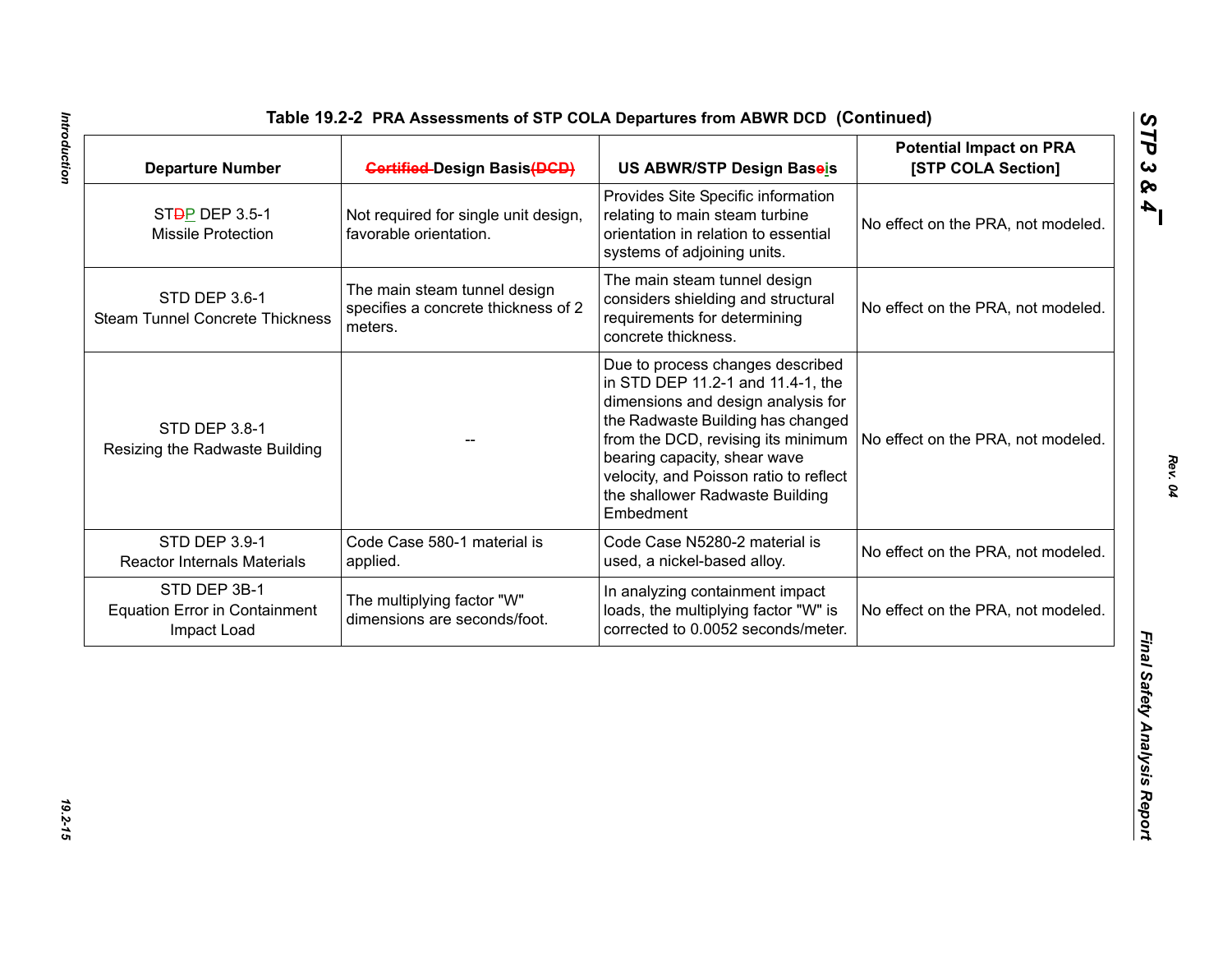| <b>Departure Number</b>                                            | <b>Gertified-Design Basis(DGD)</b>                                                                                                             | US ABWR/STP Design Baseis                                                                                                                                                                                                                                                                                                                                                                                                                                                                                                                                                                                                                                                                                                                                                   | <b>Potential Impact on PRA</b><br>[STP COLA Section]                                             |
|--------------------------------------------------------------------|------------------------------------------------------------------------------------------------------------------------------------------------|-----------------------------------------------------------------------------------------------------------------------------------------------------------------------------------------------------------------------------------------------------------------------------------------------------------------------------------------------------------------------------------------------------------------------------------------------------------------------------------------------------------------------------------------------------------------------------------------------------------------------------------------------------------------------------------------------------------------------------------------------------------------------------|--------------------------------------------------------------------------------------------------|
| STD DEP 3B-2<br><b>Revised Pool Swell Analysis</b>                 |                                                                                                                                                | The COL applicant no longer has-<br>access to the analytical codes-<br>described in DCD Section 3B<br>Reference 14, and an alternate-<br>method is used to perform the<br>revised pool swell analysis. This-<br>alternate method utilizes a<br>calculation approach that is similar-<br>to the DCD approach; however, it-<br>uses some different assumptions-<br>and different analytical software for-<br>implementation of the analysis.<br>The use of this alternate method to-<br>assess the pool swell results for the<br>changes in the containment-<br>pressure response provides<br>accurate results that are used as<br>input for the wetwell internals<br>design, and assures that these-<br>components will be adequately<br>designed for the appropriate loads. | No effect on the PRA. The change-<br>modifies an anaylsis method used-<br>in containment design. |
| STD DEP 3H-1<br><b>Liner Anchor Material</b>                       | <b>ABWR DCD Tier 2 Subsection</b><br>3H.1.4.4.3 incorrectly identifies the<br><b>Containment Liner Anchor material</b><br>as ASTM A-633 Gr. C. | This departure corrects the<br><b>Containment Liner Anchor material</b><br>identified in Subsection 3H.1.4.4.3<br>to SA-36.                                                                                                                                                                                                                                                                                                                                                                                                                                                                                                                                                                                                                                                 | No effect on the PRA, not modeled.<br>[Building design details are outside<br>the scope.]        |
| STD DEP 3I-2<br><b>Environmental Qualifications -</b><br>Radiation |                                                                                                                                                | The "Integrated Dose-Gamma &<br>Beta" values for the main steam<br>tunnel is revised and instrument<br>rack rooms is returned to the DCD<br>value based on current results of<br>postaccident radiation calculations<br>and analysis.                                                                                                                                                                                                                                                                                                                                                                                                                                                                                                                                       | No effect on the PRA, not modeled.                                                               |

*Rev. 04*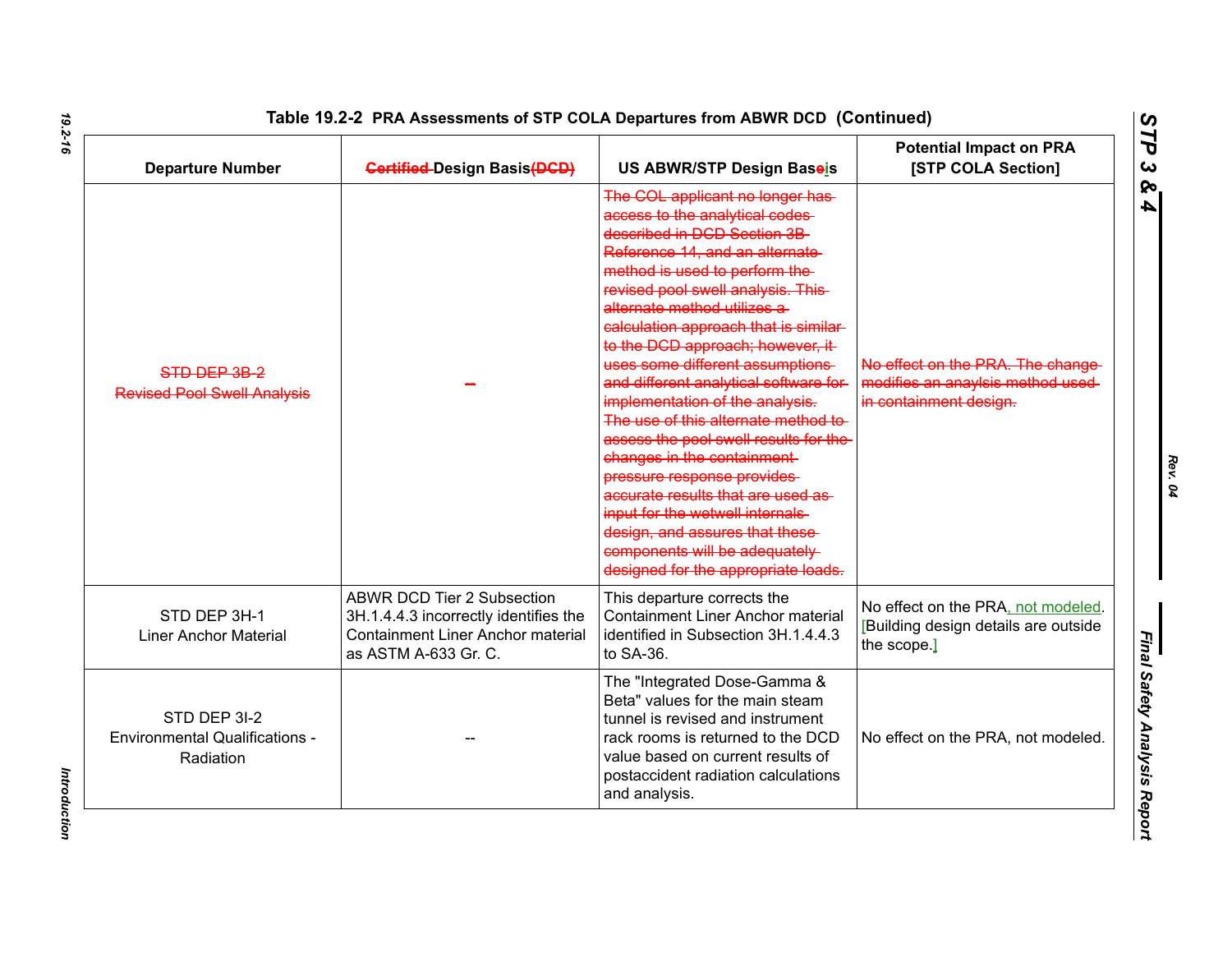| <b>Departure Number</b>                                                                | <b>Gertified-Design Basis(DGD)</b>                                                                                                                                                                                                                            | US ABWR/STP Design Baseis                                                                                                                                                                                                                                                                                                                                                                                                                                                     | <b>Potential Impact on PRA</b><br>[STP COLA Section]                                                                                                 |
|----------------------------------------------------------------------------------------|---------------------------------------------------------------------------------------------------------------------------------------------------------------------------------------------------------------------------------------------------------------|-------------------------------------------------------------------------------------------------------------------------------------------------------------------------------------------------------------------------------------------------------------------------------------------------------------------------------------------------------------------------------------------------------------------------------------------------------------------------------|------------------------------------------------------------------------------------------------------------------------------------------------------|
| STD DEP 3MA-1<br>Interfacing LOCA                                                      |                                                                                                                                                                                                                                                               | The ISLOCA evaluation is<br>inconsistent with STD DEP T1 2.4-<br>1, 2.4-3 and the COLA P&IDs. This<br>departure corrects inconsistencies<br>between Appendix 3MA and P&IDs<br>in Chapter 21.                                                                                                                                                                                                                                                                                  | No effect on change to the PRA,<br>screened from evaluation due to-<br>piping redesign. [See 19.8, and-<br>19B.2.45 of DCD clarification to<br>text. |
| <b>STD DEP 4.5-1</b><br><b>Reactor Materials</b>                                       |                                                                                                                                                                                                                                                               | The description of the materials for<br>the control rod drive (CRD)<br>mechanisms in Section 4.5.1 and<br>the reactor internals in Section 4.5.2<br>of the DCD have been revised (1) to<br>reflect the materials successfully<br>used in operating ABWR designs<br>over the last 10 years; (2) to clarify<br>some data and provide equivalent<br>materials, as appropriate; and (3) to<br>clarify some fabrication and material<br>issues for reactor internals<br>materials. | No effect on the PRA, not modeled.                                                                                                                   |
| STD DEP 4.6-1<br><b>FMCRD Friction Test Equipment</b>                                  | <b>FMRGF-FMCRD</b> friction testing<br>utilizes a special test fixture<br>connected to the HCU test port. The<br>test fixture contains a small pump<br>and associated hydraulic controls to<br>pressurize the underside of the<br>hollow piston of the FMCRD. | Water for the test equipment is<br>supplied from the CRD pump<br>discharge line. With this design, the<br>test fixture pump can be eliminated.                                                                                                                                                                                                                                                                                                                                | No effect on the PRA, not modeled.                                                                                                                   |
| <b>STD DEP 5.2-2</b><br>PSI/ISI NDE of the Reactor Coolant<br><b>Pressure Boundary</b> | PSI and ISI of welds in Reactor<br>Coolant System meet requirements<br>of Regulatory Guide 1.150, Rev.1.                                                                                                                                                      | PSI and ISI of welds in Reactor<br>Coolant System piping meet the<br>requirements of ASME Section XI,<br>Appendix VIII as mandated by 10<br>CFR 50.55a.                                                                                                                                                                                                                                                                                                                       | No effect on the PRA, not modeled.                                                                                                                   |

# Introduction

*Introduction 19.2-17* 19.2-17

*Rev. 04*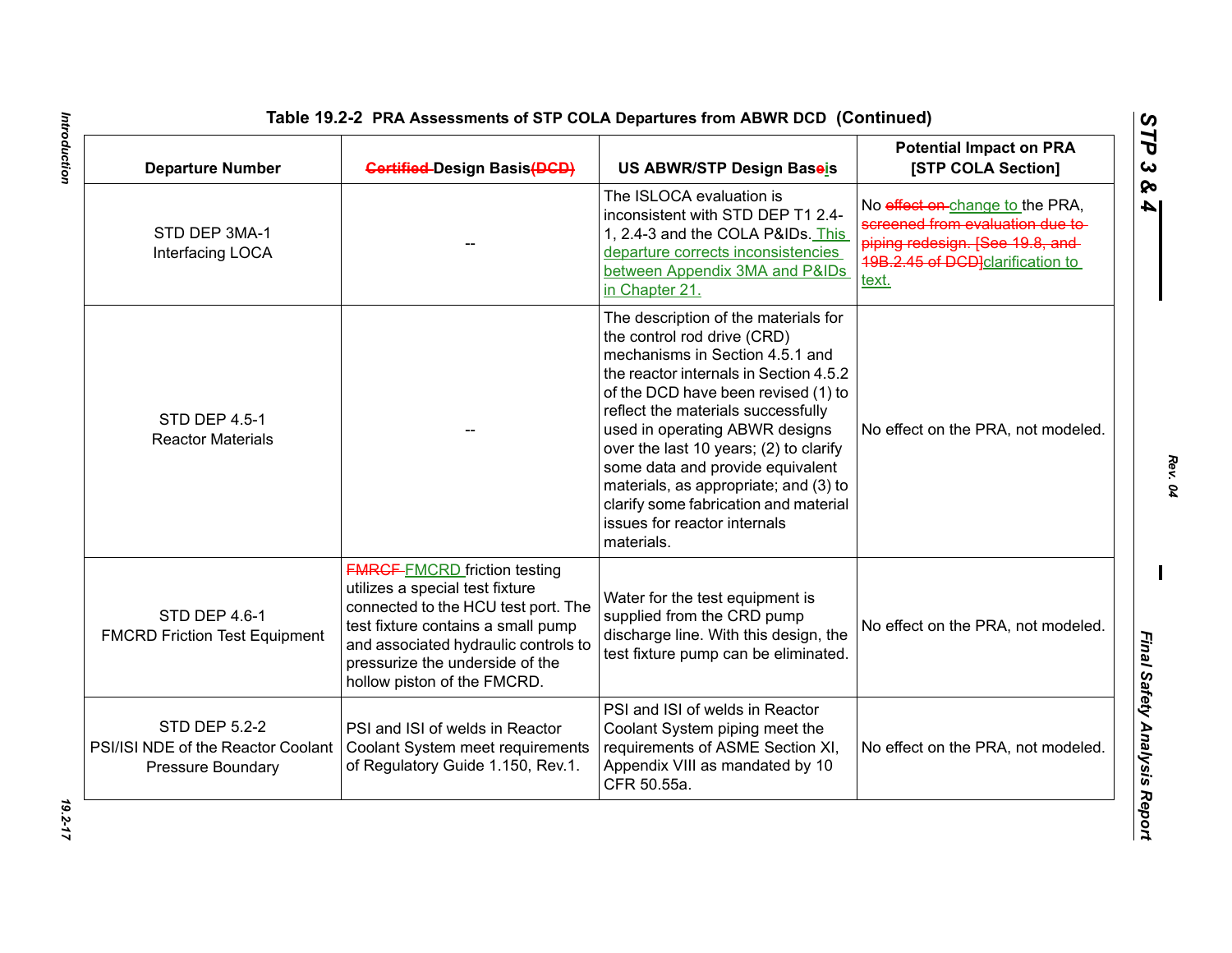| Table 19.2-2 PRA Assessments of STP COLA Departures from ABWR DCD (Continued)        |                                                                                                                                                                                                                                                                                                                                                                                                                                                                                                                                                                                                         |                                                                                                                                                                                      |                                                                                                                                                                                                                                                                                        |
|--------------------------------------------------------------------------------------|---------------------------------------------------------------------------------------------------------------------------------------------------------------------------------------------------------------------------------------------------------------------------------------------------------------------------------------------------------------------------------------------------------------------------------------------------------------------------------------------------------------------------------------------------------------------------------------------------------|--------------------------------------------------------------------------------------------------------------------------------------------------------------------------------------|----------------------------------------------------------------------------------------------------------------------------------------------------------------------------------------------------------------------------------------------------------------------------------------|
| <b>Departure Number</b>                                                              | <b>Gertified-Design Basis(DGD)</b>                                                                                                                                                                                                                                                                                                                                                                                                                                                                                                                                                                      | US ABWR/STP Design Baseis                                                                                                                                                            | <b>Potential Impact on PRA</b><br>[STP COLA Section]                                                                                                                                                                                                                                   |
| <b>STD DEP 5.3-1</b><br><b>Reactor Pressure Vessel Material</b><br>Surveillance Plan |                                                                                                                                                                                                                                                                                                                                                                                                                                                                                                                                                                                                         | Site specific supplement per COL<br>License Information Item 5.5 in<br>DCD 5.3.4.2.                                                                                                  | No effect on the PRA, not modeled.                                                                                                                                                                                                                                                     |
| <b>STD DEP 5.4-1</b><br>Reactor Water Cleanup System                                 | Two 50% RWCU pumps<br>(approximately 1% feedwater flow).                                                                                                                                                                                                                                                                                                                                                                                                                                                                                                                                                | Flow capacity of pumps and filter<br>demineralizers increased by 100%<br>(approximately 2% feedwater flow).<br>Pump discharge head increased.                                        | Not explicitly modeled in the PRA.<br>Modeled in the shutdown PRA, no<br>quantifiable effect in the PRA,<br>operator action dominates the<br>function, additional sources of<br>shutdown cooling available. [See<br>19L.6.6, 19L.8, 19L.6.4, 19Q.4.1,<br>19Q.7.6, 19Q.7.7.1, and 19QB] |
| <b>STD DEP 5.4-2</b><br><b>Reactor Recirculation System</b>                          |                                                                                                                                                                                                                                                                                                                                                                                                                                                                                                                                                                                                         | Revised design of the RIP's cable<br>box allows improved serviceability<br>and maintainability because of<br>smaller cable boxes and plug in<br>power connector.                     | No effect on the PRA, not modeled.                                                                                                                                                                                                                                                     |
| <b>STD DEP 5.4-3</b><br>Residual Heat Removal System<br><b>Interlock</b>             | (1) The RHR IBD diagram includes<br>an interlock that will close the<br>wetwell spray valve in the low<br>pressure flooder (LPF) mode. The<br>statement that the wetwell spray<br>can be operated with the system in<br>the LPF mode is incorrect.<br>(2) Table 5.4-3 indicates the open<br>logic for the minimum flow valve is<br>"pump running AND low loop flow<br>signal", logic diagram indicates<br>"pump discharge pressure high<br>AND low loop flow";<br>(3) several pressure relief valves in<br>Table 5.4-5 indicate relief pressure<br>is 3.44 MPaG, however design<br>pressure is 3.43MPaG | Items $(1)$ and $(2)$ logic<br>inconsistencies corrected; item (3)<br>In Table 5.4-3, relief pressure for<br>E11-F028A-C and E11-F051AC are<br>changed from 3.44 MPa to 3.43<br>MPa. | No effect on the PRA, not modeled.                                                                                                                                                                                                                                                     |

*Introduction* 

Introduction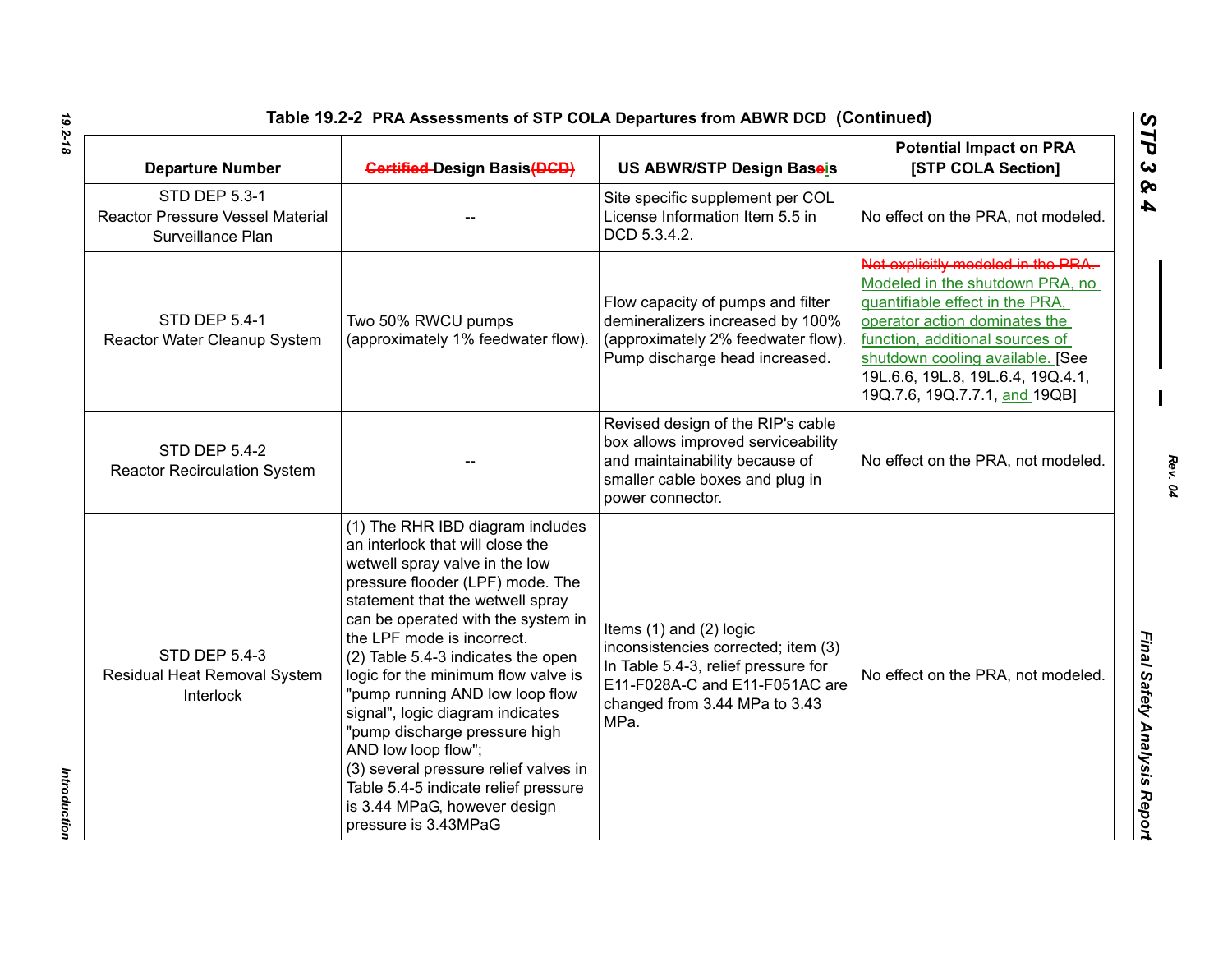| <b>Departure Number</b>                                                         | <b>Gertified-Design Basis(DGD)</b>                                                                                                                                                     | US ABWR/STP Design Baseis                                                                                                                                                                                                                         | <b>Potential Impact on PRA</b><br>[STP COLA Section]                                              |
|---------------------------------------------------------------------------------|----------------------------------------------------------------------------------------------------------------------------------------------------------------------------------------|---------------------------------------------------------------------------------------------------------------------------------------------------------------------------------------------------------------------------------------------------|---------------------------------------------------------------------------------------------------|
| <b>STD DEP 5.4-4</b><br>RMC Heat Exchanger                                      | Section 5.4.1 describes that the<br>materials for the RMHX shell, shell<br>tube sheet, and water box are<br>carbon steel.                                                              | Stainless steel will be used for the<br>RMHX shell, shell tube sheet, and<br>water box.                                                                                                                                                           | No effect on the PRA, not modeled.                                                                |
| <b>STD DEP 5.4-5</b><br>Reactor Head Vent Line (GI-195)                         |                                                                                                                                                                                        | A vent line from the Reactor Water<br>Cleanup System Reactor Pressure<br>Vessel (RPV) head-spray line to the<br>Reactor Head Vent Line is added in<br>response to GI-195.                                                                         | No effect on the PRA. The change<br>eliminates a potential failure mode<br>in the head vent line. |
| STD DEP 5A-1<br>Delete Appendix on Complying with<br><b>Regulatory Guide</b>    | Text is included in Appendix 5A on<br>complying with RG 1.150 which<br>covers PSI and ISI welds in the<br><b>Reactor Coolant System</b>                                                | The text of Appendix 5A on<br>complying with RG 1.150 has been<br>deleted because PSI and ISI will be<br>conducted in accordance with<br><b>ASME Section XI.</b>                                                                                  | No effect on the PRA, not modeled.                                                                |
| STD DEP 5B-1<br>Residual Heat Removal Flow and<br><b>Heat Capacity Analysis</b> | A factor related to RHR heat<br>removal rate is 0.3705 MW/°C with<br>an associated UHS water<br>temperature of 29.4°C.                                                                 | To support reduced outage times,<br>the factor related to RHR heat<br>removal rate is increased to 0.427<br>MW/°C and UHS water temperature<br>is increased to 35°C.                                                                              | No effect on the PRA, not modeled.                                                                |
| STD DEP 6.2-2<br><b>Containment Analysis</b>                                    | <b>DCD assumptions resulted in-</b><br>potentially nonconservative<br>calculated containment temperature<br>and pressure responses following a-<br>feedwater line or steam line break. | Design assumptions for Feedwater<br>Line Break (FWLB) have been-<br>updated. ANSI/ANS 5.1 1979 sets<br>forth methods for calculating decay-<br>heat power from fission products,<br>U239 and Np239 following<br>shutdown of light water reactors. | No effect on the PRA.                                                                             |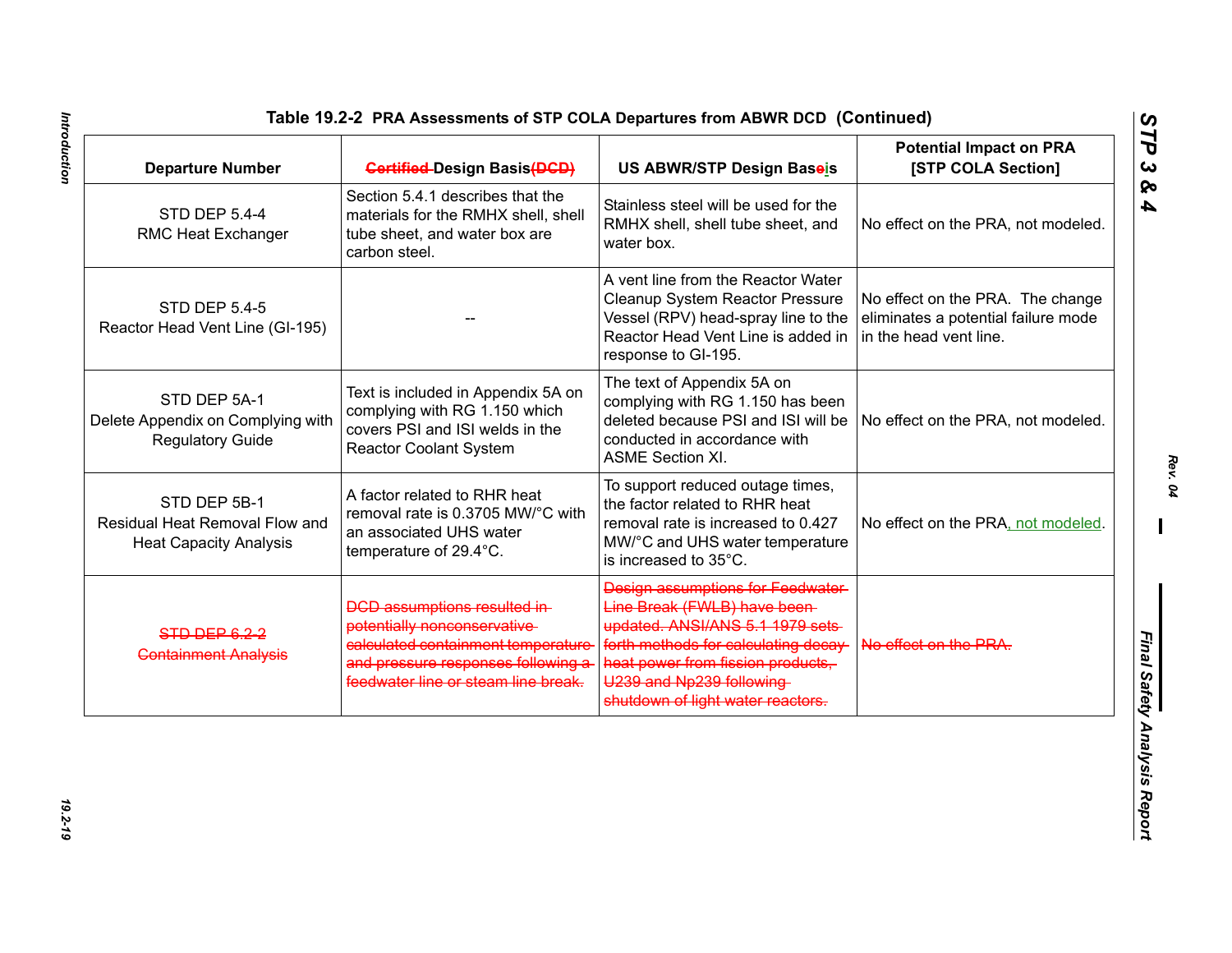| <b>Departure Number</b>                                                                                                 | <b>Gertified-Design Basis(DGD)</b>                                                                                                                                                                                              | US ABWR/STP Design Baseis                                                                                                                                                                                                                                                                                                                                                                                                                                                                                                                                                                                               | <b>Potential Impact on PRA</b><br>[STP COLA Section]                                                                                                                                                                                                                                                          |
|-------------------------------------------------------------------------------------------------------------------------|---------------------------------------------------------------------------------------------------------------------------------------------------------------------------------------------------------------------------------|-------------------------------------------------------------------------------------------------------------------------------------------------------------------------------------------------------------------------------------------------------------------------------------------------------------------------------------------------------------------------------------------------------------------------------------------------------------------------------------------------------------------------------------------------------------------------------------------------------------------------|---------------------------------------------------------------------------------------------------------------------------------------------------------------------------------------------------------------------------------------------------------------------------------------------------------------|
| <b>STD DEP 6.2-3</b><br><b>Containment Penetrations and</b><br>Isolation                                                |                                                                                                                                                                                                                                 | From first-of-a-kind efforts, further<br>design details are included in Tables<br>6.2-7, 6.2-8, and 6.2-9 related to<br>containment isolation valves,<br>primary containment penetrations,<br>and potential leakage paths. Based<br>on equipment procurement,<br>containment isolation valves<br>associated with the ABWR Primary<br>Containment have been adjusted.<br><b>ABWR Primary Containment</b><br>Penetrations has been modified to<br>meet US mechanical and electrical<br>separation requirements. Potential<br>leakage paths from Primary<br>Containment to the environment are<br>included in Table 6.2-9. | No direct effect on PRANo change<br>to the PRA. Clarification to text. This<br>departure corrects primary<br>containment penetration errors and<br>inconsistencies in Section 6.2 of the<br>reference ABWR DCD and provides<br>additional design detail that was not<br>present in the reference ABWR<br>DCD. |
| STD DEP 6.6-1<br>Pre-service and Inservice<br>Inspection and Testing of Class 2<br>and Class 4 Components and<br>Piping | RHR heat exchanger nozzles are<br>required to have 100% accessibility<br>for PSI during fabrication. The use<br>of some piping system<br>configurations is restricted to ensure<br>that accessibility for ISI is<br>maintained. | The 100% accessibility for PSI of<br>heat exchanger nozzles during<br>fabrication is no longer applicable.<br>Additionally, an evaluation is<br>required to insure ISI accessibility is<br>provided if some restricted piping<br>system configurations are used.                                                                                                                                                                                                                                                                                                                                                        | No effect on the PRA, not modeled                                                                                                                                                                                                                                                                             |
| STD DEP 6C-1<br>Containment Debris Protection of<br><b>ECCS Strainers</b>                                               | Conical strainer installed in DCD.                                                                                                                                                                                              | The model of strainer changed from<br>conical suction strainer to CCI<br>cassette type strainer which<br>satisfies the requirements of<br>Regulatory Guide 1.82, Rev. 3.-<br>RGIC and other system analyses do-<br>not consider blockage of suction-<br>strainers.                                                                                                                                                                                                                                                                                                                                                      | Potentially an improvement to the-<br>plantspecific PRA. No change to the<br>ABWR PRA, no change in function<br>or failure data. [See 19L-8, 19Q.4.2]<br>Potentially an improvement for the<br>plant-specific PRA.                                                                                            |

*STP 3 & 4*

Introduction *Introduction*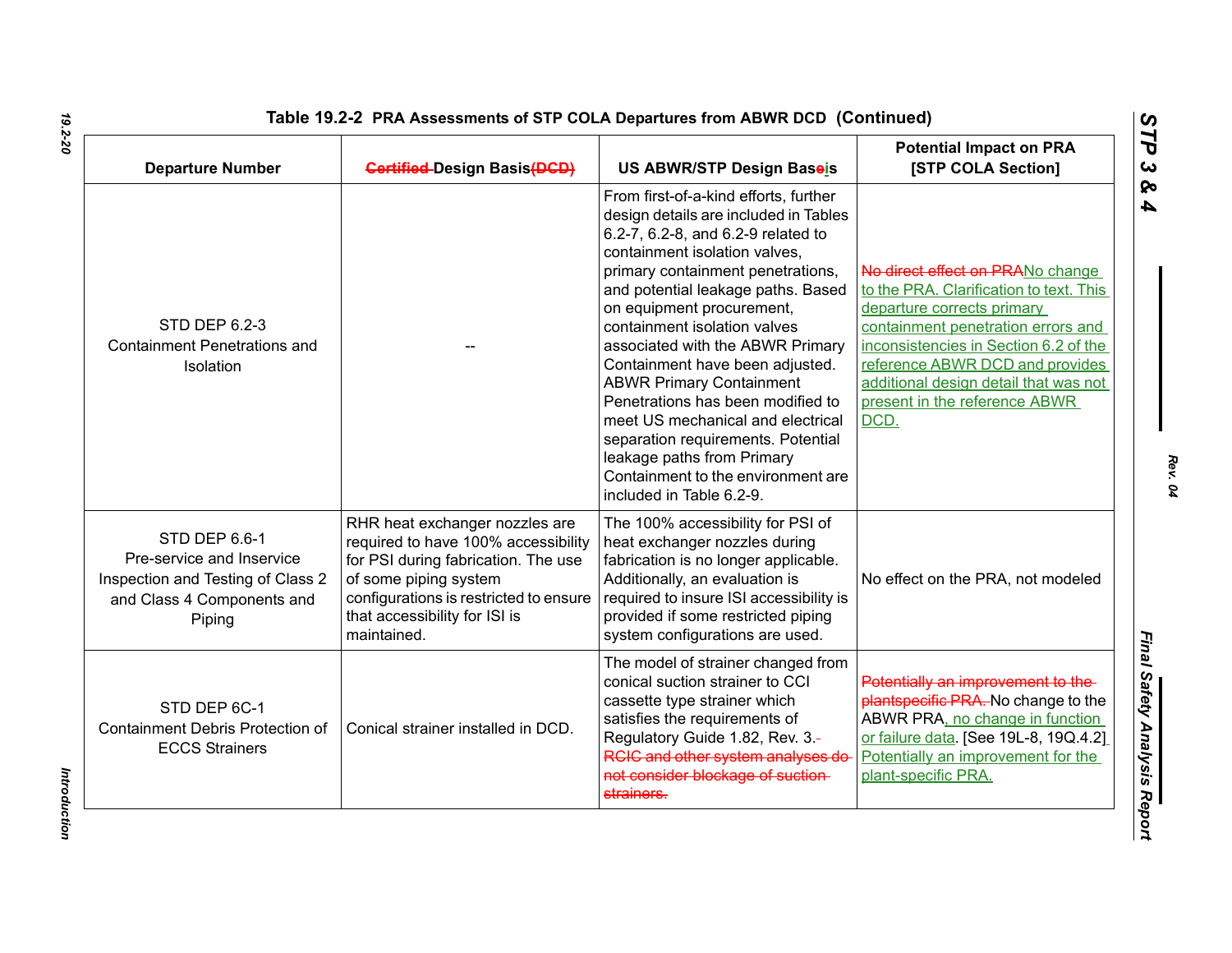| Table 19.2-2 PRA Assessments of STP COLA Departures from ABWR DCD (Continued) |  |
|-------------------------------------------------------------------------------|--|
|                                                                               |  |

| <b>Departure Number</b>                                                        | <b>Gertified-Design Basis(DGD)</b>                                                                                                                                                                                                  | US ABWR/STP Design Baseis                                                                                                                                                                                                                                                                                                                                                                                             | <b>Potential Impact on PRA</b><br>[STP COLA Section]          |
|--------------------------------------------------------------------------------|-------------------------------------------------------------------------------------------------------------------------------------------------------------------------------------------------------------------------------------|-----------------------------------------------------------------------------------------------------------------------------------------------------------------------------------------------------------------------------------------------------------------------------------------------------------------------------------------------------------------------------------------------------------------------|---------------------------------------------------------------|
| <b>STD DEP 7.1-1</b><br>References to Setpoints and<br>Allowable values        | The Technical Specifications are<br>formatted to include Allowable<br>Values, Setpoints, and other<br>calculations.                                                                                                                 | The NRC changed requirements for<br>Technical Specifications to only<br>include Allowable Values; the<br>correct reference is to the methods<br>for calculating the setpoints and<br>margins.                                                                                                                                                                                                                         | No effect on the PRA, not modeled.                            |
| <b>STD DEP 7.1-2</b><br>ATWS DB for Startup Range<br><b>Neutron Monitoring</b> | Miscellaneous changes to DCD<br>descriptions.                                                                                                                                                                                       | $(1)$ Section 7.1.2.4.1 $(2)(d)$ clarified<br>description of power to the stepping<br>motor driver modules derive their<br>power from a bus that automatically<br>receives power from EDG if<br>necessary.<br>(2) The SRNM subsystem provides<br>ATWS permissive signals to the<br>ESF logic and control system.<br>(3) The APRM subsystem provides<br>ATWS permissive signal to the ESF<br>logic and control system. | No effect on the PRA, not modeled.                            |
| <b>STD DEP 7.2-2</b><br><b>Description of Scram Actuating-</b><br>Relays       | Relay logic contact status is-<br>specified as normally closed for air<br>header dump valve solenoids.                                                                                                                              | Air header dump valve solenoid-<br>relay logic contact status is-<br>specified as "open" when the coil is<br>"energized."                                                                                                                                                                                                                                                                                             | Correction to description. No effect-<br>on PRA, not modeled. |
| <b>STD DEP 7.2-4</b><br><b>Manual Scram Monitoring</b>                         | Two manual scram switches and<br>the reactor mode switch provide<br>means to manually initiate a reactor<br>trip. Additionally, one bypass<br>initiating variable is monitored in<br>addition to the scram initiating<br>variables. | No statement about monitoring<br>initiating variables is included to<br>eliminate possible misinterpretation.                                                                                                                                                                                                                                                                                                         | Clarification to text. No effect on-<br>change to the PRA.    |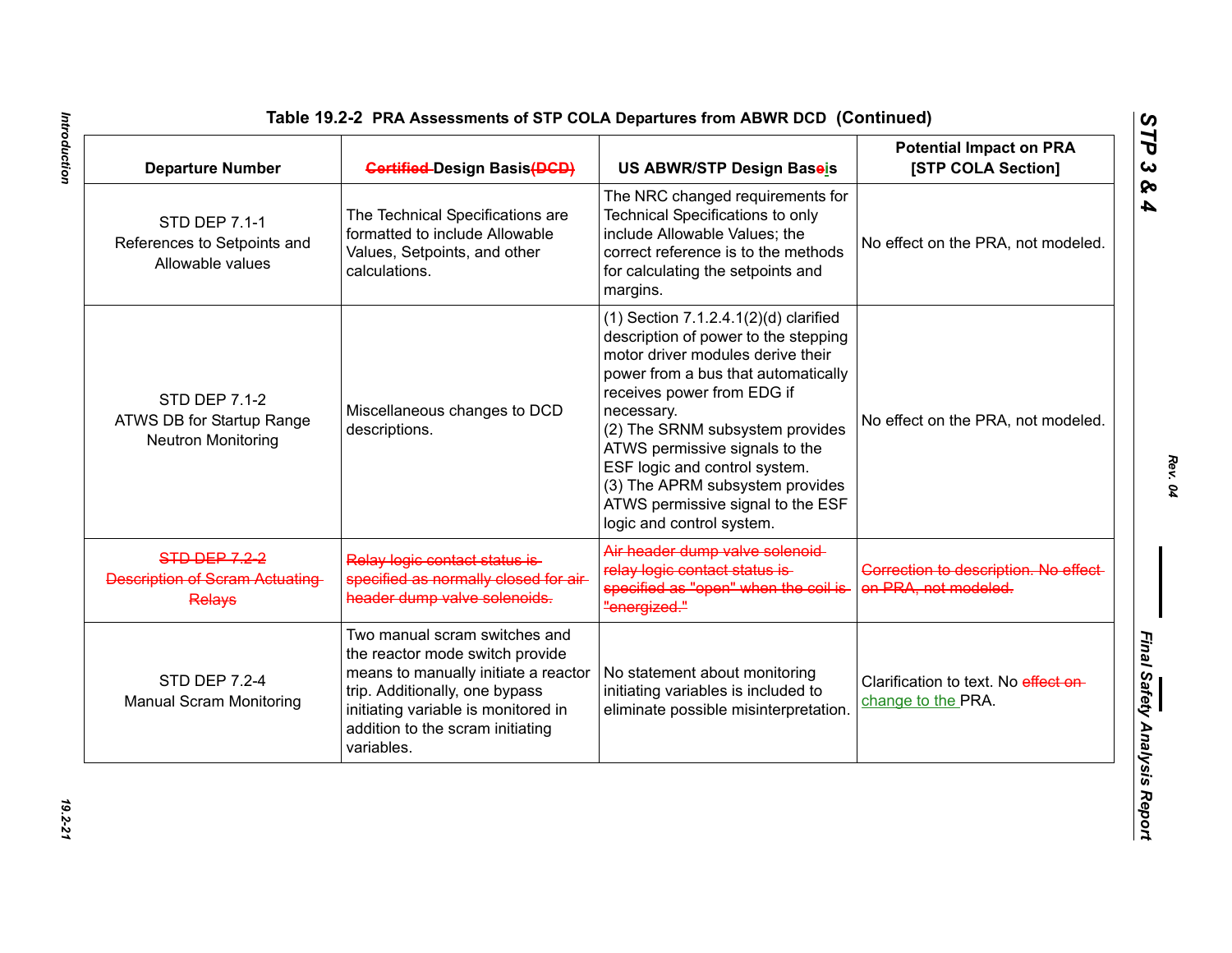| <b>Departure Number</b>                                               | <b>Gertified-Design Basis(DGD)</b>                                                                                                                                                                     | <b>US ABWR/STP Design Baseis</b>                                                                                                                                                                                                                                                                                                        | <b>Potential Impact on PRA</b><br>[STP COLA Section]       |
|-----------------------------------------------------------------------|--------------------------------------------------------------------------------------------------------------------------------------------------------------------------------------------------------|-----------------------------------------------------------------------------------------------------------------------------------------------------------------------------------------------------------------------------------------------------------------------------------------------------------------------------------------|------------------------------------------------------------|
| <b>STD DEP 7.2-6</b><br>RPS Instrumentation Ranges                    |                                                                                                                                                                                                        | New specifications for Reactor<br>Protection System Instrumentation<br>(Reactor Vessel High Pressure,<br>Drywell High Pressure, Reactor<br>Vessel Low Water Level 3, Low<br>Charging Pressure to Rod Control<br><b>HCU Accumulators, Turbine Control</b><br>Valve Fast Closure) are provided<br>with ranges to optimize<br>performance. | No effect on the PRA, not modeled.                         |
| <b>STD DEP 7.3-1</b><br>Time Intervals for Accident Analysis          |                                                                                                                                                                                                        | To insure consistency in<br>information, input variables used in<br>LOCA analysis are referenced to a<br>table.                                                                                                                                                                                                                         | Clarification to text. No effect on-<br>change to the PRA. |
| <b>STD DEP 7.3-2</b><br>Automatic Depressurization<br>Subsystem (ADS) | Actuation of the automatic<br>safety/relief valves is described as<br>"with electrical power."                                                                                                         | Actuation of the automatic<br>safety/relief valves utilizes<br>pneumatics for the relieving<br>function, but the operating air is<br>introduced electrically through a<br>solenoid valve.                                                                                                                                               | Clarification to text. No effect on-<br>change to the PRA. |
| STD DEP 7.3-4<br>ADS Logic                                            | The DCD does not clearly describe<br>the logic and sequencing for the<br>ADS.                                                                                                                          | The logic and sequencing for the<br>ADS is fully described eliminating<br>possible misinterpretations.                                                                                                                                                                                                                                  | Clarification to text. No effect on-<br>change to the PRA. |
| <b>STD DEP 7.3-5</b><br><b>Water Level Monitoring</b>                 | The DCD describes the equipment<br>design for the ADS and RHR/LPFL<br>I&C using the terms "Low" and<br>:Low-Low" when describing<br>initiating inputs from the reactor<br>water level instrumentation. | Nomenclature related to water level<br>initiating inputs is clarified using<br>terminology based on nominally<br>quantified levels (terms such as<br>"Level 1.5" and "Level 1" instead of<br>"Low" and "Low-Low").                                                                                                                      | Clarification to text. No effect on-<br>change to the PRA. |

Introduction *Introduction*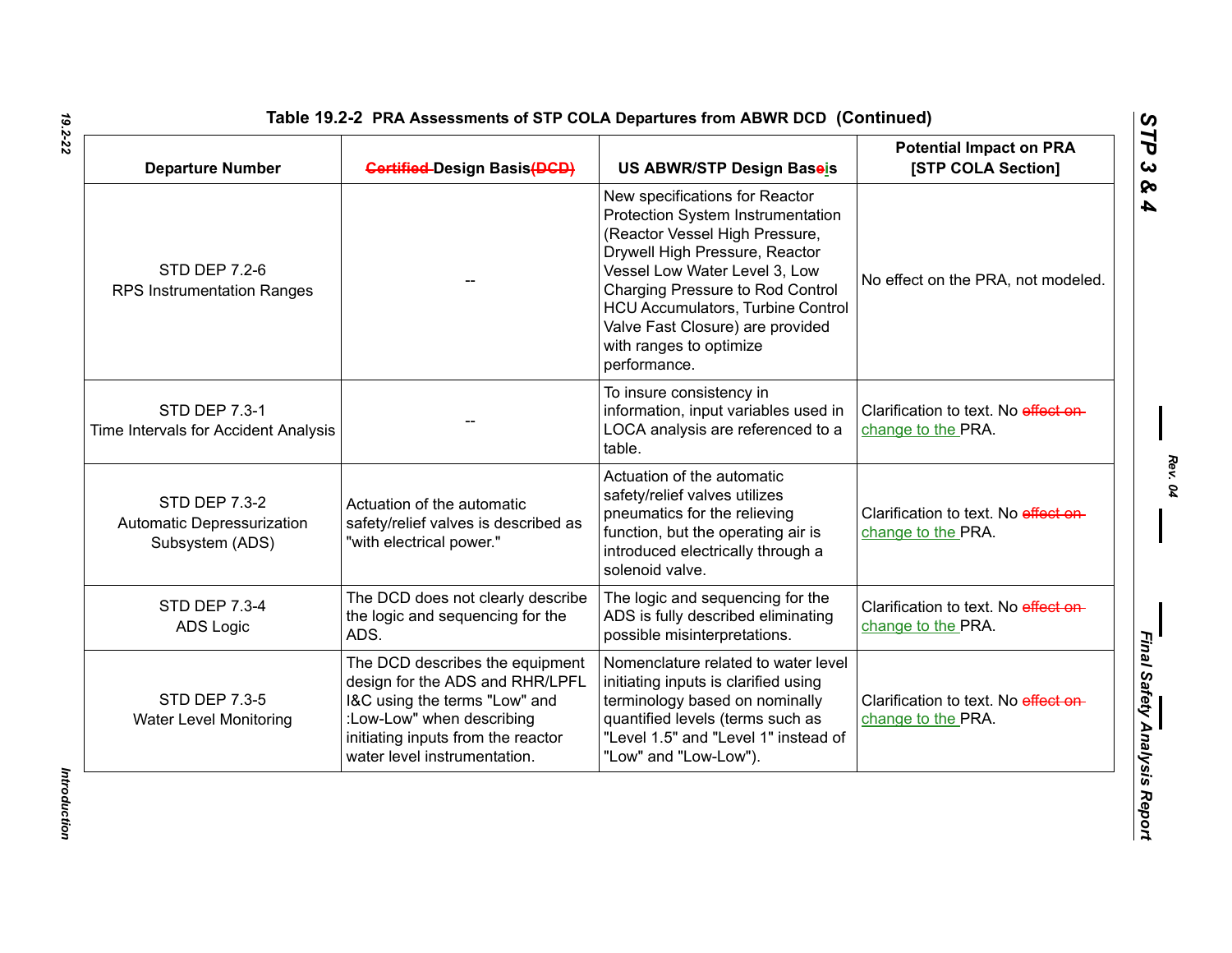| <b>Departure Number</b>                                              | <b>Gertified-Design Basis(DGD)</b>                                                                                                                                                                                    | US ABWR/STP Design Baseis                                                                                                                                                                                                                                                                                                                                                                                                       | <b>Potential Impact on PRA</b><br>[STP COLA Section]                                                  |
|----------------------------------------------------------------------|-----------------------------------------------------------------------------------------------------------------------------------------------------------------------------------------------------------------------|---------------------------------------------------------------------------------------------------------------------------------------------------------------------------------------------------------------------------------------------------------------------------------------------------------------------------------------------------------------------------------------------------------------------------------|-------------------------------------------------------------------------------------------------------|
| <b>STD DEP 7.3-6</b><br><b>SRV Position Indication</b>               | In the main control room, position<br>indication for safety/relief valves<br>provides lights when solenoid-<br>operated pilot valves are energized<br>to open using LVDTs mounted on<br>the valves.                   | Indication of safety/relief valve<br>position is provided by a limit switch,<br>giving a direct indication of the<br>valve's position.                                                                                                                                                                                                                                                                                          | Not explicitly modeled in the PRA.<br>Potentially a bBeneficial effect for<br>the plant-specific PRA. |
| <b>STD DEP 7.3-7</b><br><b>ADS Manual Control</b>                    | ADS inhibit switch is a keylock type.                                                                                                                                                                                 | The ADS inhibit and SRV control<br>switches are no longer the keylock<br>type and the ADS manual actuation<br>is now initiated by a single<br>pushbutton                                                                                                                                                                                                                                                                        | Not explicitly modeled in the PRA.<br>Potentially a beneficial effect for the<br>plant-specific PRA.  |
| STD DEP 7.3-9<br><b>Shutdown Cooling Operation</b>                   |                                                                                                                                                                                                                       | Clarifications are provided in<br>describing RHR Shutdown Cooling<br>Mode valve alignment during Low<br>Pressure Flooder (LPFL) actuation<br>signal.                                                                                                                                                                                                                                                                            | Clarification to text. No effect on-<br>change to the PRA.                                            |
| STD DEP 7.3-10<br><b>ESF Logic and Control System</b><br>(ELCS) Mode | The operator may control the RHR<br>pumps and injection valves<br>manually after LPFL initiation to use<br>RHR capabilities in other modes if<br>the core is being cooled by other<br>emergency core cooling systems. | An expanded description of mode<br>switches in the main control room is<br>provided. To reduce operator<br>burden and support the displays,<br>RHR has specific mode operation<br>capability. Additionally, ELCS mode<br>automatic logic changes are<br>implemented to insure that the<br>HPCF "C" diverse hard-wired<br>manual initiation function has<br>priority over the normal automatic<br>initiation logic for HPCF "C". | Not explicitly modeled in the PRA.<br>Beneficial effect for the plant-<br>specific PRA.               |

*Rev. 04*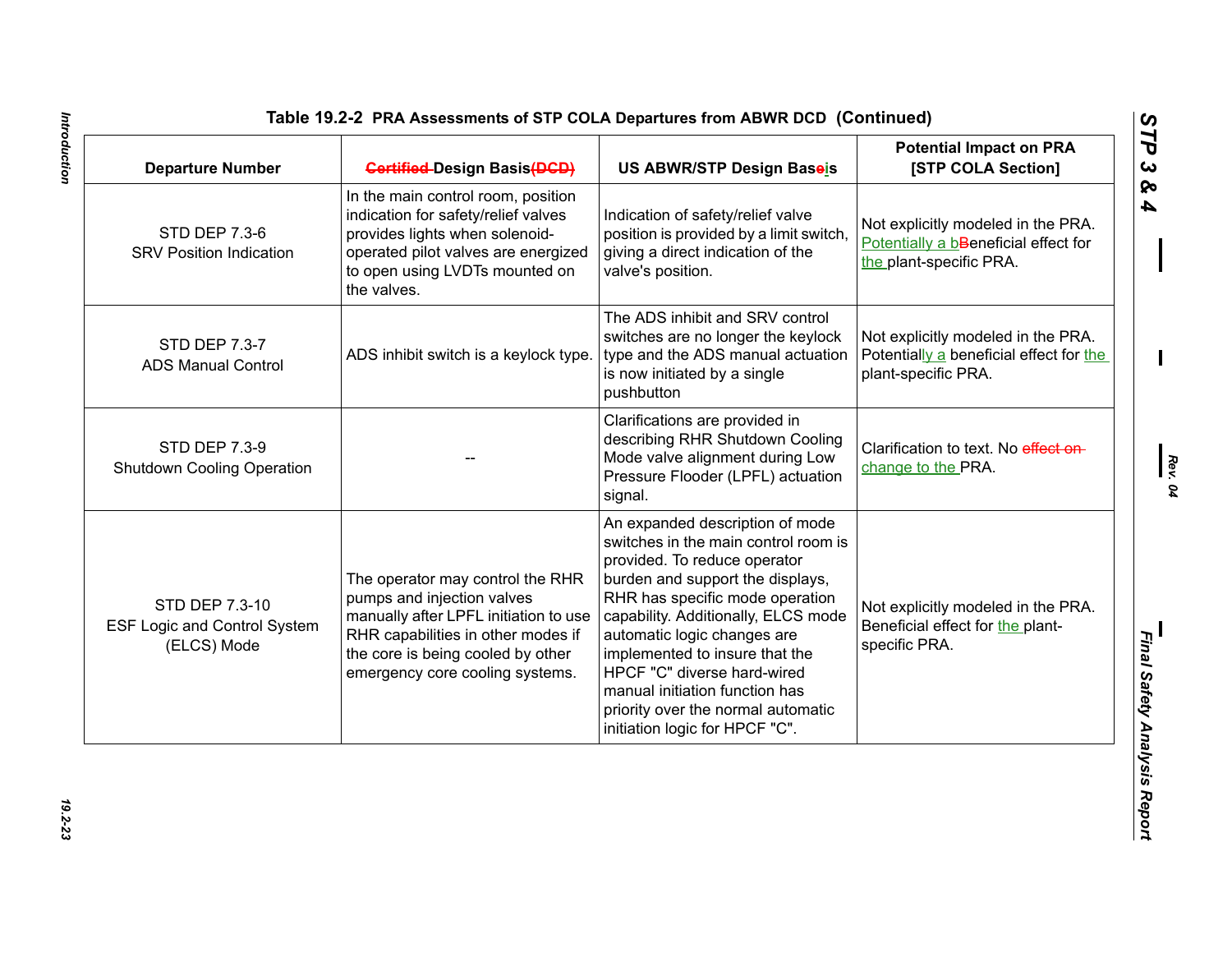## **Table 19.2-2 PRA Assessments of STP COLA Departures from ABWR DCD (Continued)**

| <b>Departure Number</b>                                                                       | <b>Gertified-Design Basis(DGD)</b>                                                                                                                                               | US ABWR/STP Design Baseis                                                                                                                                                                                                                                                                  | <b>Potential Impact on PRA</b><br>[STP COLA Section]                                                                               |
|-----------------------------------------------------------------------------------------------|----------------------------------------------------------------------------------------------------------------------------------------------------------------------------------|--------------------------------------------------------------------------------------------------------------------------------------------------------------------------------------------------------------------------------------------------------------------------------------------|------------------------------------------------------------------------------------------------------------------------------------|
| STD DEP 7.3-11<br>Leak Detection and Isolation<br>System Valve Leakage                        | Two sets of asbestos packing rings<br>are provided with a leak-off line from<br>the chamber between packing rings<br>routed to a collection sump where<br>leakage is identified. | Valves use one set of expanded<br>graphite packing to seal the valve<br>stem penetration, eliminating the<br>need for a leakage detection<br>system.                                                                                                                                       | No effect on the PRA, not modeled.                                                                                                 |
| <b>STD DEP 7.3-12</b><br><b>Leak Detection and Isolation</b><br><b>System Sump Monitoring</b> |                                                                                                                                                                                  | Technical Specification 3.4.3 (LCO,<br>Actions B.1 and B.2, SR 3.4.3.1)<br>and its associated Bases<br>(Applicable Safety Analysis, LCO,<br>Actions B.1 and B.2) are changed to<br>show the new leakage values and<br>the addition of an "increase in-<br>unidentified leakage" parameter. | No effect on the PRA, not modeled.                                                                                                 |
| STD DEP 7.3-13<br><b>Containment Spray Logic</b>                                              | If Containment Spray has been<br>initiated, then the system<br>automatically realigns to the LPFL<br>Mode if Reactor Vessel Water Level<br>falls below Level 1.                  | The LPFL mode has precedence<br>over Containment Spray when<br>below Level 1. Clarifications are<br>provided in how Drywell and<br>Wetwell Sprays can be initiated as<br>well as the interlocks associated<br>with this mode of RHR operation.                                             | Clarification to text. No effect on-<br>change to the PRA.                                                                         |
| STD DEP 7.3-14<br><b>Residual Heat Removal</b><br><b>Suppression Pool Cooling</b>             |                                                                                                                                                                                  | This departure corrects an<br>inconsistency between COLA<br>subsection 7.3.1.1.4 and ABWR<br>DCD Tier 2 subsection 5.4.7.1.1.5<br>and Figure 7.3-4.                                                                                                                                        | Clarification to text. No effect on-<br>change to the PRA.                                                                         |
| STD DEP 7.3-15<br><b>Reactor Building Service Water</b><br>Logic Interfaces                   | Divisions I and II provide flow<br>signals to the Main Control Rooms<br>for the Reactor Coolant Water<br>controls.                                                               | All three divisions provide flow<br>signals to the main control rooms.                                                                                                                                                                                                                     | Not explicitly modeled in No effect<br>on the PRA, not modeled.<br>Potentially a Bbeneficial effect for<br>the plant-specific PRA. |

*19.2-24*

*STP 3 & 4*

Introduction *Introduction*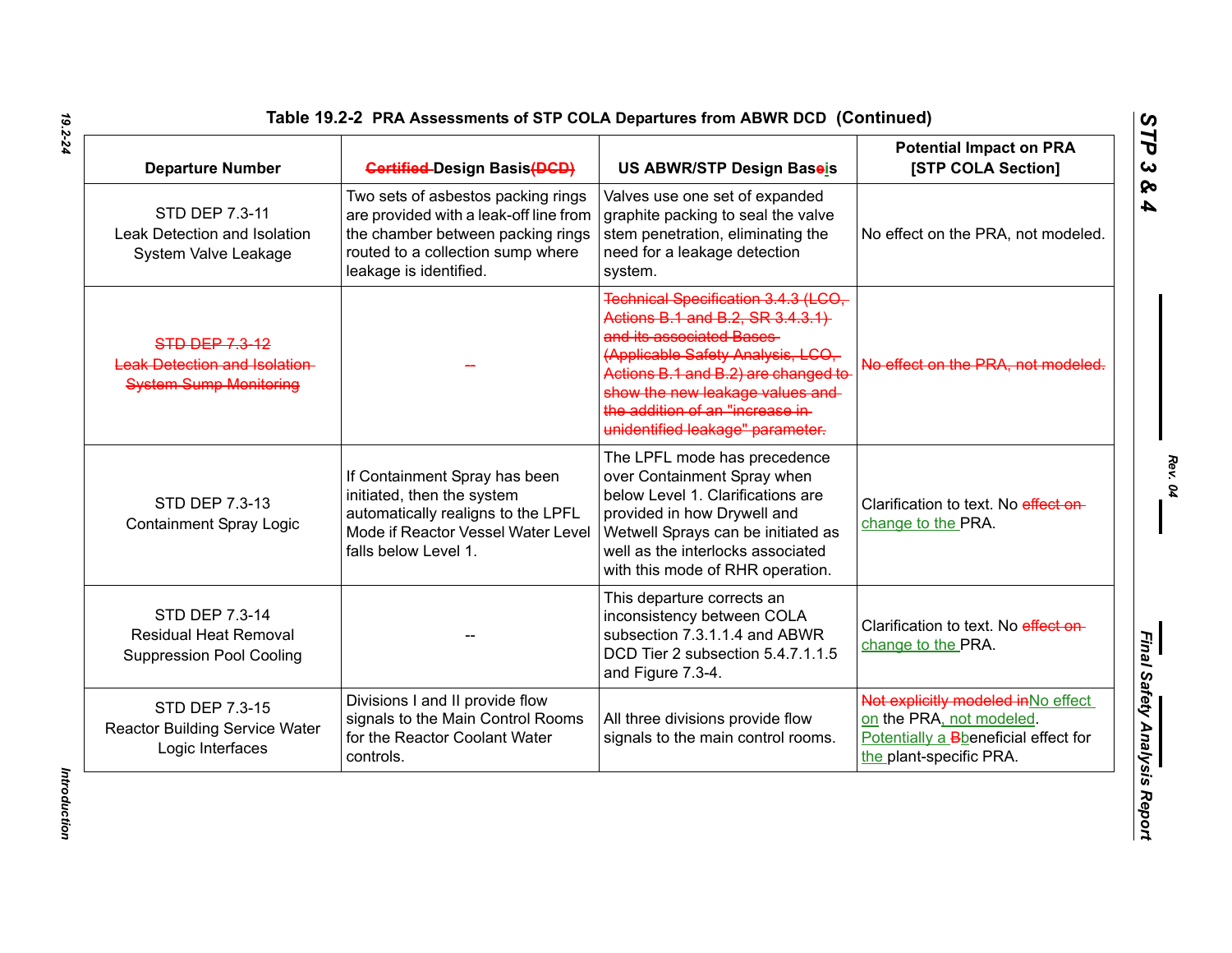| Table 19.2-2 PRA Assessments of STP COLA Departures from ABWR DCD(Continued)   |                                                                                                                                                                                                           |                                                                                                                                                                                                             |                                                                                                                                    |  |
|--------------------------------------------------------------------------------|-----------------------------------------------------------------------------------------------------------------------------------------------------------------------------------------------------------|-------------------------------------------------------------------------------------------------------------------------------------------------------------------------------------------------------------|------------------------------------------------------------------------------------------------------------------------------------|--|
| <b>Departure Number</b>                                                        | <b>Gertified-Design Basis (DGD)</b>                                                                                                                                                                       | US ABWR/STP Design Baseis                                                                                                                                                                                   | <b>Potential Impact on PRA</b><br>[STP COLA Section]                                                                               |  |
| STD DEP 7.3-16<br><b>Testing Safety Relief Valve Solenoid</b><br>Valves        | SRV pilot solenoid valves can only<br>be tested when the reactor is not<br>pressurized.                                                                                                                   | Improved testing capabilities have<br>been incorporated into the ABWR<br>design which allows testing to be<br>performed at any pressure.                                                                    | Not explicitly No effect on the PRA,<br>not modeled in the PRA. Potentially<br>a beneficial effect for the plant-<br>specific PRA. |  |
| <b>STD DEP 7.3-17</b><br><b>ADS Electrical Interface</b>                       |                                                                                                                                                                                                           | This change clarifies that the control-<br>logic is only performed in Division I,<br>II, and III, conforming with the three<br>divisions of ECCS, however sensor-<br>signals come from all four divisions   | Clarification to text. No effect on-<br>PRA.                                                                                       |  |
| <b>STD DEP 7.4-1</b><br>Alternate Rod Insertion                                |                                                                                                                                                                                                           | Multiple clarifications are made<br>describing implementation of the<br>ARI function.                                                                                                                       | Clarification to text. No effect on-<br>change to the PRA.                                                                         |  |
| <b>STD DEP 7.4-2</b><br>Residual Heat Removal Alarm                            | DCD alarm name " RHR Logic<br>Power Failure."                                                                                                                                                             | The alarm is replaced with the more<br>general alarm "ELCS Out of<br>Service." The "Manual Initiation<br>Armed" alarm is clarified to only<br>activate when the RHR system is in<br>LFPL mode of operation. | No effect on the PRA, not modeled.                                                                                                 |  |
| <b>STD-DEP-7.5-4</b><br>Post Accident Monitoring (Drywell<br>Pressure)         | The details of the Post Accident<br>Monitoring System (PAM) and Post-<br>Accident Sampling System (PAS)<br>do not fully comply with subsequent<br>regulatory updated requirements-<br>related to RG 1.97. | The PAM and PAS will be designed<br>to fully comply with RG 1.97.                                                                                                                                           | No effect on the PRA, not modeled.                                                                                                 |  |
| <b>STD DEP 7.6-1</b><br><b>Oscillation Power Range Monitor</b><br>(OPRM) Logic | <b>Oscillation Power Range Monitor</b><br>(OPRM) trip logic performed<br>separately from the APRM trip logic.                                                                                             | OPRM trip logic decisions are made<br>within the OPRM unit and provided<br>to the RPS separately from the<br>APRM trips.                                                                                    | No effect on the PRA, not modeled.                                                                                                 |  |
| <b>STD DEP 7.6-2</b><br>SPTM Subsystem of Reactor Trip<br>and Isolation System |                                                                                                                                                                                                           | The SPTM system is clarified as<br>part of the Reactor Trip and<br>Isolation System.                                                                                                                        | Clarification to text. No effect on-<br>change to the PRA.                                                                         |  |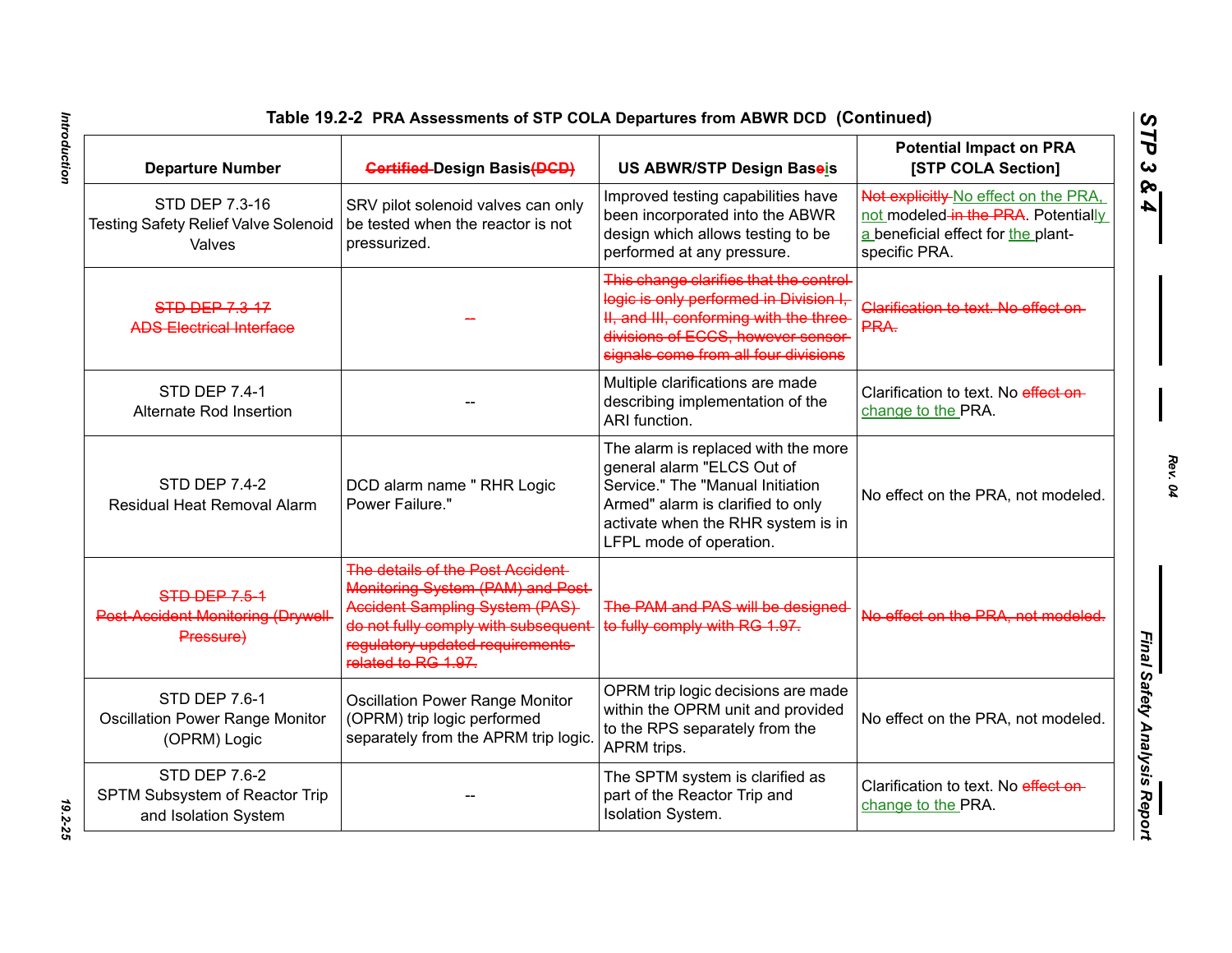| Table 19.2-2 PRA Assessments of STP COLA Departures from ABWR DCD (Continued |  |
|------------------------------------------------------------------------------|--|
|------------------------------------------------------------------------------|--|

| <b>Departure Number</b>                                                        | <b>Gertified-Design Basis(DGD)</b>                                                                                                                                                                        | US ABWR/STP Design Baseis                                                                                                                                                                                                                                                                     | <b>Potential Impact on PRA</b><br>[STP COLA Section]                                                                                                                               |
|--------------------------------------------------------------------------------|-----------------------------------------------------------------------------------------------------------------------------------------------------------------------------------------------------------|-----------------------------------------------------------------------------------------------------------------------------------------------------------------------------------------------------------------------------------------------------------------------------------------------|------------------------------------------------------------------------------------------------------------------------------------------------------------------------------------|
| <b>STD DEP 7.6-3</b><br><b>SPTM Sensor Arrangement</b>                         | DCD Tier 2 Section 7.6.1.7.3(2)<br>states that, "Each SRV in direct<br>sight of two sets of temperature<br>sensors within 9 meters."                                                                      | Clarifies that the SRV discharge line<br>quenchers are in direct sight.                                                                                                                                                                                                                       | Clarification to text. No effect on-<br>change to the PRA.                                                                                                                         |
| STD DEP 7.6-4<br>Range of Power Range Neutron<br><b>Monitoring Operability</b> | The PRNM provide information for<br>monitoring average power level of<br>the reactor core and monitoring the<br>local power when the reactor power<br>is in the power range (above<br>approximately 15%). | For the PRNM to provide<br>information, the power range begins<br>at approximately 5%.                                                                                                                                                                                                        | Clarification to text. No effect on-<br>change to the PRA.                                                                                                                         |
| <b>STD DEP 7.7-1</b><br>RPV Water Level Instrumentation                        | All instrument lines are flushed even-<br>when they do not need to-<br>be-including those without a<br>condensing chamber.                                                                                | Condensable gas build-up in reactor-<br>vessel reference leg water level-<br>instrument lines is addressed by<br>using CRD water to continually flush-<br>Clarified that instrument lines<br>having condensing chambers are<br>the only ones with continuous<br>flushing from the CRD System. | Not explicitly modeled in the PRA.<br>Potential beneficial effect for plant-<br>specific PRA-Clarification to text<br>only. No effect on the Operating or<br><b>Shutdown PRAs.</b> |
| <b>STD DEP 7.7-2</b><br>SRV Discharge Pipe Temperature<br>Data Recording       |                                                                                                                                                                                                           | Discharge temperatures of all the<br>safety/relief valves are shown on an<br>historian function in the control<br>room.                                                                                                                                                                       | No effect on the PRA, not modeled.                                                                                                                                                 |
| STD DEP 7.7-3<br><b>Feedwater Turbidity</b>                                    | Measurement of Feedwater turbidity<br>is discussed.                                                                                                                                                       | Feedwater turbidity is not<br>discussed; it is not considered to<br>have any safety significance and no<br>practical method has been<br>developed for measurement.                                                                                                                            | Clarification to text. No effect on-<br>change to the PRA.                                                                                                                         |

*Introduction* 

Introduction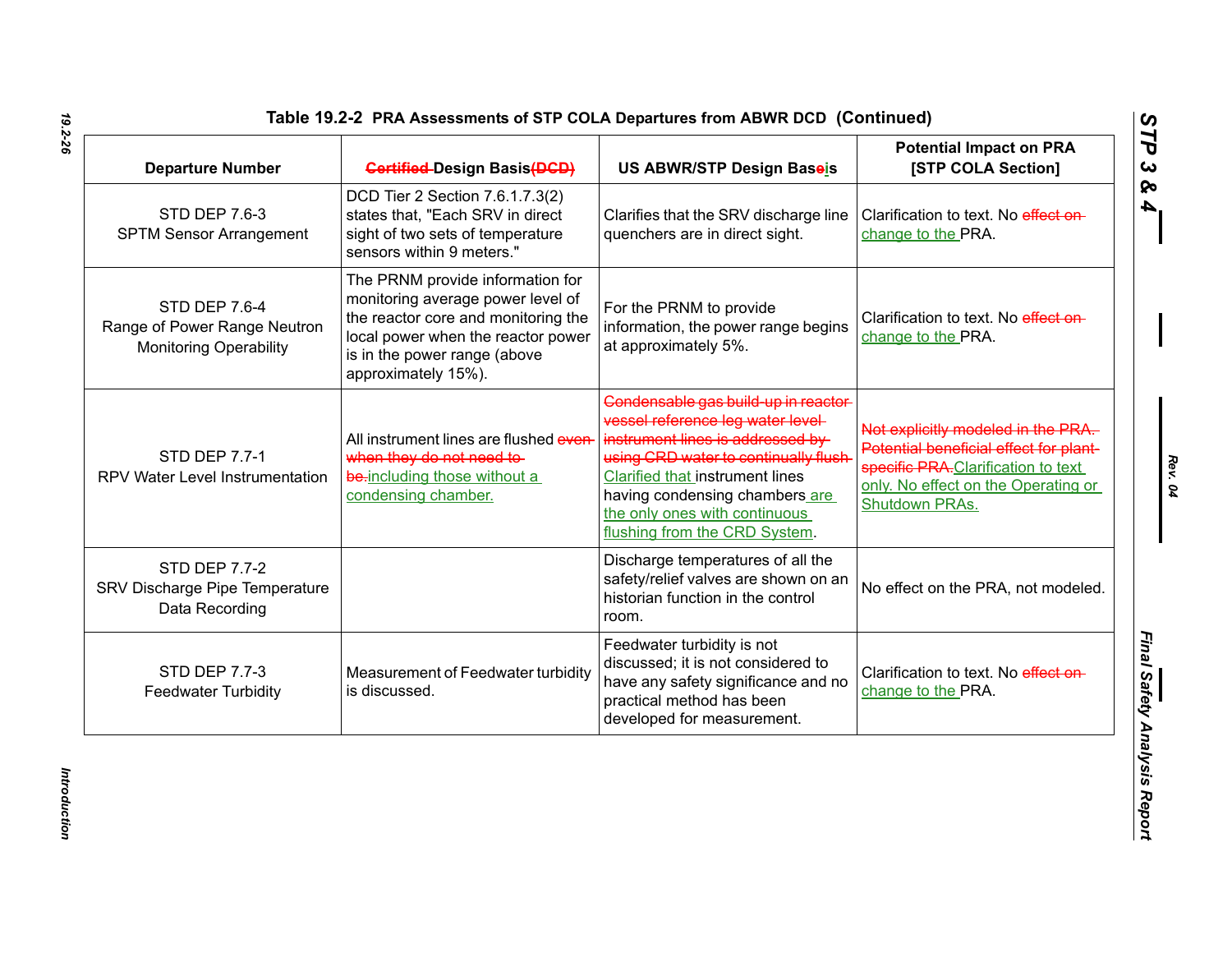*Rev. 04*

| <b>Departure Number</b>                                                               | <b>Gertified-Design Basis(DGD)</b> | US ABWR/STP Design Baseis                                                                                                                                                                                                                            | <b>Potential Impact on PRA</b><br>[STP COLA Section]       |
|---------------------------------------------------------------------------------------|------------------------------------|------------------------------------------------------------------------------------------------------------------------------------------------------------------------------------------------------------------------------------------------------|------------------------------------------------------------|
| <b>STD DEP 7.7-4</b><br>Automatic Power Regulator/Rod<br>Control                      |                                    | The APR is clarified as the direct<br>controlling system that interfaces<br>with the RCIS for accomplishing<br>automatic rod movement mode and<br>the PGCS interfaces only with APR<br>for initiating various reactor power<br>change control tasks. | Clarification to text. No effect on-<br>change to the PRA. |
| STD DEP 7.7-5<br>Rod Control and Information<br>System (RCIS)<br>Display              |                                    | Detailed information about available<br>display information at the RCIS<br>dedicated operator interface on the<br>main control panel is provided.                                                                                                    | Clarification to text. No effect on-<br>change to the PRA. |
| <b>STD DEP 7.7-6</b><br><b>RCIS Commands</b>                                          |                                    | Redundant "command signals" are<br>provided from RFCS to RCIS for the<br>ARI function.                                                                                                                                                               | Clarification to text. No effect on-<br>change to the PRA. |
| <b>STD DEP 7.7-7</b><br><b>RCIS Design</b>                                            |                                    | RCIS design details pertaining to<br>the organization, classification,<br>and/or erminology of component<br>groupings have been modified.<br>Additionally, a more complete<br>design description is provided.                                        | Clarification to text. No effect on-<br>change to the PRA. |
| <b>STD DEP 7.7-9</b><br>Selected Control Rod Run-In<br>(SCRRI) Function               |                                    | As a secondary function, the SCRRI<br>function provides mitigation of loss<br>of a feedwater heating event                                                                                                                                           | Clarification to text. No effect on-<br>change to the PRA. |
| <b>STD DEP 7.7-10</b><br><b>Control Rod Drive Control System-</b><br><b>Interface</b> |                                    | The CRT display is replaced with-<br>the RGIS Dedicated Operator-<br>Interface, a flat panel touch screen.<br>A discussion of the RAPI enforcing<br>rod blocks based upon signals<br>external and internal to the system-<br>is added.               | No effect on the PRA, not modeled.                         |

Introduction *Introduction 19.2-27*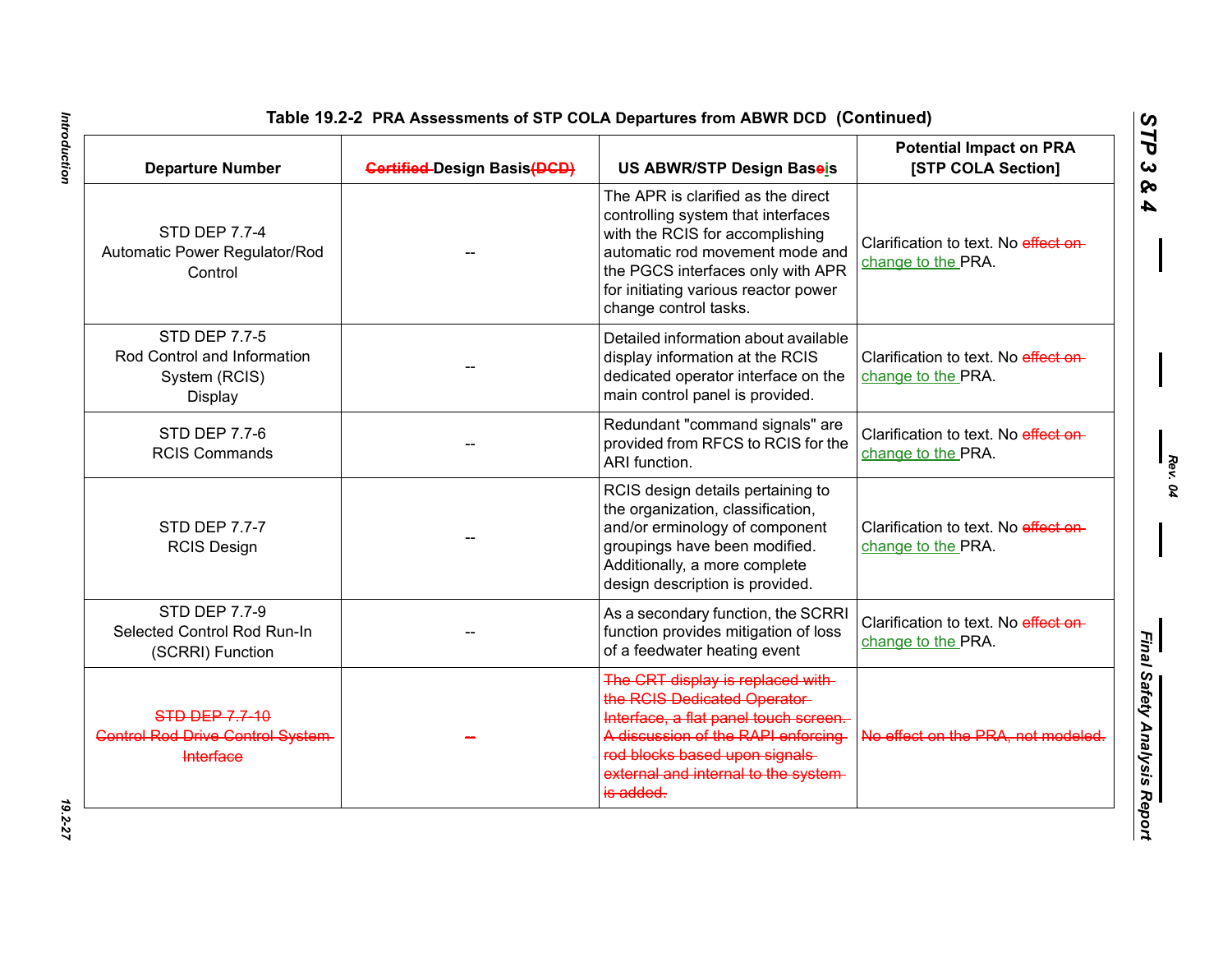| <b>Departure Number</b>                                                 | <b>Gertified-Design Basis(DGD)</b>                                                                                                                                                                                                                                     | <b>US ABWR/STP Design Baseis</b>                                                                                                                                                                                                                                      | <b>Potential Impact on PRA</b><br>[STP COLA Section]       |
|-------------------------------------------------------------------------|------------------------------------------------------------------------------------------------------------------------------------------------------------------------------------------------------------------------------------------------------------------------|-----------------------------------------------------------------------------------------------------------------------------------------------------------------------------------------------------------------------------------------------------------------------|------------------------------------------------------------|
| <b>STD DEP 7.7-11</b><br>Rod Withdrawal Sequence<br><b>Restrictions</b> |                                                                                                                                                                                                                                                                        | Ganged Rod movement and<br>ganged withdrawal sequence<br>restrictions are expanded.                                                                                                                                                                                   | No effect on the PRA, not modeled.                         |
| STD DEP 7.7-12<br><b>RCIS Indication</b>                                |                                                                                                                                                                                                                                                                        | Provides detailed design<br>information including the reference<br>rod pull sequence, RCIS capability,<br>RCIS providing feedback signals,<br>generation of a rod withdrawal block<br>signal, and an audible alarm at the<br>operators panel for a RRPS<br>violation. | Clarification to text. No effect on-<br>change to the PRA. |
| STD DEP 7.7-13<br>Optical Isolation                                     | Discusses the details of a specific<br>technology that can be used for<br>achieving optical isolation.<br>However, the description is overly<br>restrictive in describing a specific<br>type of optical technology to be<br>used for meeting the optical<br>isolation. | The detailed description of the<br>specific type of technology used for<br>optical isolation is removed to<br>prevent restricting the type of<br>technology that can be used for<br>achieving suitable optical isolation.                                             | Clarification to text. No effect on-<br>change to the PRA. |
| STD DEP 7.7-14<br><b>RCIS Bypass</b>                                    |                                                                                                                                                                                                                                                                        | Clarification in design details for<br>RCIS.                                                                                                                                                                                                                          | Clarification to text. No effect on-<br>change to the PRA. |
| <b>STD DEP 7.7-18</b><br><b>RGIS Operator Interface</b>                 |                                                                                                                                                                                                                                                                        | New annunciation (alarms) for the-<br><b>RCIS</b> Rod insert block and RWM<br>Trouble. Some status information is-<br>now shown on MCRP display. Logic-<br>and control actions available on the<br><b>Dedicated Operator's Panel.</b>                                 | Clarification to text. No effect on the<br>PRA.            |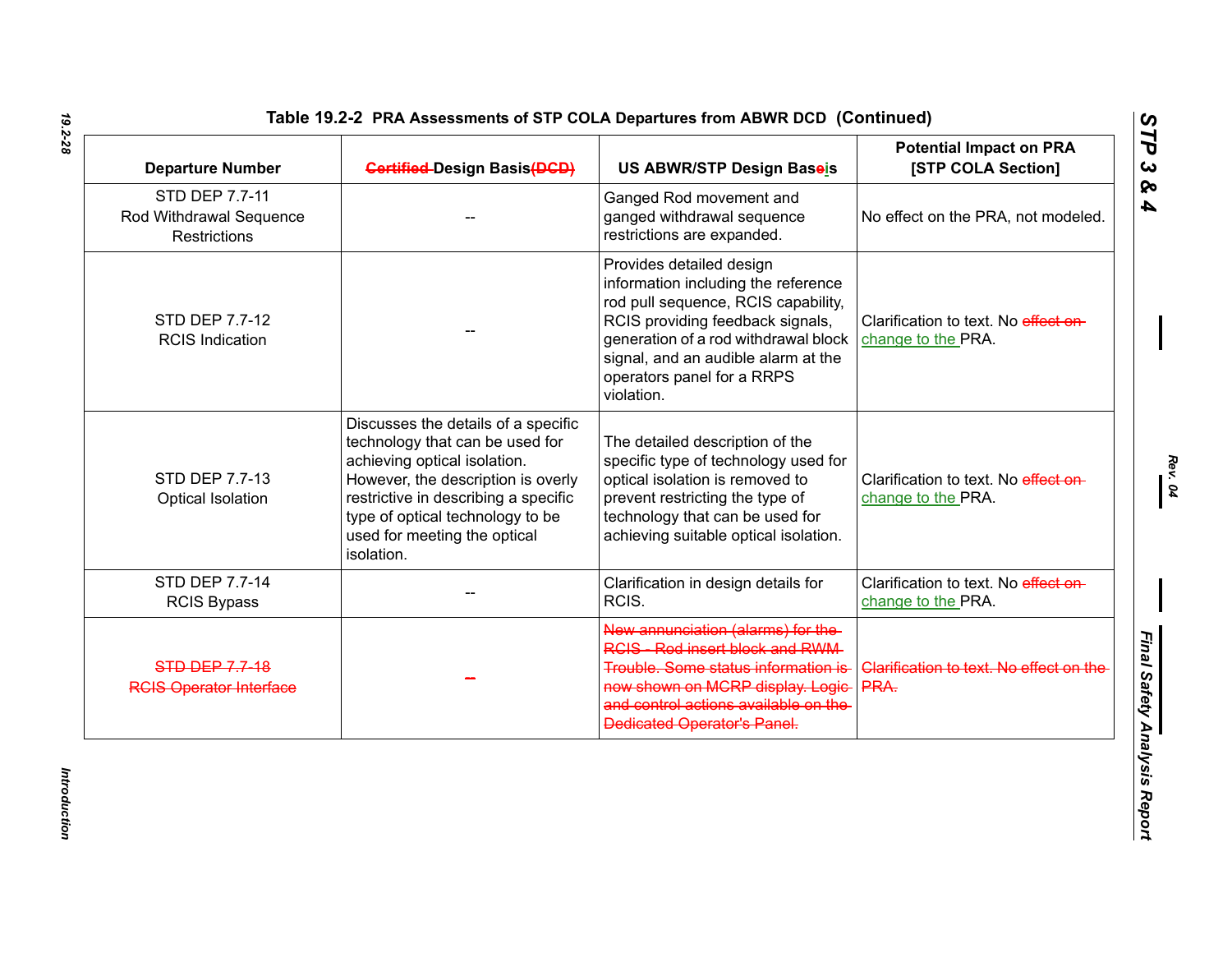| <b>Departure Number</b>                                                | <b>Gertified-Design Basis(DGD)</b>                                                                                                                                                                     | US ABWR/STP Design Baseis                                                                                                                                                                                              | <b>Potential Impact on PRA</b><br>[STP COLA Section]                        |
|------------------------------------------------------------------------|--------------------------------------------------------------------------------------------------------------------------------------------------------------------------------------------------------|------------------------------------------------------------------------------------------------------------------------------------------------------------------------------------------------------------------------|-----------------------------------------------------------------------------|
| STD DEP 7.7-20<br><b>Recirculation Flow Control Logic</b>              | The Recirculation Flow Control<br>System automatically operates<br>when above 70% power.                                                                                                               | Information is provided concerning<br>manual and automatic operation for<br>other rod patterns and power levels;<br>operation below 25% has been<br>described and load follow capability<br>has been enhanced.         | Clarification to text. No effect on-<br>change to the PRA.                  |
| STD DEP 7.7-22<br><b>ATLM Description</b>                              |                                                                                                                                                                                                        | The description of the ATLM<br>setpoint and rod block action has<br>been expanded to further describe<br>the interface of the systems and the<br>applications.                                                         | Clarification to text. No effect on-<br>change to the PRA.                  |
| STD DEP 7.7-23<br>Automatic Traversing Incore Probe<br>(ATIP) Function | Gain adjustment factors for Local<br>Power Range Monitoring uses<br>inputs from the "Automatic Fixed<br>Incore Probe (AFIP)."                                                                          | Gain adjustment factors for local<br>power range monitoring are<br>provided by an Automatic<br>Traversing Incore Probe (ATIP).                                                                                         | Clarification to text. No effect on-<br>change to the PRA.                  |
| STD DEP 7.7-24<br>Steam Bypass and Pressure<br>Control Interfaces      | An external signal interface for the<br>Steam Bypass and Pressure<br>Control (SB&PC) System is narrow<br>range dome pressure signals from<br>SB&PC System to the Recirculation<br>Flow Control System. | Narrow range dome pressure<br>signals are replaced by "Validated<br>dome pressure signals." Based on<br>pressure demand, the SB&PC<br>System calculates position error<br>and servo current for each turbine<br>valve. | <b>Corrections</b> Clarification to text. No<br>effect onchange to the PRA. |
| STD DEP 7.7-27<br><b>RCIS Table Deletion</b>                           | Table 7.7-1 provides the<br>environmental conditions for the<br>Rod Control and Information<br>System (RCIS) module operation<br>environment.                                                          | Table 7.7-1 is deleted because its<br>information is duplicated elsewhere<br>in the FSAR.                                                                                                                              | <b>Corrections</b> Clarification to text. No<br>effect onchange to the PRA. |

*Rev. 04*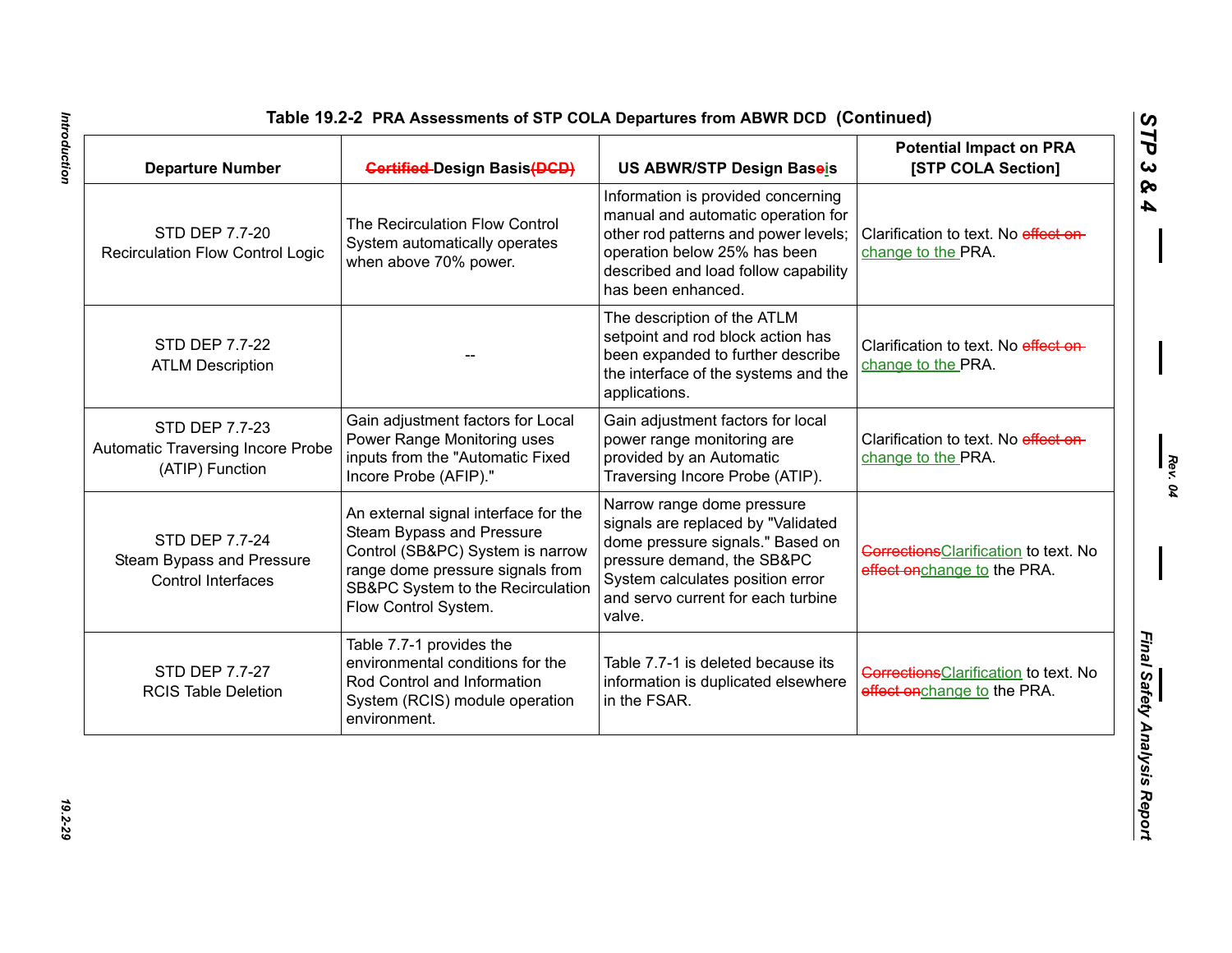| <b>Departure Number</b>                                                                      | <b>Gertified-Design Basis(DGD)</b>                       | US ABWR/STP Design Baseis                                                                                                                                                                                                                                                                                                                                                                                                                                               | <b>Potential Impact on PRA</b><br>[STP COLA Section]                                                                                                                                                                                                                                                                         |
|----------------------------------------------------------------------------------------------|----------------------------------------------------------|-------------------------------------------------------------------------------------------------------------------------------------------------------------------------------------------------------------------------------------------------------------------------------------------------------------------------------------------------------------------------------------------------------------------------------------------------------------------------|------------------------------------------------------------------------------------------------------------------------------------------------------------------------------------------------------------------------------------------------------------------------------------------------------------------------------|
| ST <sub>D</sub> P DEP 8.2-1<br><b>Electrical Equipment Numbering</b>                         |                                                          | The non-safety and safety-related<br>medium voltage buses numbering<br>conventions were changed. Figure<br>8.2-1, Sheets 1-7, have been<br>revised to show the new bus<br>numbers and equipment location in<br>the turbine building.                                                                                                                                                                                                                                    | Clarification to text. No effect on-<br>change to the PRA.                                                                                                                                                                                                                                                                   |
| STD DEP 8.3-1<br><b>Plant Medium Voltage Electrical</b><br><b>System Design</b>              | Only 6.9kV: ESF busses fed directly<br>from UAT and RAT. | Two medium voltage systems 13.8<br>kV/4.6 kV. PG buses changed to-<br>13.8 kV. Class 1E and PIP buses<br>changed to 4.16 kV. Two Reserve-<br>Auxiliary Transformers (RATs). 13.8<br><b>kV Combustion Turbine Generator</b><br>with increased rating (20 Mwe).<br><b>Emergency Diesel Generator-</b><br>changed to 4.16 kV, rating-<br>increased to 7200 kW. Larger RATs<br>and Unit Auxiliary Transformer.<br><b>Larger capacity Main Power-</b><br><b>Transformer.</b> | Yes, a delta PRA assessment was<br>performed to system fault trees on-<br>Figure 19D6.11, 12, & 13; and<br>incorporated into various sections of<br>Chapter 19 that refers to the<br>condensate pump and condensate-<br>booster pump being able to connect-<br>to CTG. See 19.3, 19.7.3, 19K-<br>Tables, 19L.8, Table 19L 91 |
| STD DEP 8.3-3<br><b>Electrical Site-Specific Power and</b><br><b>Other</b><br><b>Changes</b> |                                                          | Site specific changes include diesel-<br>generator loading calculations for<br>sizing and drawing single lines to<br>add site specific power centers and<br>motor control centers.                                                                                                                                                                                                                                                                                      | Clarification to text. No effect on-<br>PRA.                                                                                                                                                                                                                                                                                 |
| STD DEP 8A-1<br>Regulatory Guidance for Lightning<br>Protection                              |                                                          | This change acknowledges<br>availability of SRP and regulatory<br>guidance for the lightning protection<br>system.                                                                                                                                                                                                                                                                                                                                                      | Clarification to text. No effect on-<br>change to the PRA.                                                                                                                                                                                                                                                                   |

*Rev. 04*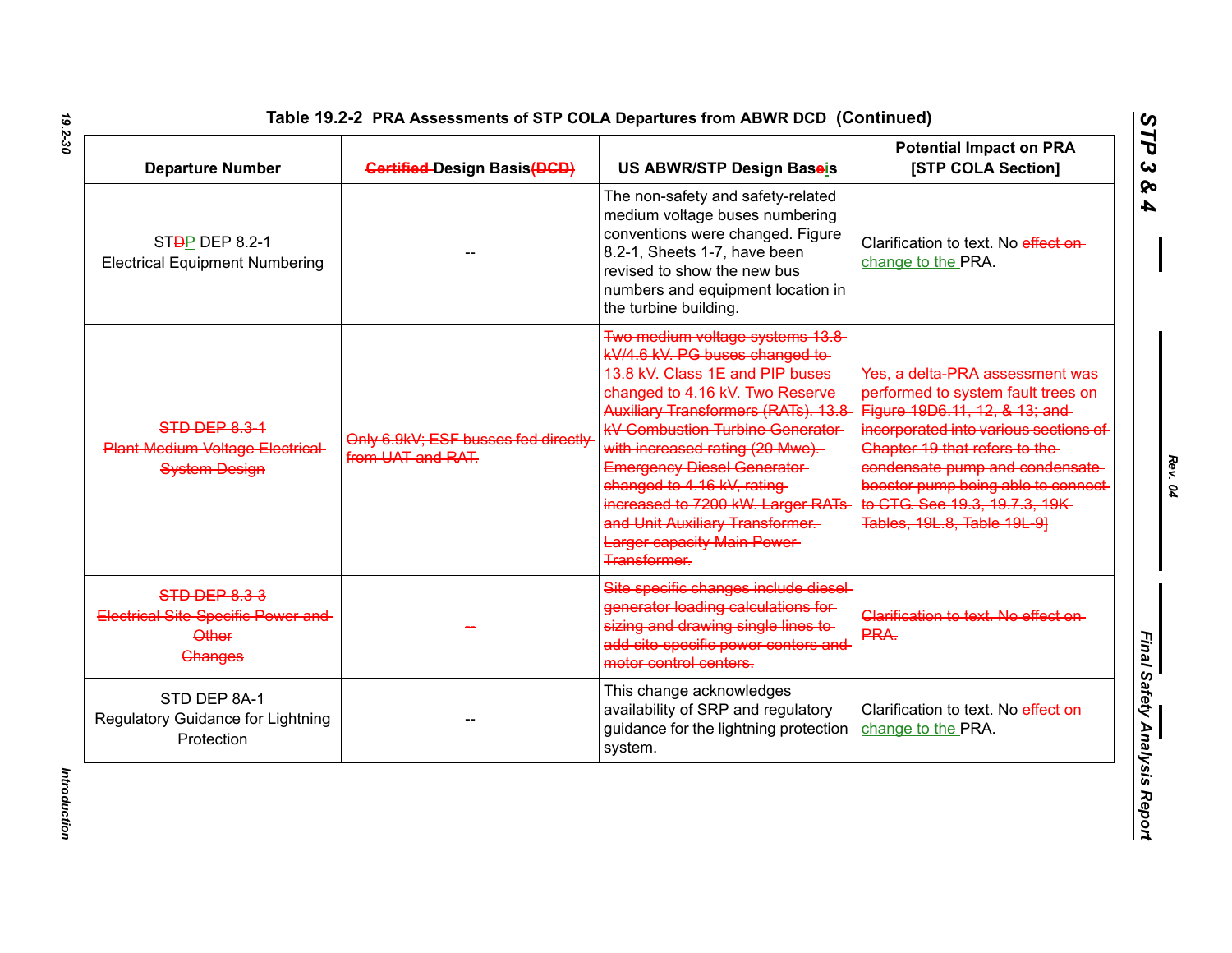| <b>Departure Number</b>                                                       | <b>Gertified-Design Basis(DGD)</b>                                                                                                                                                                                            | US ABWR/STP Design Baseis                                                                                                                                                                                                                                                                                        | <b>Potential Impact on PRA</b><br>[STP COLA Section]                                                                                                                           |
|-------------------------------------------------------------------------------|-------------------------------------------------------------------------------------------------------------------------------------------------------------------------------------------------------------------------------|------------------------------------------------------------------------------------------------------------------------------------------------------------------------------------------------------------------------------------------------------------------------------------------------------------------|--------------------------------------------------------------------------------------------------------------------------------------------------------------------------------|
| STD DEP 9.1-1<br>Fuel Handling Cranes and<br>Equipment                        | Tier 2 (FSAR/DCD) - Paragraph<br>9.1.2.1.2 fuel storage racks<br>provided in spent fuel storage for<br>270% of one full core fuel load,<br>which is equivalent to a minimum of<br>2354 fuel storage positions<br>(assembles). | Fuel storage racks in spent fuel pool<br>shall be 270% of one full core fuel<br>load, which is equivalent to a<br>minimum of 2354 assemblies. Pool<br>design is capable of 3072<br>assemblies and at STP's option<br>more racks can be provided as<br>extra scope. DCD should be the<br>basis for minimum racks. | No effect on the PRA, not modeled.                                                                                                                                             |
| STD DEP 9.2-1<br><b>Reactor Building Cooling Water</b><br>System              | RCW heat exchanger design<br>capacity for divisions A and B of<br>47.73 GJ/h; the capacity for division<br>C is 44.38 GJ/h.                                                                                                   | RCW heat exchanger design<br>capacity for divisions A and B of<br>50.1 GJ/h; the capacity for division<br>C is 46.1 GJ/h. These increased<br>capacities are based on meeting<br>LOCA heat loads with a margin of<br>20% to allow for fouling.                                                                    | Clarification to text. No direct effect<br>on PRA. This engineering change<br>supports increased heat removal<br>capacity and corrects<br>inconsistencies in Section 9.2.11.2. |
| ST <sub>D</sub> P DEP 9.2-2<br>Makeup Water Preparation System                |                                                                                                                                                                                                                               | Changes specific to the operation of<br>the Makeup Preparation Water<br>(MWP) System including flow<br>capacity, storage capacity, rate for<br>providing dematerialized water,<br>supply makeup water to the ultimate<br>heat sink, etc.                                                                         | No effect on the PRA, not modeled.                                                                                                                                             |
| ST <del>D</del> P DEP 9.2-3<br><b>Turbine Building Cooling Water</b><br>Syste | The heat removal capacity of each<br>of the three heat exchangers in the<br><b>Turbine Building Cooling Water</b><br>System is 68.7 GJ/h with a flow rate<br>of 3405 m3/h.                                                    | The heat removal capacity of each<br>of the three heat exchangers in the<br><b>Turbine Building Cooling Water</b><br>System is increased to 114.5 GJ/h,<br>using the increased flow rate of<br>4550 m3/h.                                                                                                        | No effect on the PRA, not modeled.                                                                                                                                             |

Introduction *Introduction 19.2-31*

*Rev. 04*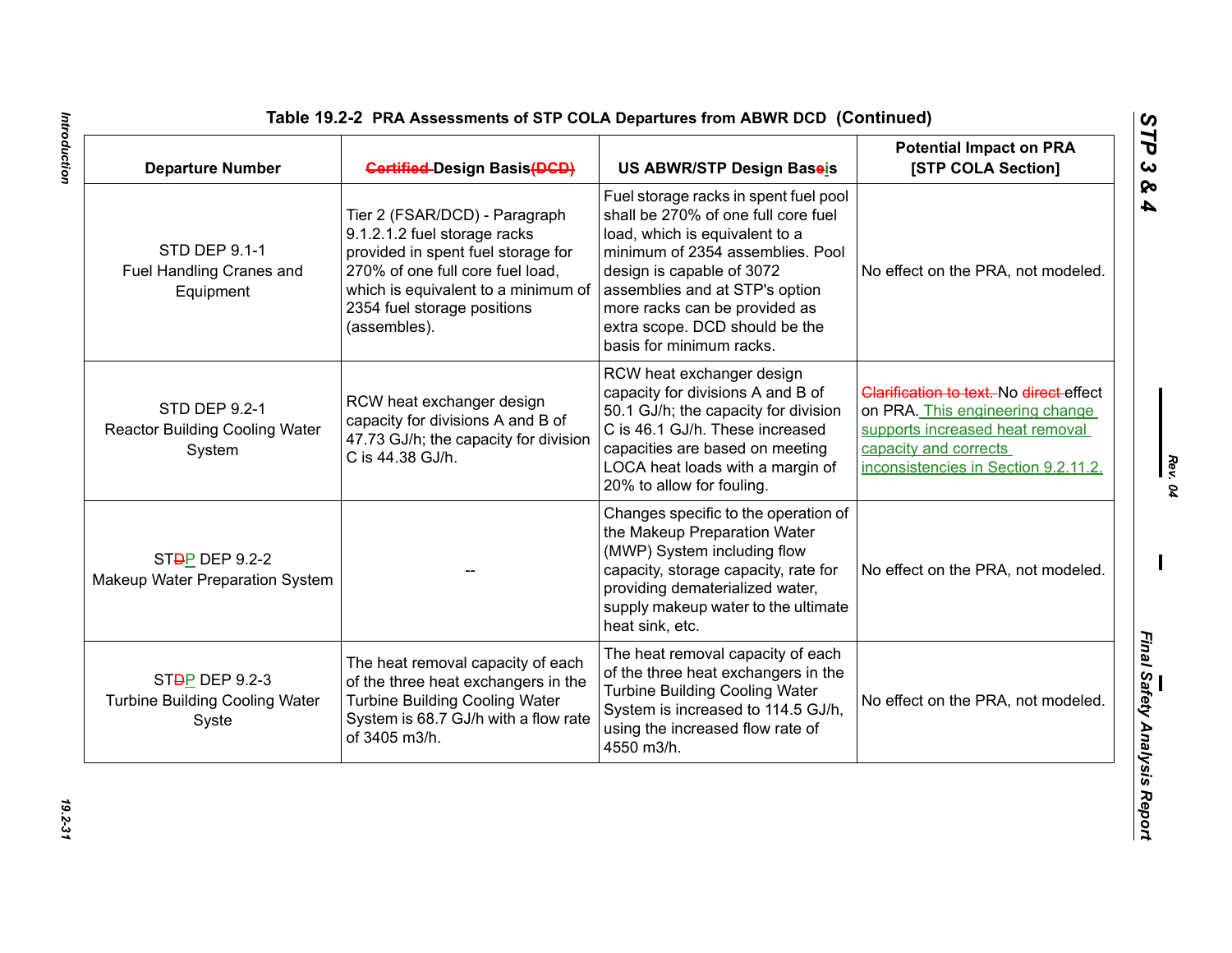| Table 19.2-2 PRA Assessments of STP COLA Departures from ABWR DCD (Continued) |  |
|-------------------------------------------------------------------------------|--|
|-------------------------------------------------------------------------------|--|

| <b>Departure Number</b>                                              | <b>Gertified-Design Basis(DGD)</b>                                                                                                        | US ABWR/STP Design Baseis                                                                                                                                                                                                                                                                                               | <b>Potential Impact on PRA</b><br>[STP COLA Section]                                                                                  |
|----------------------------------------------------------------------|-------------------------------------------------------------------------------------------------------------------------------------------|-------------------------------------------------------------------------------------------------------------------------------------------------------------------------------------------------------------------------------------------------------------------------------------------------------------------------|---------------------------------------------------------------------------------------------------------------------------------------|
| ST <sub>D</sub> P DEP 9.2-5<br>Reactor Service Water (RSW)<br>System | In the DCD, only the portion of the<br>RSW in the CB was described.<br>Remaining portion is not defined in<br>the DCD (Paragraph 9.2.15). | RSW system design reflects new<br>location of RSW pump house and<br>increased system flow and<br>discharge pressure necessary to<br>meet the increased heat removal<br>requirements of the reactor cooling<br>water system. Cooling tower fans<br>are added to the UHS [See site-<br>specific Requirement for the UHS]. | Included in the delta PRA [See 19.3,-<br>19.4, 19.8, 19.9, 19.11, 19K.3.<br>19L.11.1, Tables 19K-1 through-<br>19K 44, 19Q, and 19RJ. |
| <b>STD DEP 9.2-7</b><br><b>HVAC Normal Cooling Water</b><br>System   |                                                                                                                                           | This design change corrects<br>inconsistencies in Tables 9.2-6 and<br>9.2-7, and Figure 9.2-2 such that<br>the non-safety-related HVAC<br>Normal Cooling Water (HNCW)<br>system waterside heat removal rate<br>is greater than or equal to the<br>airside cooling duty heat loads.                                      | No effect on the PRA, not modeled.                                                                                                    |
| ST <sub>D</sub> P DEP 9.2-8<br>Potable and Sanitary Water System     |                                                                                                                                           | The potable water subsystem is<br>capable of supplying both STP 3&4<br>and the sewage treatment<br>subsystem is capable of treating<br>sanitary wastes collected from all<br>four units located at the site.                                                                                                            | No effect on the PRA, not modeled.                                                                                                    |
| ST <sub>D</sub> P DEP 9.2-9<br><b>HVAC Normal Cooling Water</b>      |                                                                                                                                           | Departure reduces equipment,<br>piping, valve sizes, and electrical<br>power for better maintainability, and<br>changes return temperature from<br>12°C to 14.7°C.                                                                                                                                                      | No effect on the PRA, not modeled.                                                                                                    |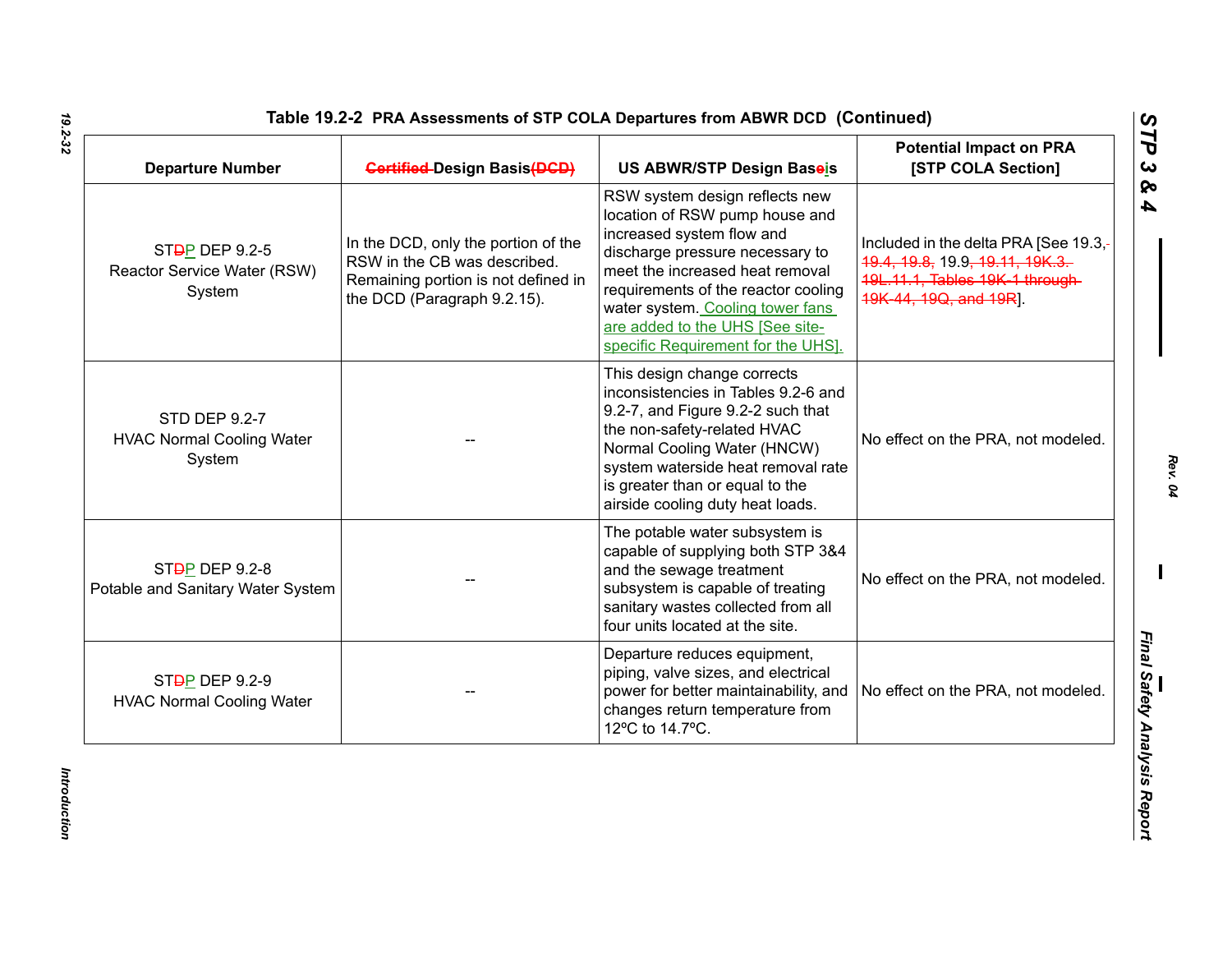| <b>Departure Number</b>                                          | <b>Gertified-Design Basis(DGD)</b>                                 | US ABWR/STP Design Baseis                                                                                                                                                                                                                                                                                                                      | <b>Potential Impact on PRA</b><br>[STP COLA Section]                                                                                                        |
|------------------------------------------------------------------|--------------------------------------------------------------------|------------------------------------------------------------------------------------------------------------------------------------------------------------------------------------------------------------------------------------------------------------------------------------------------------------------------------------------------|-------------------------------------------------------------------------------------------------------------------------------------------------------------|
| ST <sub>D</sub> P DEP 9.2-10<br><b>Turbine Service Water</b>     |                                                                    | Turbine Service Water (TSW)<br>system interface requirements are<br>revised to reflect site specific<br>information.                                                                                                                                                                                                                           | No direct effect on PRA. Turbine<br>building flooding tables associated<br>with TSW modified to reflect site<br>specific information. [See Table<br>$19R-1$ |
| STD DEP 9.3-1<br>Radwaste Drain Materials                        | Carbon steel pipe for majority of<br>K11 Radioactive Drain System. | Stainless Steel for entire K11<br>Radioactive Drain system.                                                                                                                                                                                                                                                                                    | No effect on the PRA, not modeled.                                                                                                                          |
| <b>STD DEP 9.3-2</b><br>Separate Breathing Air System            | Breathing air system is included in<br>service air system (P51).   | Separate breathing air system (P81)<br>from service air system (P51).                                                                                                                                                                                                                                                                          | No effect on the PRA, not modeled.                                                                                                                          |
| <b>STD DEP 9.3-3</b><br><b>Reactor Building Sampling Station</b> | CRD water sampling is described in<br>the DCD.                     | Because CRD system water is<br>supplied from condensate water,<br>CRD system sampling can be<br>substituted by condensate system<br>sampling. The condensate system<br>monitors oxygen and conductivity.<br>Process samples from the CRD are<br>not needed.                                                                                    | No effect on the PRA, not modeled.                                                                                                                          |
| ST <sub>D</sub> P DEP 9.4-1<br>Service Building HVAC System      |                                                                    | The HVAC System is revised to<br>remove the provisions for toxic gas<br>monitors and the TSC alarm for high<br>toxic gas concentration.                                                                                                                                                                                                        | No effect on the PRA, not modeled.                                                                                                                          |
| <b>STD DEP 9.4-2</b><br>Control Building HVAC System             |                                                                    | The control building HVAC system<br>smoke removal mode is revised to<br>include control room main air supply<br>duct bypass lines around the air-<br>handling unit with two motor<br>operated dampers for each of the<br>two control room habitability area<br>HVAC divisions and each of the<br>three safety-related equipment<br>HVAC areas. | No effect on the PRA, not modeled.                                                                                                                          |

Introduction *Introduction 19.2-33*

*Rev. 04*

*STP 3 & 4*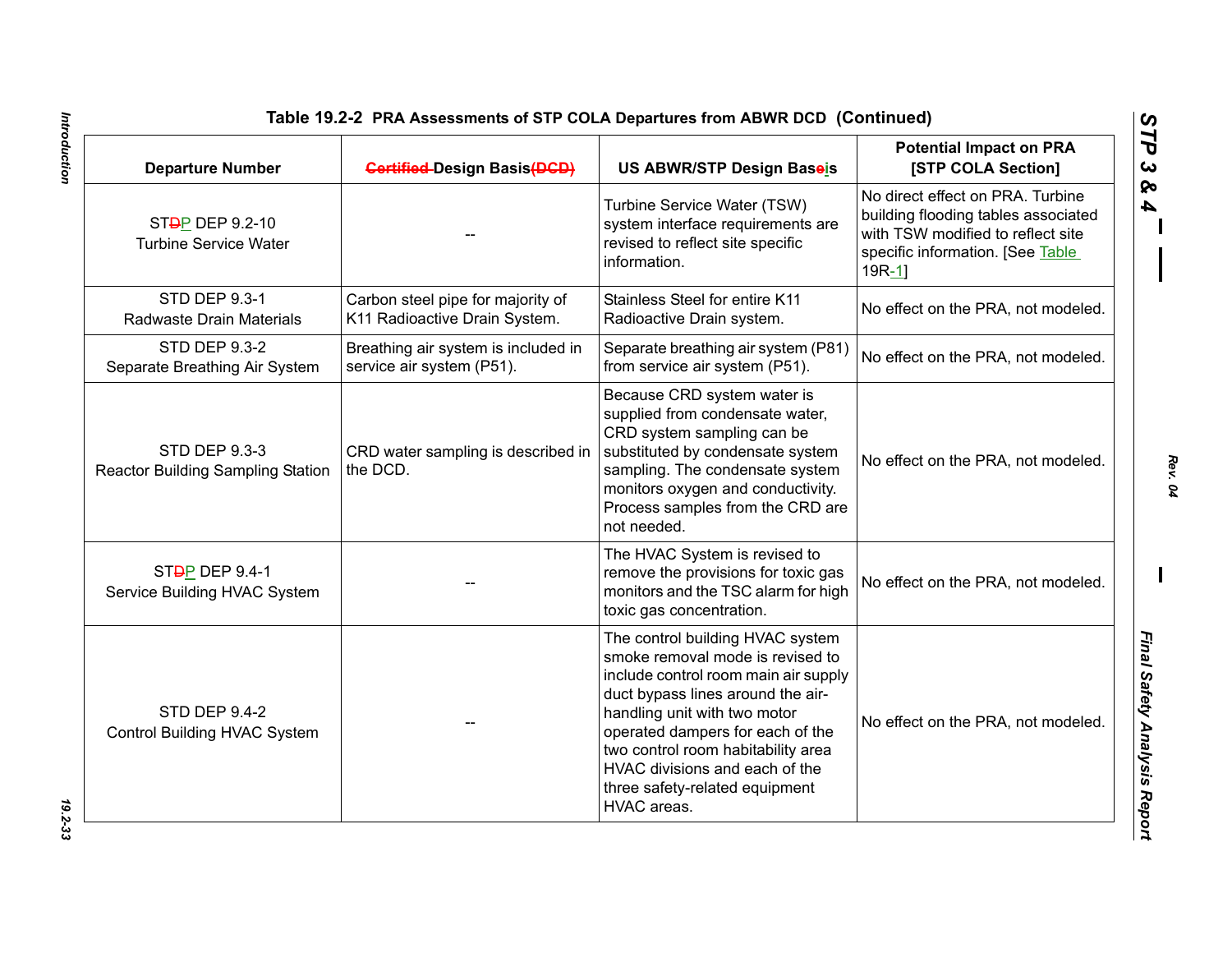| <b>Departure Number</b>                                     | <b>Gertified-Design Basis(DGD)</b>                                                                                       | US ABWR/STP Design Baseis                                                                                                                                                                                                                                                                                                                                                                                                                                 | <b>Potential Impact on PRA</b><br>[STP COLA Section] |
|-------------------------------------------------------------|--------------------------------------------------------------------------------------------------------------------------|-----------------------------------------------------------------------------------------------------------------------------------------------------------------------------------------------------------------------------------------------------------------------------------------------------------------------------------------------------------------------------------------------------------------------------------------------------------|------------------------------------------------------|
| <b>STD DEP 9.4-3</b><br>Service Building HVAC System        | Service building HVAC system has<br>two subsystems, the clean air HVAC<br>System and the Controlled Area<br>HVAC System. | Subsystems are deleted and<br>consolidated to supply air to both<br>the Clean Area and the Controlled<br>Area.                                                                                                                                                                                                                                                                                                                                            | No effect on the PRA, not modeled.                   |
| <b>STD DEP 9.4-4</b><br>Turbine Island HVAC System          |                                                                                                                          | Design changes include: additional<br>supply/exhaust air flow, relocated<br>electrical building into turbine<br>building, increase in equipment<br>quantities, additional condensate<br>booster pumps, etc.                                                                                                                                                                                                                                               | No effect on the PRA, not modeled.                   |
| <b>STD DEP 9.4-5</b><br>Radwaste Building Ventilation       |                                                                                                                          | Eliminated HVAC equipment<br>supporting the adwaste incinerator<br>which was deleted. A dedicated air<br>conditioning system for electrical,<br>HVAC equipment rooms and other<br>areas was added as a result of<br>design evolution. Operation control<br>of the exhaust air system form<br>radwaste process area is<br>augmented to automatically route<br>the exhaust air through filtration<br>equipment upon detection of<br>airborne radioactivity. | No effect on the PRA, not modeled.                   |
| <b>STD DEP 9.4-6</b><br><b>Control Building HVAC System</b> | One flow element/flow switch in the<br>common discharge duct of each<br>emergency filtration unit.                       | A flow element/flow switch is to be<br>installed on the discharge side of<br>each emergency filtration unit fan<br>using a two out of two logic signal<br>for automatic switchover.                                                                                                                                                                                                                                                                       | No effect on the PRA, not modeled.                   |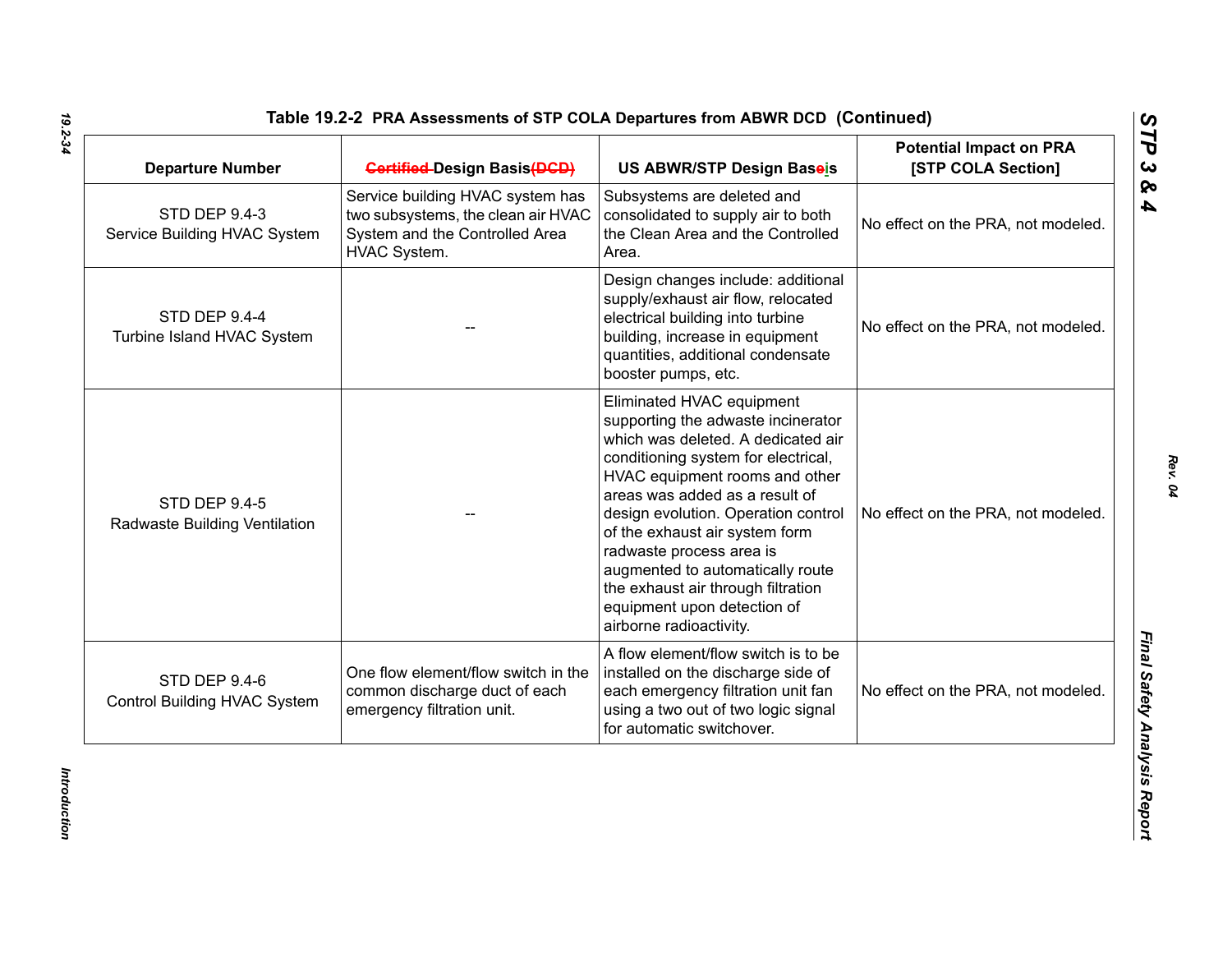## **Table 19.2-2 PRA Assessments of STP COLA Departures from ABWR DCD (Continued)**

| <b>Departure Number</b>                                                       | <b>Gertified-Design Basis(DGD)</b>                                                                                                                                                              | <b>US ABWR/STP Design Baseis</b>                                                                                                                                                                                                                                                                                                 | <b>Potential Impact on PRA</b><br>[STP COLA Section]                                                                                                                                                    |
|-------------------------------------------------------------------------------|-------------------------------------------------------------------------------------------------------------------------------------------------------------------------------------------------|----------------------------------------------------------------------------------------------------------------------------------------------------------------------------------------------------------------------------------------------------------------------------------------------------------------------------------|---------------------------------------------------------------------------------------------------------------------------------------------------------------------------------------------------------|
| <b>STD DEP 9.4-7</b><br><b>Control Building Annex HVAC</b>                    | MG set rooms are ventilated by C/B<br>safetyrelated equipment area<br>HVAC; cooling is provided by non-<br>safety-related MG set room air<br>handling unit.                                     | MG set room air handling unit is<br>independent of from C/B safety<br>related equipment area HVAC.                                                                                                                                                                                                                               | No effect on the PRA, not modeled.                                                                                                                                                                      |
| ST <del>D</del> P DEP 9.4-8<br>Reactor Building HVAC System                   |                                                                                                                                                                                                 | Configuration of fans and air<br>conditioning units (ACU) in Figure<br>9.4-3 modified because current<br>configuration is inconsistent with<br>Tier 1 Figure 2.15.5j. Fire damper is<br>stated in Tier 2 9.4.5.5.2, but Tier 1<br>Figure 2.15.5i has no Fire Damper-<br>the statement of Fire Damper in Tier<br>2 is eliminated. | No effect onchange to the PRA.<br>Clarification to text.                                                                                                                                                |
| <b>STD DEP 9.4-9</b><br><b>Turbine Building HVAC</b>                          |                                                                                                                                                                                                 | The Turbine Building's exhaust<br>system is changed and its HVAC<br>recirculation duct is deleted.                                                                                                                                                                                                                               | No effect on the PRA, not modeled.                                                                                                                                                                      |
| <b>STD DEP 9.5-1</b><br>Diesel Generator Jacket Water<br>Cooling Water System | Inspection and Testing requirements<br>for the diesel generator jacket<br>cooling water system conformed to<br>RG 1.108.                                                                        | The requirements have been<br>integrated onto RG 1.9 Rev.4,<br>endorsing IEEE-387, which<br>addresses qualification and periodic<br>testing of the diesel generators.                                                                                                                                                            | No effect on the PRA not modeled.<br>The effects of standards included in<br>base failure rate.                                                                                                         |
| <b>STD DEP 9.5-2</b><br>Lower Drywell Flooder Fusible Plug<br>Valve           | Contains specific design details<br>about fusible plugs based on an old<br>design concept and patent<br>application; however the fusible<br>plugs were never built or tested to<br>this design. | The fusible plugs are described in<br>generic terms of the design<br>requirements and incorporate<br>design experience from actual<br>design and test results.<br>Clarifications are made specifying<br>the fusible plug opening-<br>temperature, lower drywell isolation<br>valve details, etc.                                 | The change incorporates design<br>experience which should decrease<br>the likelihood of failure. No direct<br>effect on the PRA, but described in<br>Chapter 19. [See 19E, 19E.2.8.2.1,<br>19E.2.8.2.6] |

*Rev. 04*

*STP 3 & 4*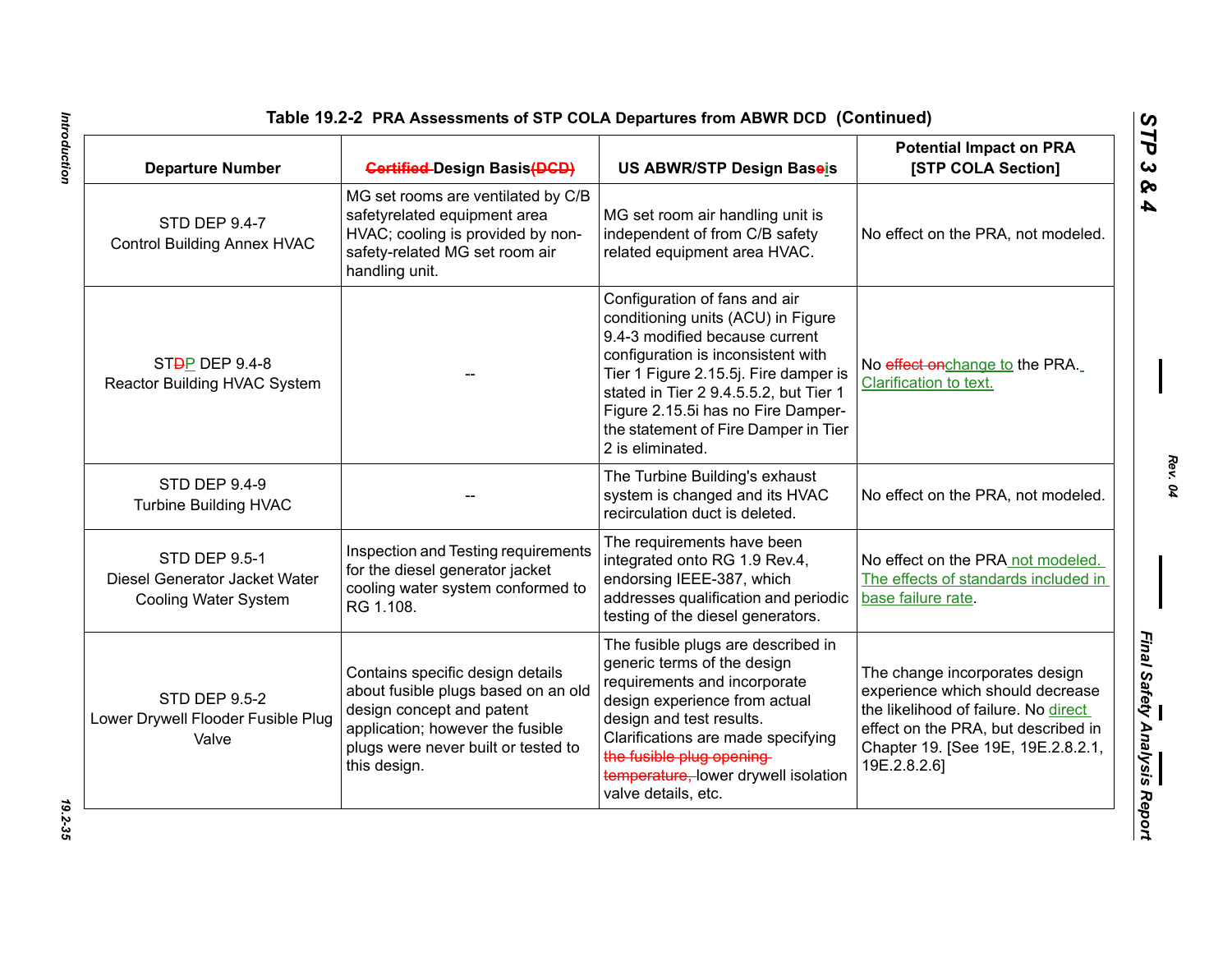| <b>Departure Number</b>                                                                 | <b>Gertified-Design Basis(DGD)</b>                                                                                                            | US ABWR/STP Design Baseis                                                                                                                                                                                                                                                                                                                                                                                                                                                                                                                 | <b>Potential Impact on PRA</b><br>[STP COLA Section]                                                                          |
|-----------------------------------------------------------------------------------------|-----------------------------------------------------------------------------------------------------------------------------------------------|-------------------------------------------------------------------------------------------------------------------------------------------------------------------------------------------------------------------------------------------------------------------------------------------------------------------------------------------------------------------------------------------------------------------------------------------------------------------------------------------------------------------------------------------|-------------------------------------------------------------------------------------------------------------------------------|
| <b>STD DEP 9.5-3</b><br>System Description - Reactor<br>Internal Pump Motor             | MG sets and adjustable speed<br>drives described in DCD 9.5.10.2<br>and 7.7.1.3.                                                              | Several changes to the technical<br>description of the non-safety Motor-<br>Generator (MG) sets and ASD<br>descriptions.                                                                                                                                                                                                                                                                                                                                                                                                                  | No effect on the PRA, not modeled.                                                                                            |
| <b>STD DEP 9.5-4</b><br><b>Lighting and Servicing Power</b><br>Supply System            | Mercury lamps are provided for use<br>for high ceilings, except where<br>breakage could introduce mercury<br>into the reactor coolant system. | The mercury lights are replaced with<br>high pressure sodium (HPS) lamps.                                                                                                                                                                                                                                                                                                                                                                                                                                                                 | No effect on the PRA, not modeled.                                                                                            |
| ST <sub>D</sub> P DEP 9.5-6<br>Diesel Generator Fuel Oil Storage<br>and Transfer System |                                                                                                                                               | The sample connection for the Fuel<br>Oil Storage Tank is relocated slightly<br>above grade elevation, fill<br>connection is relocated at grade<br>elevation and vent is extended to an<br>elevation exceeding maximum flood<br>level. The Fuel Oil Storage Tanks<br>are relocated in concrete vaults<br>underground, with piping routed<br>underground. Locked, closed<br>isolation valves have been added to<br>the fill and sample lines, and a<br>second transfer pump for the Diesel<br>Generator Fuel Oil system has been<br>added. | Not explicitly modeled in the PRA.<br>Potential beneficial effect (two fuel<br>oil transfer pumps) for plant-specific<br>PRA. |
| ST <del>D</del> P DEP 9.5-7<br>Fire Protection - House Boiler Area<br>of the Turbine    | The house boiler is a fuel oil-heated<br>boiler.                                                                                              | The house boiler is an electrically<br>heated boiler.                                                                                                                                                                                                                                                                                                                                                                                                                                                                                     | Slight positive effect on improvement<br>in Turbine Building fire frequency.<br>No effect on PRA fire modeling.               |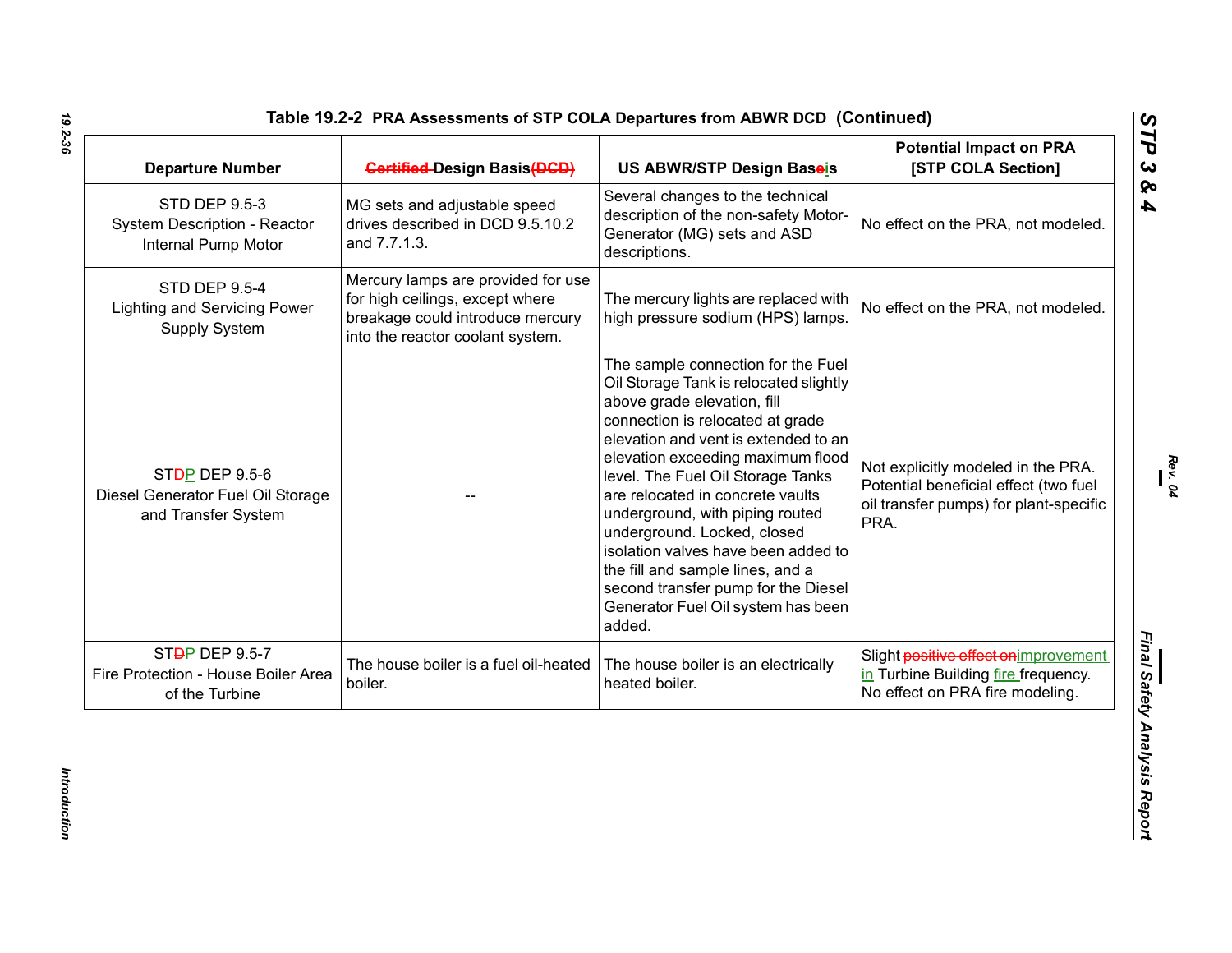## **Table 19.2-2 PRA Assessments of STP COLA Departures from ABWR DCD (Continued)**

| <b>Departure Number</b>                                             | <b>Gertified-Design Basis(DGD)</b>                                                                                                                                                                      | US ABWR/STP Design Baseis                                                                                                                                                                                                                        | <b>Potential Impact on PRA</b><br>[STP COLA Section]                                      |
|---------------------------------------------------------------------|---------------------------------------------------------------------------------------------------------------------------------------------------------------------------------------------------------|--------------------------------------------------------------------------------------------------------------------------------------------------------------------------------------------------------------------------------------------------|-------------------------------------------------------------------------------------------|
| ST <sub>D</sub> P DEP 10.1-1<br><b>Turbine Pressure Description</b> | Inlet pressure at the turbine main<br>steam valves is controlled by the<br>pressure regulator such that turbine<br>inlet pressure varies linearly with<br>reactor power level.                          | The inlet pressure at the turbine<br>main steam valves reflects reactor<br>power, steam line flow and pressure<br>regulator programming, but never<br>exceeds the pressure for which the<br>turbine components and steam lines<br>are designed." | No effect on the PRA, not modeled.                                                        |
| ST <sub>D</sub> P DEP 10.1-2<br>Steam Cycle Diagram                 | Steam and power conversion<br>system consists of four condensate<br>pumps, two heater drain tanks, a<br>typical multi-pressure condenser<br>design, and a main turbine with the<br>single stage reheat. | Four condensate booster pumps<br>are added to this system, with three<br>filters and six emineralizers, four<br>reactor feed pumps, four heater<br>drain pumps, one heater drain tank,<br>and a turbine design with two<br>stages of reheat.     | No effect on PRA, not modeled.<br>[See STD DEP 10.4-5]                                    |
| ST <sub>D</sub> P DEP 10.1-3<br><b>Rated Heat Balance</b>           |                                                                                                                                                                                                         | Modified to reflect turbine<br>manufacturer.                                                                                                                                                                                                     | No effect on the PRA, not modeled.                                                        |
| STPD DEP 10.1-4<br>Valves Wide Open Heat Balance                    |                                                                                                                                                                                                         | Modified to reflect turbine<br>manufacturer.                                                                                                                                                                                                     | No effect on the PRA, not modeled.                                                        |
| ST <sub>D</sub> P DEP 10.2-1<br><b>Turbine Design</b>               |                                                                                                                                                                                                         | Modified to reflect turbine<br>manufacturer, revised ISI and IST<br>inspection intervals based on<br>design.                                                                                                                                     | No effect on the PRA, not modeled.                                                        |
| ST <sub>D</sub> P DEP 10.2-2<br><b>Turbine Rotor Design</b>         |                                                                                                                                                                                                         | Modified to reflect turbine<br>manufacturer.                                                                                                                                                                                                     | No effect on the PRA, not modeled.<br>Turbine missile generation<br>likelihood decreased. |
| ST <sub>D</sub> P DEP 10.2-3<br><b>Turbine Digital Control</b>      |                                                                                                                                                                                                         | Significant advancements in<br>reliability and machine protection<br>result through the use of a digital<br>turbine control system.                                                                                                              | No effect on the PRA, not modeled.<br>Turbine trip function reliability<br>enhanced.      |

*Rev. 04*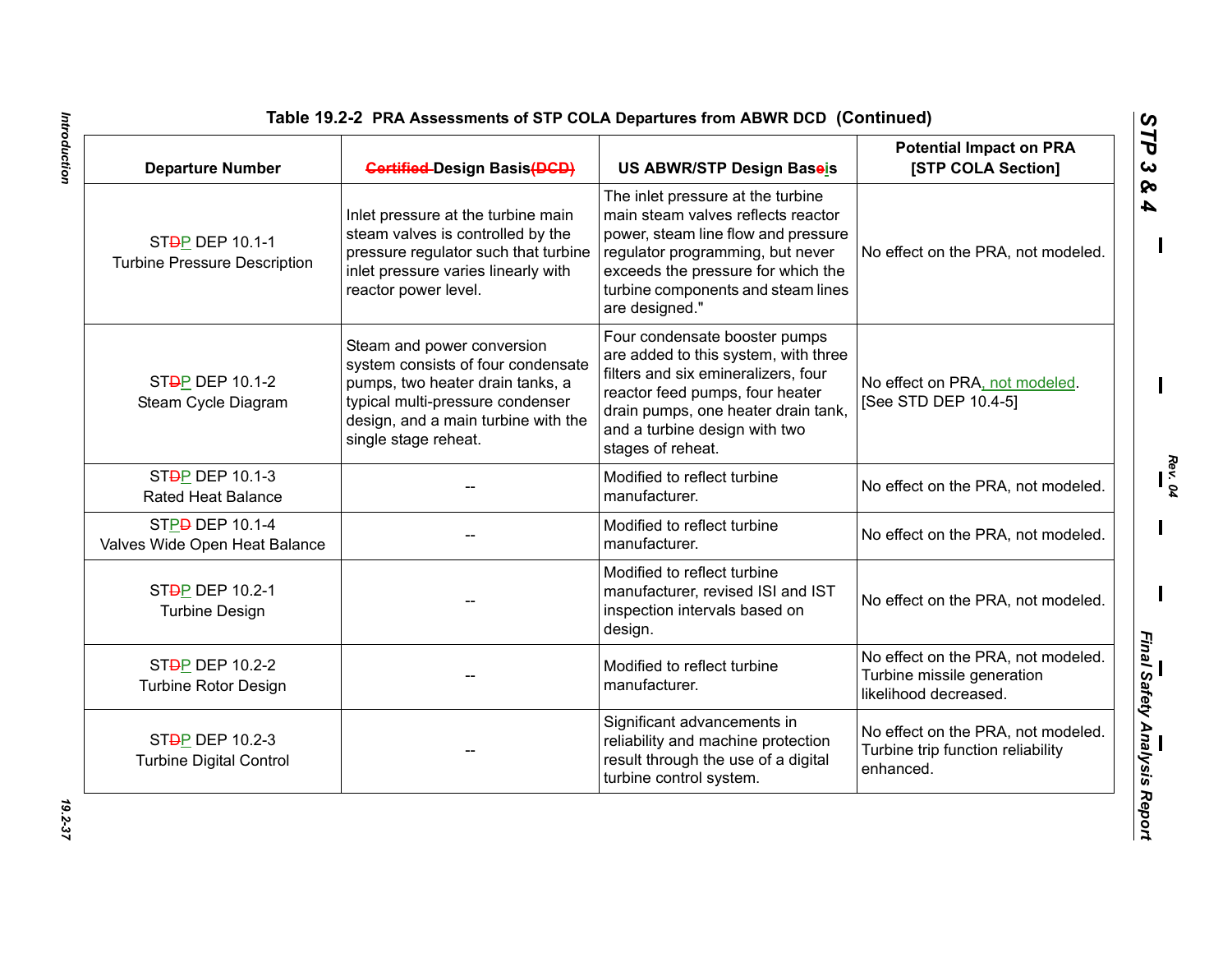| <b>Departure Number</b>                                                    | <b>Gertified-Design Basis(DGD)</b>                                                                                                                                                                                              | US ABWR/STP Design Baseis                                                                                                                                                                                                                                                                  | <b>Potential Impact on PRA</b><br>[STP COLA Section]                                                 |
|----------------------------------------------------------------------------|---------------------------------------------------------------------------------------------------------------------------------------------------------------------------------------------------------------------------------|--------------------------------------------------------------------------------------------------------------------------------------------------------------------------------------------------------------------------------------------------------------------------------------------|------------------------------------------------------------------------------------------------------|
| ST <sub>D</sub> P DEP 10.2-4<br><b>Bulk Hydrogen Storage</b>               | Bulk hydrogen is stored near the<br>turbine building.                                                                                                                                                                           | Bulk hydrogen is stored well away<br>from the power block buildings.                                                                                                                                                                                                                       | No effect on the PRA, not modeled.                                                                   |
| STD DEP 10.3-1<br>Main Steam Line Drains                                   | The drains from the steam lines<br>inside containment are connected to<br>the steam lines outside the<br>containment to permit equalizing<br>pressure across the MSIVs during<br>startup and following steam line<br>isolation. | The main steam system also serves<br>as the "alternate leakage path" to<br>contain the radioactive steam with<br>passes the main steam isolation<br>valve before they close to isolate<br>the reactor under emergency<br>conditions.                                                       | No effect on the PRA, not modeled.                                                                   |
| STD DEP 10.4-1<br><b>Turbine Gland Seal Steam</b>                          |                                                                                                                                                                                                                                 | A non-safety-related Gland Seal<br>Evaporator (GSE) is added to the<br>Turbine Gland Steam System to<br>supply sealing steam to the main<br>turbine shaft seal glands and<br>various turbine valve stems,<br>including the turbine bypass and<br>main turbine stop-control valve<br>stems. | No effect on the PRA, not modeled.                                                                   |
| ST <sub>D</sub> P DEP 10.4-2<br>Main Condenser                             | MC utilizes three independent multi-<br>pressure single-pass shells, with<br>each shell containing at least two<br>tube bundles, and series circulating<br>water flow.                                                          | MC utilizes three condenser shells<br>crossconnected to equalize<br>pressure, with each shell containing<br>four tube bundles, and parallel<br>circulating water flow. Number of<br>circulating water pumps increased<br>to 4, flow rates modified.                                        | No effect on the PRA, not modeled.<br>Editorial changes in Chapter 19.<br>[See 19R.4.3, and 19R.5.3] |
| ST <sub>D</sub> P DEP 10.4-3<br><b>Main Condenser Evacuation</b><br>System | Auxiliary boiler steam used for<br>steam jet air ejectors during startup.                                                                                                                                                       | An additional vacuum pump is<br>added and changes to the source of<br>motive steam supplying the steam<br>jet air ejectors during power<br>operation.                                                                                                                                      | No effect on the PRA, not modeled.                                                                   |

*STP 3 & 4*

Introduction *Introduction*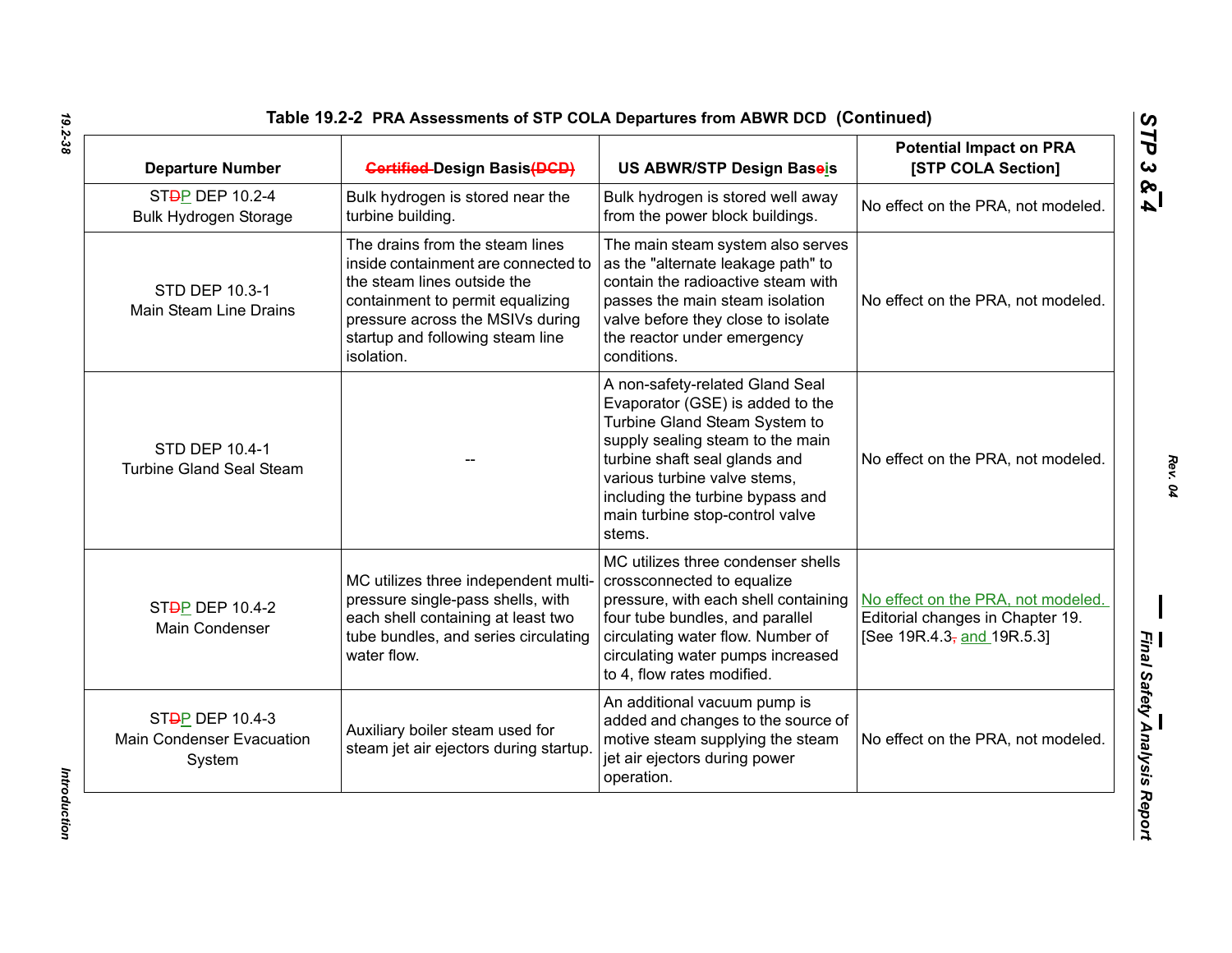| <b>Departure Number</b>                                   | <b>Gertified-Design Basis(DGD)</b>                                                                                                                                                                                                                                                                                                                                                                                                                                                                                                                           | <b>US ABWR/STP Design Baseis</b>                                                                                                                                                                                                                                                                                                                                                                                                                                                           | <b>Potential Impact on PRA</b><br>[STP COLA Section]                                                                                 |
|-----------------------------------------------------------|--------------------------------------------------------------------------------------------------------------------------------------------------------------------------------------------------------------------------------------------------------------------------------------------------------------------------------------------------------------------------------------------------------------------------------------------------------------------------------------------------------------------------------------------------------------|--------------------------------------------------------------------------------------------------------------------------------------------------------------------------------------------------------------------------------------------------------------------------------------------------------------------------------------------------------------------------------------------------------------------------------------------------------------------------------------------|--------------------------------------------------------------------------------------------------------------------------------------|
| <b>STD DEP 10.4-5</b><br>Condensate and Feedwater System  | 3 Variable Speed (ASD driven)<br>Reactor FW Pumps (booster and-<br>main pump), 33-67% NBR capacity<br>and a Flow Control Valve in HP<br>Heater Bypass line for<br>startup/shutdown reactor level-<br>control. Normal rated power-<br>operation is with all 3 MD Reactor-<br>FW Pumps operating. If one-<br>operating Reactor Feedwater Pump<br>trips, the other 2 operating reactor-<br><b>FW pumps must increase speed-</b><br>and discharge flows to maintain-<br>rated power operation. FWCS-<br>design for DCD is based upon-<br>above FW system design. | 4 Variable Speed (ASD driven)<br>Reactor FW Pumps and 4<br>condensate booster pumps, Low-<br>Flow Control Valve that provides for<br>level control during<br>startup/shutdown. Normal rated-<br>power operation is with 3 MD-<br>Reactor FW Pumps operating and<br>one in auto standby. If one-<br>operating Reactor FW Pump trips,<br>the Reactor FW Pump in auto start-<br>is not successful, automatic power-<br>reduction (by recirculation runback)<br>occurs to avoid reactor scram. | Editorial change to the PRA to-<br>reflect the addition of the<br>condensate booster pumps. [See-<br>19.1, 19.3, 19.9, 19L, and 19Q] |
| <b>STD DEP 10.4-6</b><br><b>Load Rejection Capability</b> | ABWR Standard design has a<br>turbine bypass capacity of 33% of<br>nuclear boiler rated flow.                                                                                                                                                                                                                                                                                                                                                                                                                                                                | A clarification is made in regards to<br>reactor trip resulting from turbine<br>trip or generator load rejection from<br>power levels above 33%.                                                                                                                                                                                                                                                                                                                                           | Clarification to text. No effect on<br>PRA.                                                                                          |
| <b>STD DEP 10.4-7</b><br>Turbine Bypass Hydraulic Control |                                                                                                                                                                                                                                                                                                                                                                                                                                                                                                                                                              | Indication for the use of valve<br>position transmitters, one hydraulic<br>accumulator for each bypass valve,<br>the addition of the fastacting<br>solenoid valve, and the interface<br>etween the steam Bypass and<br>Pressure Control System for<br>positioning of the bypass valves.                                                                                                                                                                                                    | No effect on the PRA, not modeled.                                                                                                   |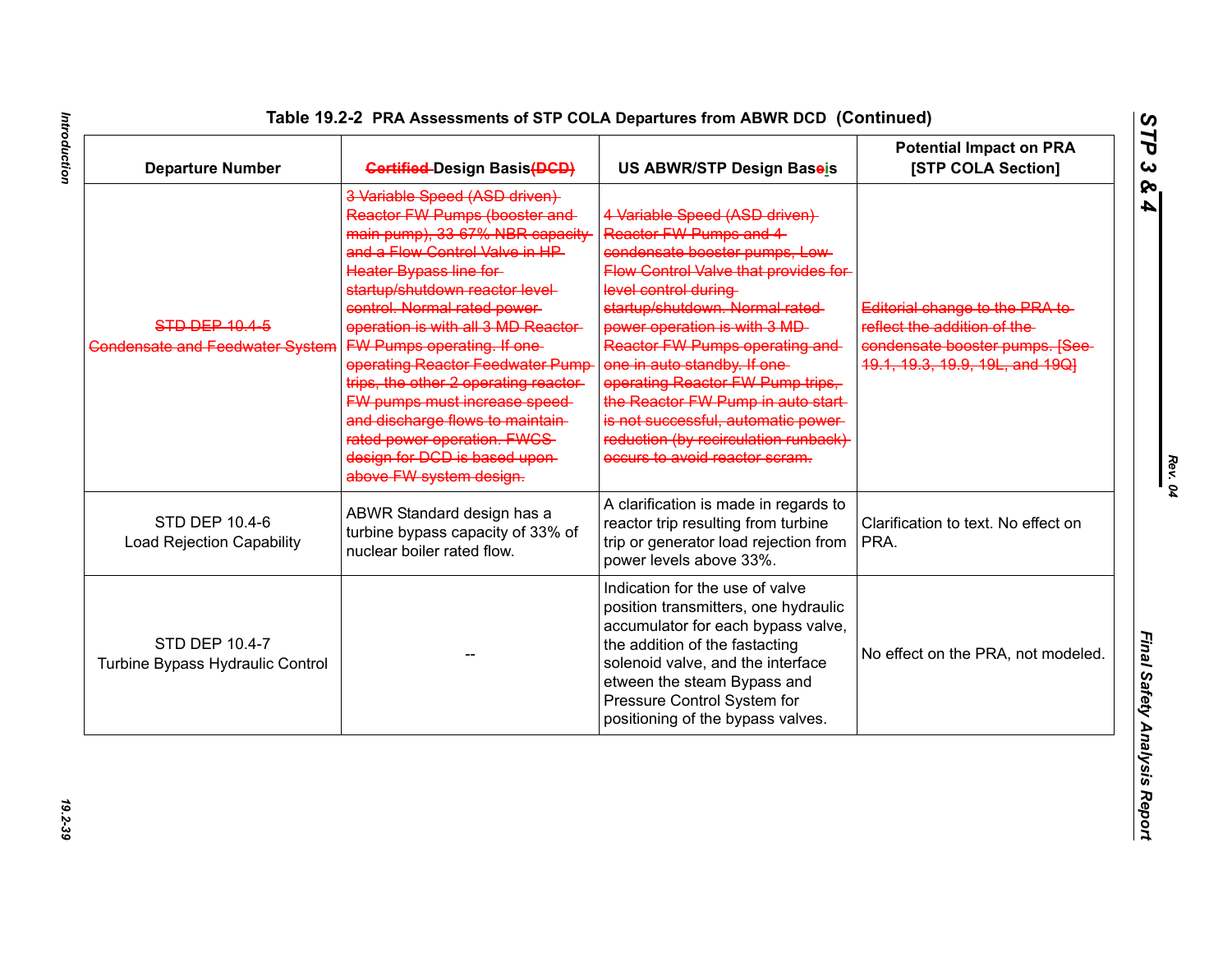| <b>Departure Number</b>                                       | <b>Gertified-Design Basis (DGD)</b>                                                                                                                                                                                                                                    | US ABWR/STP Design Baseis                                                                                                                                                                                                                                                                                                                                                                                                                                                | <b>Potential Impact on PRA</b><br>[STP COLA Section] |
|---------------------------------------------------------------|------------------------------------------------------------------------------------------------------------------------------------------------------------------------------------------------------------------------------------------------------------------------|--------------------------------------------------------------------------------------------------------------------------------------------------------------------------------------------------------------------------------------------------------------------------------------------------------------------------------------------------------------------------------------------------------------------------------------------------------------------------|------------------------------------------------------|
| STD DEP 11.2-1<br><b>Liquid Radwaste Process</b><br>Equipment |                                                                                                                                                                                                                                                                        | Information is replaced completely<br>due to a change in the design of the<br>liquid radioactive waste system. The<br>liquid radwaste system is composed<br>of three subsystems designed to<br>collect, treat, and recycle or<br>discharge different categories of<br>waste water; the low conductivity<br>subsystem, high conductivity<br>subsystem, and detergent waste<br>subsystem.                                                                                  | No effect on the PRA, not modeled.                   |
| STD DEP 11.3-1<br>Gaseous Waste Management<br>System          | Off-gas is exhausted along with<br>SJAE discharge pressure, (needing<br>the addition of vacuum pumps for<br>stable exhaust during plant<br>operation). Additionally, an<br>integrated recombiner (combining<br>the preheating unit and condensate<br>unit) is applied. | Off-gas is exhausted along with<br>SJAE discharge pressure, using<br>vacuum pumps to stabilize exhaust<br>during plant operation. Additionally,<br>the recombiner has a preheating<br>unit and condensate unit (each as a<br>separate unit).                                                                                                                                                                                                                             | No effect on the PRA, not modeled.                   |
| <b>STD DEP 11.4-1</b><br>Radioactive Solid Waste Update       |                                                                                                                                                                                                                                                                        | Solidification System and the<br>incinerator system are deleted<br>because equipment operations and<br>maintenance difficulties negatively<br>impact the effectiveness of these<br>processes. A second spent resin<br>storage tank is added for separating<br>two different resins. The SWMS<br>mobile system consists of<br>equipment modules, complete with<br>all subcomponents, piping and<br>instrumentation and controls<br>necessary to operate the<br>subsystem. | No effect on the PRA, not modeled.                   |

*STP 3 & 4*

**Introduction** *Introduction*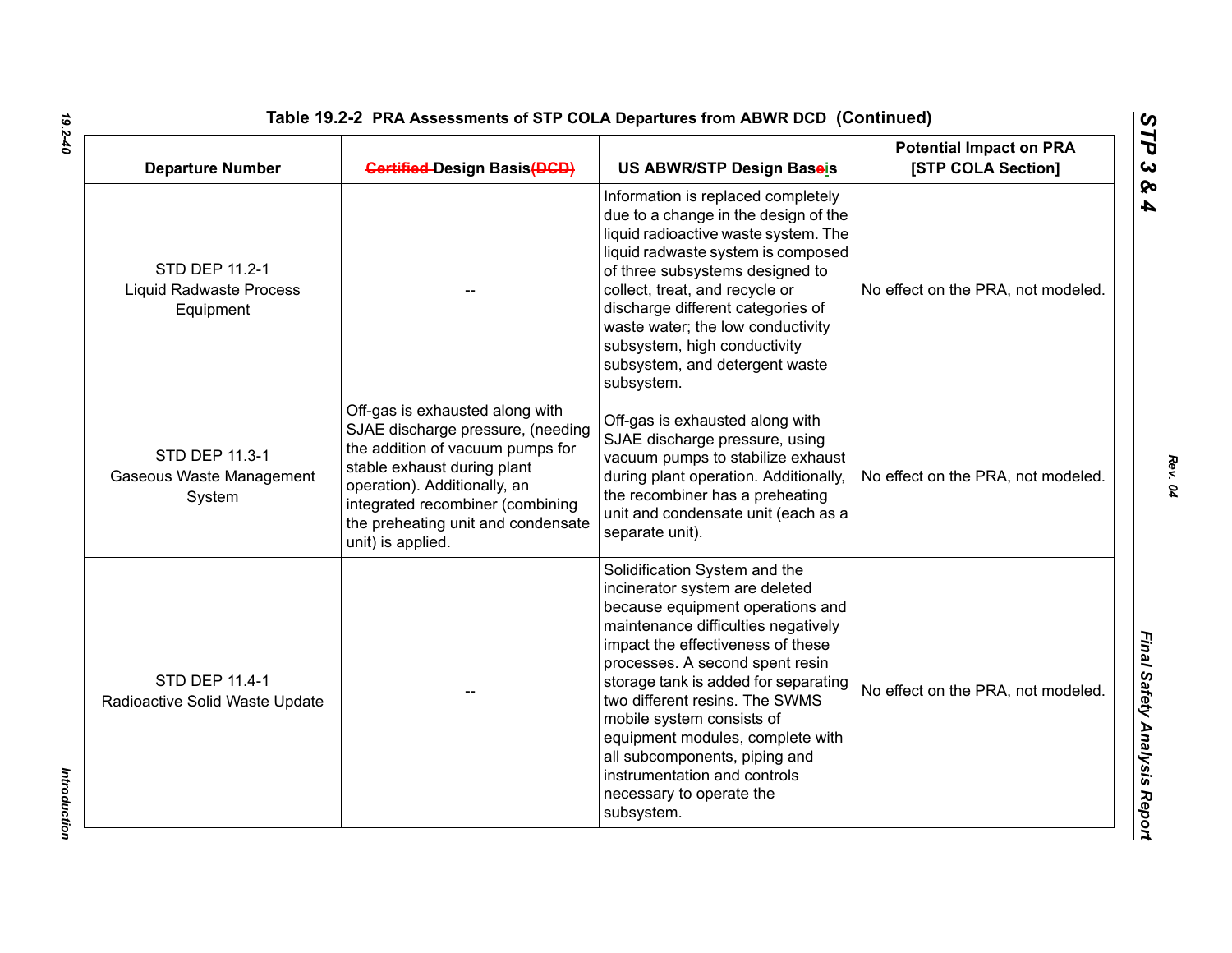| <b>Departure Number</b>                                                                          | <b>Gertified-Design Basis(DGD)</b>                                                                                                                                                   | US ABWR/STP Design Baseis                                                                                                                                                                                            | <b>Potential Impact on PRA</b><br>[STP COLA Section] |
|--------------------------------------------------------------------------------------------------|--------------------------------------------------------------------------------------------------------------------------------------------------------------------------------------|----------------------------------------------------------------------------------------------------------------------------------------------------------------------------------------------------------------------|------------------------------------------------------|
| ST <del>D</del> P DEP 11.5-1<br>Process and Effluent Radiation<br>Monitoring and Sampling System |                                                                                                                                                                                      | Implementation of specific<br>equipment is vendor-based.<br>Specific detector types will be<br>selected at a later date based on<br>the state of art and availability.<br>Many additional changes have been<br>made. | No effect on the PRA, not modeled.                   |
| STD DEP 12.3-1<br><b>Cobalt Content in Stainless Steel</b>                                       |                                                                                                                                                                                      | Vendors supplying the materials<br>cannot reasonably achieve the<br>cobalt limits in all cases, so a<br>graded approach is used to specify<br>locations receiving the least.                                         | No effect on the PRA, not modeled.                   |
| <b>STD DEP 12.3-2</b><br>Deletion of CUW Backwash Tank<br><b>Vent Charcoal Filter</b>            | The CUW vent for CUW backwash<br>is fitted with a charcoal filter canister<br>to reduce the omission of<br>radioiodines into the plant-<br>atmosphere.                               | The CUW system contains charcoal<br>filter on its vent. The CUW-<br>backwash tank is vented into the<br>reactor building HVAC System<br>exhaust, exiting the plant via the-<br>plant stack as monitored release.     | No effect on the PRA, not modeled.                   |
| STD DEP 12.3-3<br><b>Steam Tunnel Blowout Panels</b>                                             | The blowout panels for the steam<br>tunnel are located in the relatively<br>inaccessible section of the RHR<br>heat exchanger shielded cubicle<br>which are controlled access areas. | The design does not have blowout<br>panels in the steam tunnel. The<br>main steam tunnel is vented to the<br>turbine building.                                                                                       | No effect on the PRA, not modeled.                   |
| <b>STD DEP 12.3-4</b><br>Alarm Capability for Area Radiation  <br>Monitors (ARMs)                |                                                                                                                                                                                      | The ARMs will have alarm capability<br>andNo effect on the PRA, not<br>modeled. five additional monitors<br>are required in the Reactor Building.                                                                    | No effect on the PRA, not modeled.                   |

*Rev. 04*

*STP 3 & 4*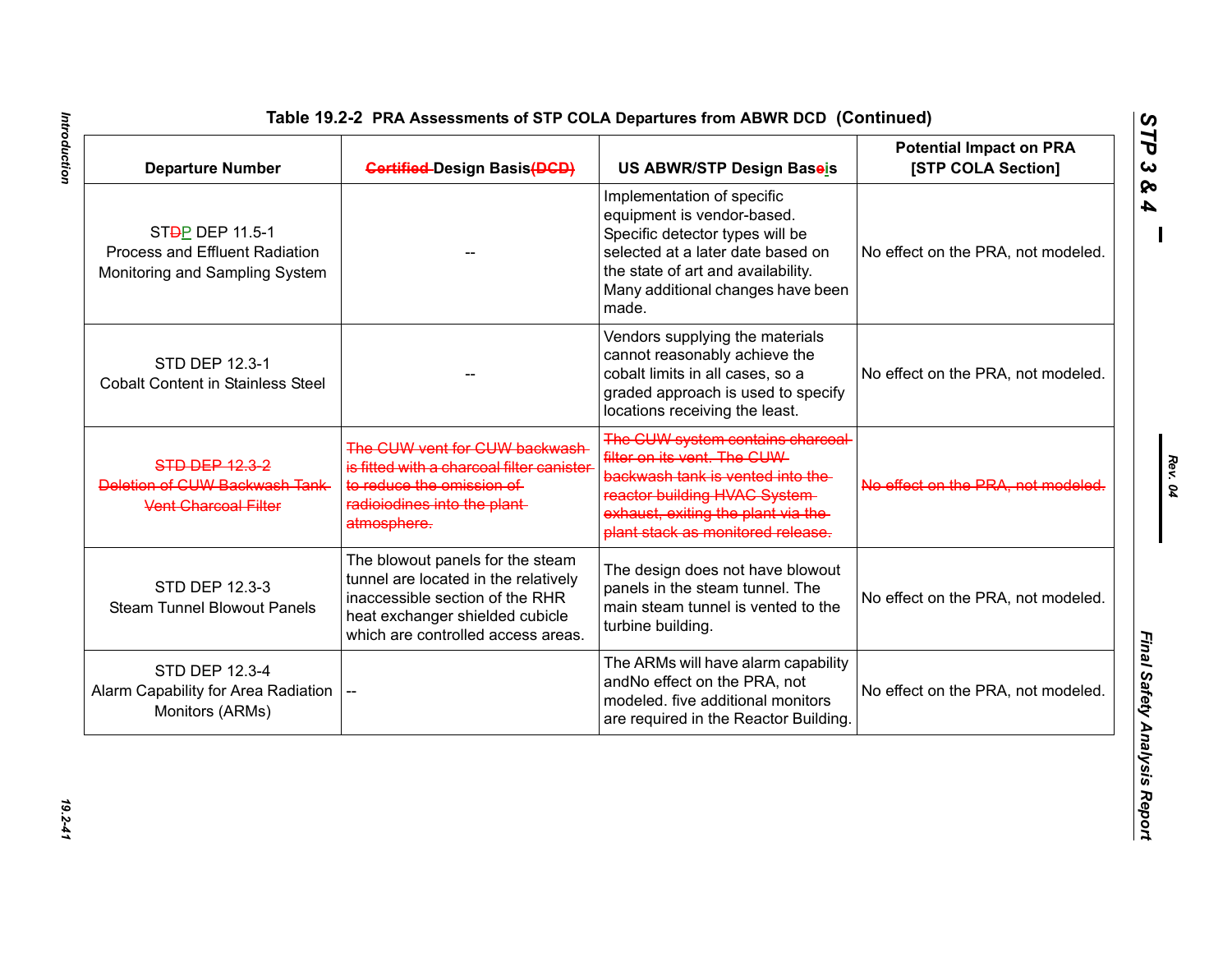| <b>Departure Number</b>                                                              | <b>Gertified-Design Basis(DGD)</b>                                                                                                                                   | US ABWR/STP Design Baseis                                                                                                                                                                                                                                                                                                                                                                     | <b>Potential Impact on PRA</b><br>[STP COLA Section]                                                                         |
|--------------------------------------------------------------------------------------|----------------------------------------------------------------------------------------------------------------------------------------------------------------------|-----------------------------------------------------------------------------------------------------------------------------------------------------------------------------------------------------------------------------------------------------------------------------------------------------------------------------------------------------------------------------------------------|------------------------------------------------------------------------------------------------------------------------------|
| <b>STD DEP 14.2-1</b><br><b>Control Rod Drive Friction Testing</b><br>Requirement    |                                                                                                                                                                      | Normal control rod positioning is<br>accomplished by an electrical<br>motor. Mechanical binding of a CRD<br>will result in blade separation from<br>the ball nut which would be detected<br>by permanently installed<br>instrumentation. The CRDs are<br>easily monitored for performance<br>degradation during normal<br>withdrawal; therefore periodic<br>friction testing is not required. | No effect on the PRA, not modeled.                                                                                           |
| STD DEP 16.2-1<br>thru<br>STD DEP 16.5-46 Technical<br><b>Specifications Changes</b> | See COLA Part 7 for changes.                                                                                                                                         | See COLA Part 7 for changes.                                                                                                                                                                                                                                                                                                                                                                  | No effect on the PRA, not<br>specifically modeled.                                                                           |
| <b>STD DEP 18.4-1</b><br>Main Generator Synchronization<br><b>Control Relocation</b> |                                                                                                                                                                      | The controls required for the<br>synchronization of the main<br>generator have been relocated from<br>the control console to the main<br>control panel.                                                                                                                                                                                                                                       | No effect on the PRA, not modeled.                                                                                           |
| STD DEP 19.3-1<br><b>Evaluation of Common Cause</b><br>Failures                      | ABWR SSAR Chapter 19D.8.6<br>documents the results of a PRA<br>sensitivity analysis on common<br>cause failure of selected<br>mechanical systems performed by<br>GE. | Common cause factors were added<br>to the ABWR plant model used to<br>quantify the effects of plant-specific<br>factors for South Texas Project<br>Units 3 & 4 PRA.                                                                                                                                                                                                                           | Included in delta PRA assessment.<br>[See Chapter 19.3] This is not a<br>departure from the design certified<br>in the DCD]. |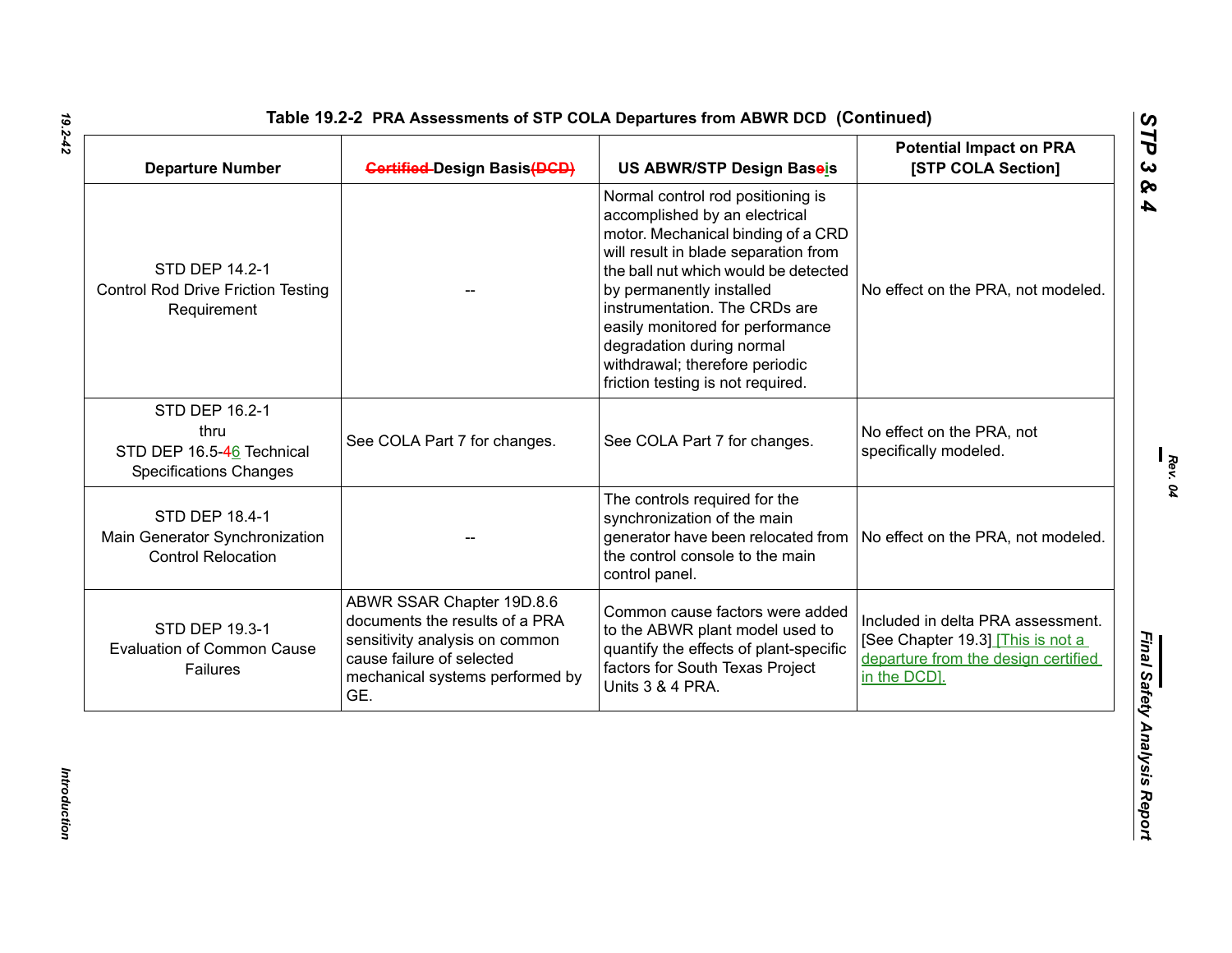| Table 19.2-2 PRA Assessments of STP COLA Departures from ABWR DCD (Continued) |                                     |                                    |                                                             |  |
|-------------------------------------------------------------------------------|-------------------------------------|------------------------------------|-------------------------------------------------------------|--|
| <b>Departure Number</b>                                                       | <b>Gertified-Design Basis (DGD)</b> | US ABWR/STP Design Baseis          | <b>Potential Impact on PRA</b><br><b>[STP COLA Section]</b> |  |
|                                                                               |                                     | The FMCRD electro-mechanical       |                                                             |  |
|                                                                               |                                     | brake is a Class 1E safety related |                                                             |  |
|                                                                               |                                     | component with a 10- year          |                                                             |  |
|                                                                               |                                     | $\Box$ Environmental Qualification |                                                             |  |

| <b>Departure Number</b>                                                 | <b>Gertified-Design Basis (DGD)</b>                                                                                                                                                                     | US ABWR/STP Design Baseis                                                                                                                                                                                                                                                                                                                                                                                                                                                  | <b>Potential Impact on PRA</b><br>[STP COLA Section]                                                                                                                                                                                                                                              |
|-------------------------------------------------------------------------|---------------------------------------------------------------------------------------------------------------------------------------------------------------------------------------------------------|----------------------------------------------------------------------------------------------------------------------------------------------------------------------------------------------------------------------------------------------------------------------------------------------------------------------------------------------------------------------------------------------------------------------------------------------------------------------------|---------------------------------------------------------------------------------------------------------------------------------------------------------------------------------------------------------------------------------------------------------------------------------------------------|
| STD DEP 19.7-1<br><b>Control Rod Drive Improvements</b>                 | The FMCRD brake design has to be<br>fully testable on an annual basis.                                                                                                                                  | The FMCRD electro-mechanical<br>brake is a Class 1E safety related<br>component with a 10- year<br><b>Environmental Qualification</b><br>replacement life; brake performance<br>characteristics testing is performed<br>every <b>totwo</b> years when a<br>replacement brake is installed.<br>Hitachi recommends-It is<br>recommended that approximately<br>20 motor sub-assembly units,<br>including the brake, to be tested<br>during the 18-month refueling<br>outages, | No effect on PRA, not modeled.<br>Editorial change to Chapter 19.<br>[See Chapter 19.7.2]                                                                                                                                                                                                         |
| STD DEP 191.7-1<br>Atmospheric Control System<br><b>Bypass Analysis</b> | The seismic margins PRA for the<br>Atmospheric Control System 50 mm<br>crosstie valves requires the opening<br>of two normally closed motor-<br>operated valves to create a<br>containment bypass path. | The analysis has been modified by<br>replacing motor-operated valves<br>with air-operated valves.                                                                                                                                                                                                                                                                                                                                                                          | No effect on PRA, not modeled.<br>Editorial change to Chapter 19.<br>[See Chapter 19I.7]                                                                                                                                                                                                          |
| STP DEP 19R-1<br>RSW Pump House Redesign                                | ABWR design, vertical RSW<br>pumps, pump rooms protected from<br>flooding from other pump rooms,<br>pumps above water level in UHS.                                                                     | STP design, RSW pumps located<br>below UHS, pump rooms are<br>protected by watertight doors<br>between trains.                                                                                                                                                                                                                                                                                                                                                             | Control building flooding<br>assessment is unaffected, RSW<br>design modified for new RSW pump<br>house design, vacuum breakers<br>removed. [See 19R]. A delta-PRA<br>assessment for flooding in<br>redesigned RSW pump house [See<br>19.4, 19.7, 19.8, 19.9, 19.10, 19.11,<br>19K, 19Q, and 19R] |

Introduction *Introduction 19.2-43*

*Rev. 04*

*STP 3 & 4*

 $19.2 - 4.3$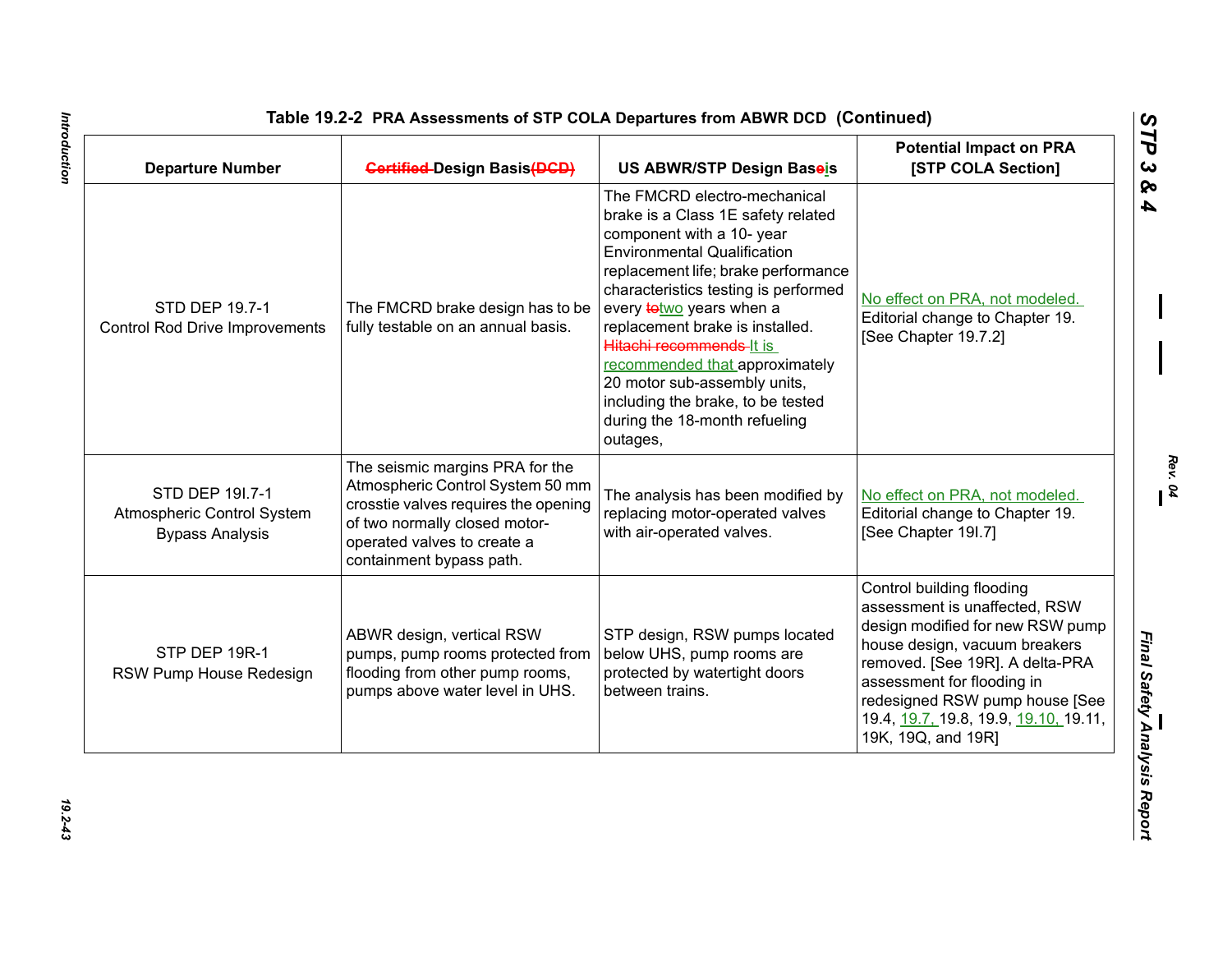| <b>Departure Number</b>                            | <b>Gertified-Design Basis (DGD)</b>                                                                                                                                                                                                                                                                                                               | US ABWR/STP Design Baseis                                                                                                                                                                                                                                                                                                                                                                                                                                                                                | <b>Potential Impact on PRA</b><br>[STP COLA Section]  |
|----------------------------------------------------|---------------------------------------------------------------------------------------------------------------------------------------------------------------------------------------------------------------------------------------------------------------------------------------------------------------------------------------------------|----------------------------------------------------------------------------------------------------------------------------------------------------------------------------------------------------------------------------------------------------------------------------------------------------------------------------------------------------------------------------------------------------------------------------------------------------------------------------------------------------------|-------------------------------------------------------|
| <b>STD DEP VENDOR</b><br><b>Vendor Replacement</b> | The reference ABWR DCD was<br>developed with numerous<br>statements that activities during<br>construction and startup would be<br>performed in accordance with GE<br>approval or oversight. The intent of<br>these statements was to ensure that<br>the designer was appropriately<br>involved in startup testing or<br>construction activities. | This standard departure replaces<br>the terms such as GE, GEH, and<br><b>General Electric with the generic</b><br>term NSSS Vendor, with an<br>alternative vendor specified, or in<br>some cases has eliminated the term<br>altogether. This departure also<br>replaces General Electric<br>Company's product references such<br>as NEDEs and NEDOs with the<br>corresponding reference of another<br><b>ABWR vendor whose reference has</b><br>been approved by the NRC for use<br>in this application. | No effect on PRA. Editorial changes<br>in references. |
|                                                    |                                                                                                                                                                                                                                                                                                                                                   |                                                                                                                                                                                                                                                                                                                                                                                                                                                                                                          |                                                       |